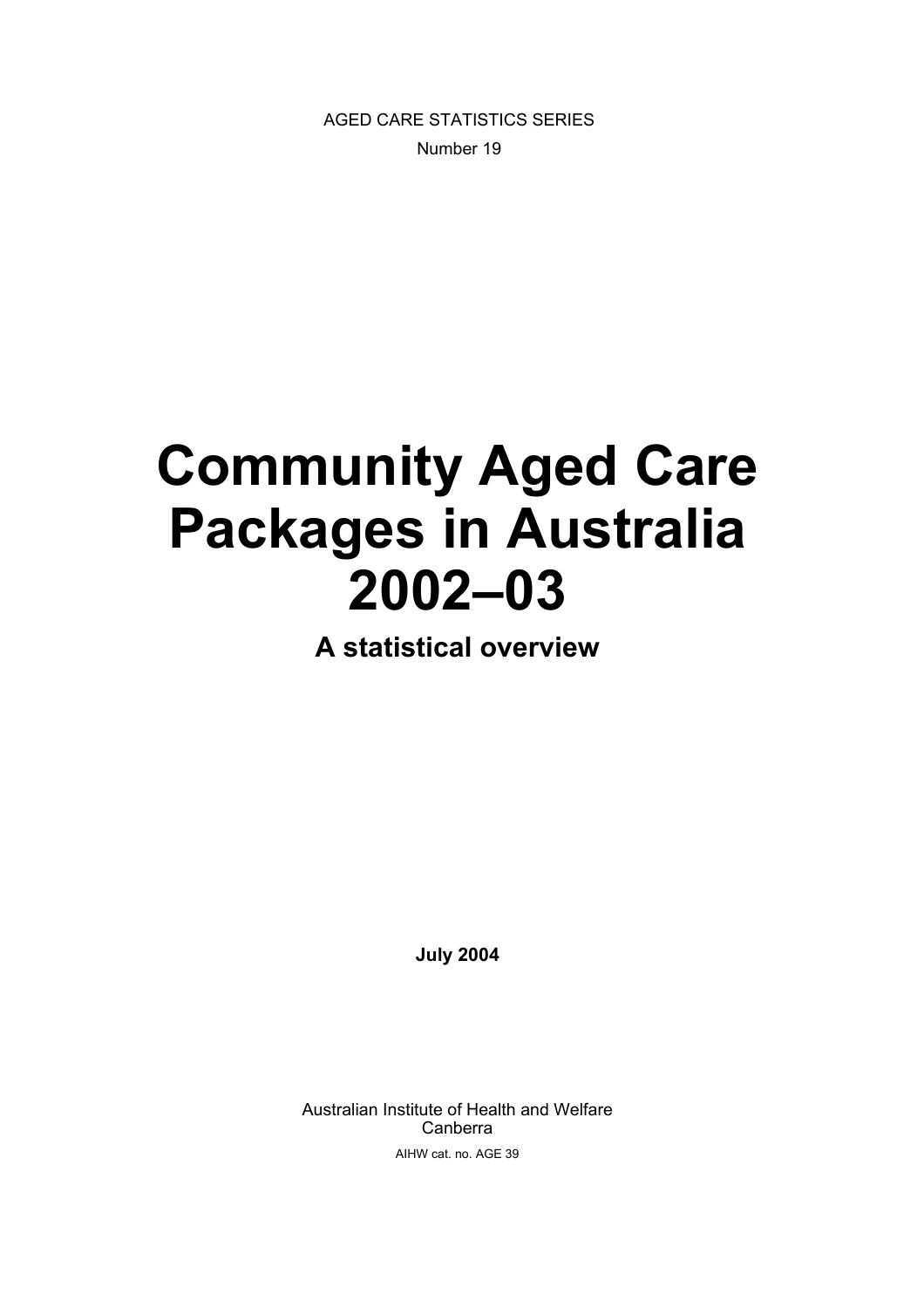© Australian Institute of Health and Welfare 2004

This work is copyright. Apart from any use as permitted under the *Copyright Act 1968*, no part may be reproduced without prior written permission from the Australian Institute of Health and Welfare. Requests and enquiries concerning reproduction and rights should be directed to the Head, Media and Publishing Unit, Australian Institute of Health and Welfare, GPO Box 570, Canberra ACT 2601.

This publication is part of the Australian Institute of Health and Welfare's Aged Care Statistics Series. A complete list of the Institute's publications is available from the Publications Unit, Australian Institute of Health and Welfare, GPO Box 570, Canberra ACT 2601, or via the Institute's web site /http://www.aihw.gov.au/.

ISSN 1329-5705

ISBN 1 74024 386 2

#### **Suggested citation**

Australian Institute of Health and Welfare (AIHW) 2004. Community Aged Care Packages in Australia 2002–03: a statistical overview. AIHW cat. no. AGE 39. Canberra: AIHW (Aged Care Statistics Series no. 19).

#### **Australian Institute of Health and Welfare**

Board Chair Dr Sandra Hacker

**Director** Dr Richard Madden

Any enquiries about or comments on this publication should be directed to:

Ageing and Aged Care Unit Australian Institute of Health and Welfare GPO Box 570 Canberra ACT 2601

Phone: (02) 6244 1000 Email: agedcare@aihw.gov.au

Published by Australian Institute of Health and Welfare Printed by Elect Printing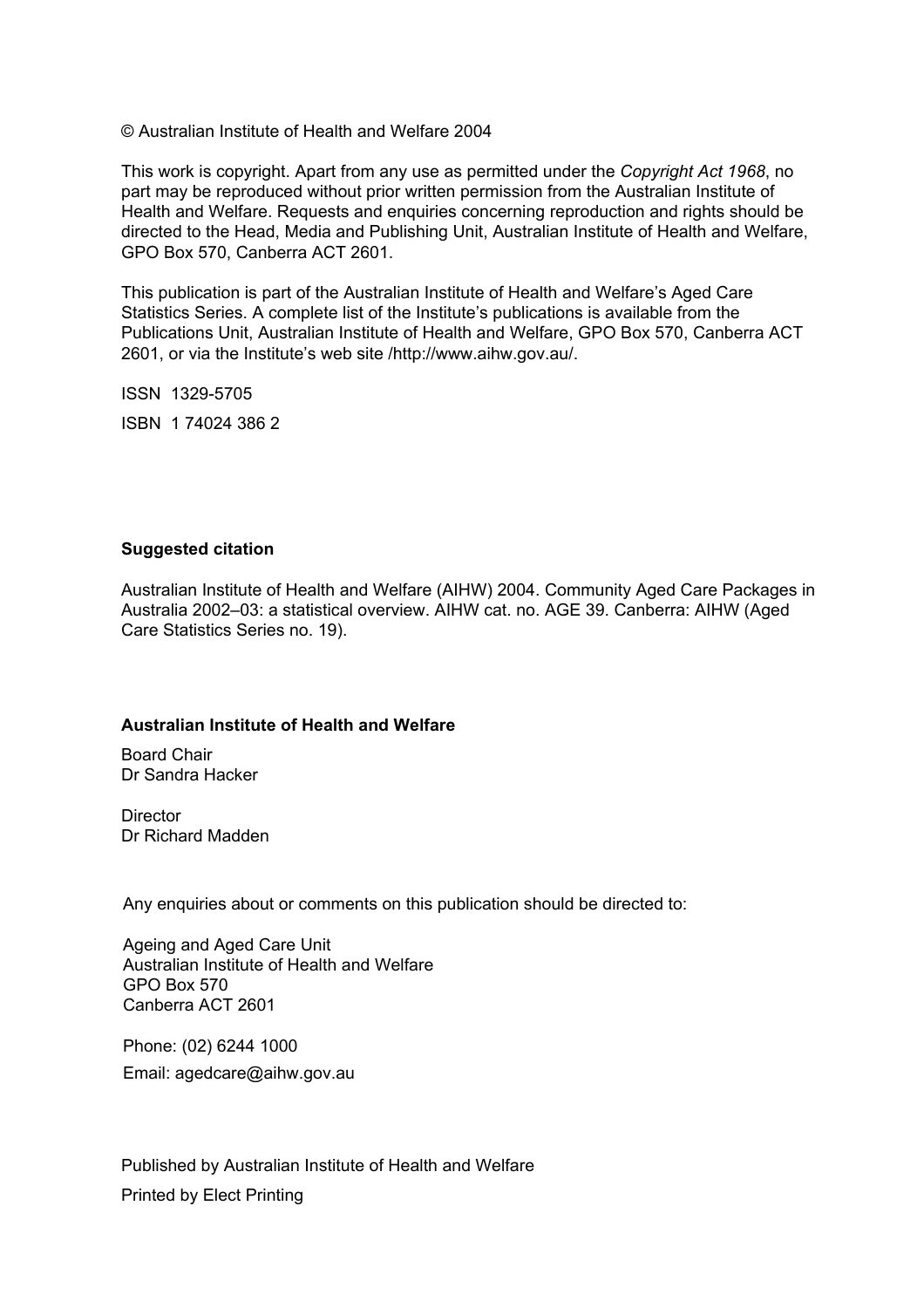## **Contents**

| $\mathbf 1$    |                                                                              |  |
|----------------|------------------------------------------------------------------------------|--|
| $\overline{2}$ |                                                                              |  |
|                |                                                                              |  |
|                | 2.2 Multi-Purpose Services and services receiving flexible funding under the |  |
|                |                                                                              |  |
|                |                                                                              |  |
|                |                                                                              |  |
|                |                                                                              |  |
|                |                                                                              |  |
| 3              |                                                                              |  |
|                |                                                                              |  |
|                |                                                                              |  |
|                |                                                                              |  |
|                |                                                                              |  |
|                |                                                                              |  |
|                |                                                                              |  |
|                |                                                                              |  |
|                |                                                                              |  |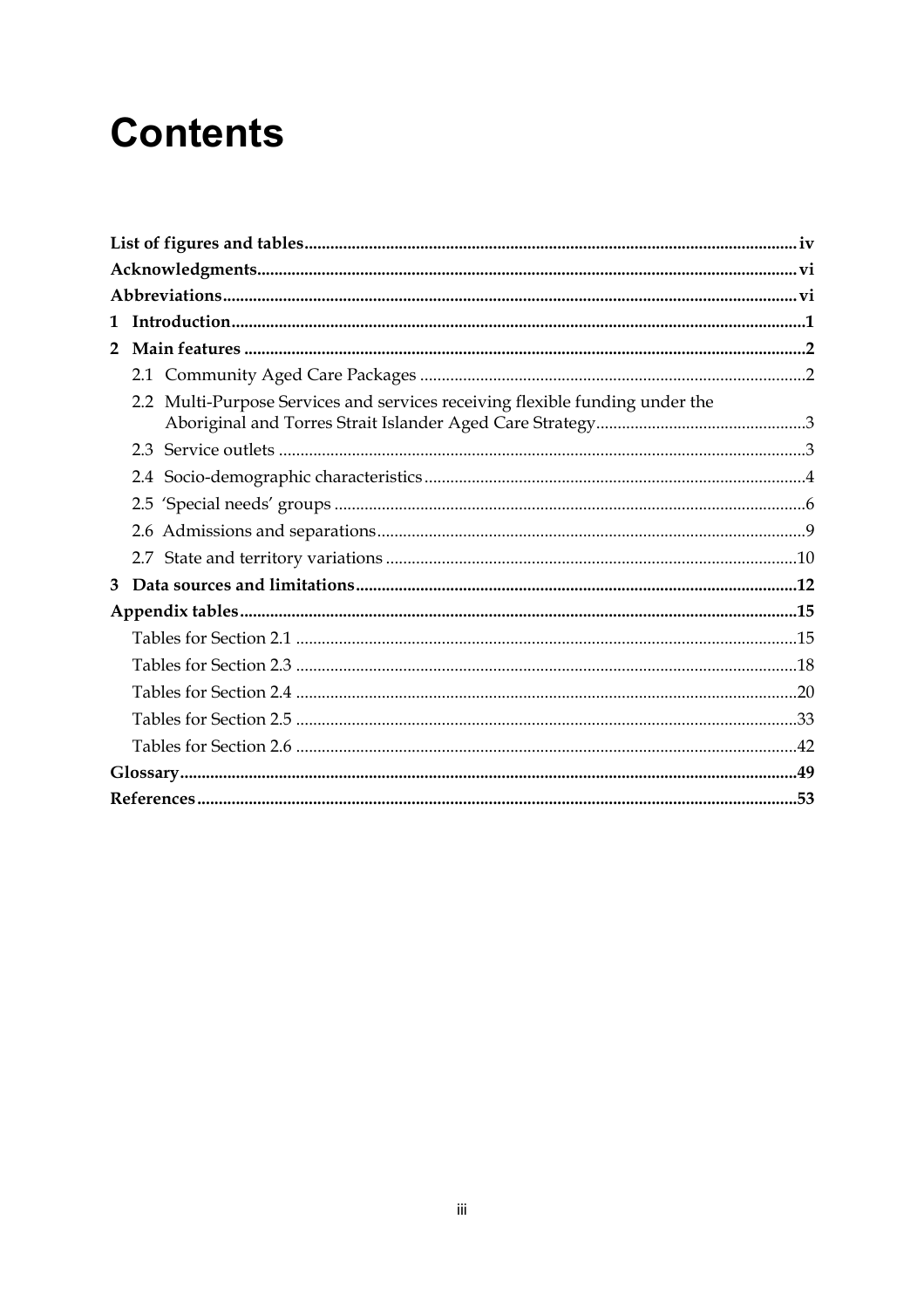## **List of figures and tables**

| Figure 1:  | Age and sex profile of Community Aged Care Package recipients,                                                                          |
|------------|-----------------------------------------------------------------------------------------------------------------------------------------|
| Figure 2:  | Age profile of Indigenous and non-Indigenous care recipients,                                                                           |
| Table 1:   | Number of operational Community Aged Care Packages and the provision<br>ratio per 1,000 persons aged 70 years and over, 30 June 1992 to |
| Table A1:  | Number of operational Community Aged Care Packages, by                                                                                  |
| Table A2:  | Packages per 1,000 persons aged 70 years and over, by remoteness and                                                                    |
| Table A3:  | Packages, by remoteness and state/territory, 30 June 2003 17                                                                            |
| Table A4:  |                                                                                                                                         |
| Table A5:  |                                                                                                                                         |
| Table A6:  |                                                                                                                                         |
| Table A7:  |                                                                                                                                         |
| Table A8:  |                                                                                                                                         |
| Table A9:  | Care recipients, by remoteness and state/territory by, 30 June 200324                                                                   |
| Table A10: | Care recipients, birthplace by sex and state/territory, 30 June 200325                                                                  |
| Table A11: | Care recipients, preferred language by sex and state/territory,                                                                         |
| Table A12: | Care recipients, pension status by sex and state/territory,<br>.29                                                                      |
| Table A13: | Care recipients, usual residence status by sex and state/territory,                                                                     |
| Table A14: | Care recipients, living arrangements by sex and state/territory,                                                                        |
| Table A15: | Care recipients, Indigenous status by sex and state/territory,                                                                          |
| Table A16: | Care recipients, Indigenous status by sex and remoteness,                                                                               |
| Table A17: | Care recipients, Indigenous status by sex and age group, 30 June 200335                                                                 |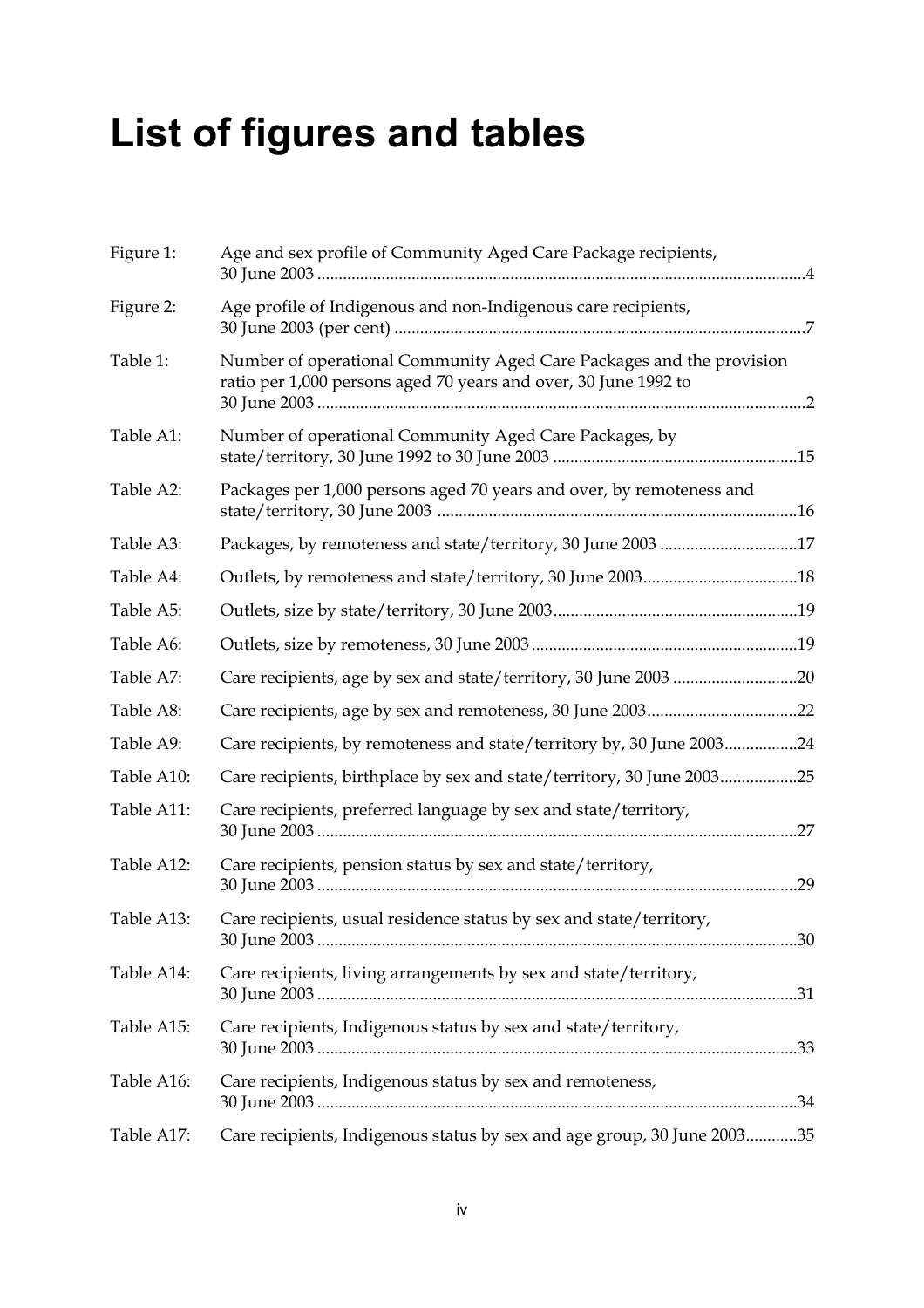| Table A18: | Age- and sex-specific usage rates for care recipients, by Indigenous status,                                                                           |
|------------|--------------------------------------------------------------------------------------------------------------------------------------------------------|
| Table A19: | Care recipients, English-speaking status based on country of birth, by sex                                                                             |
| Table A20: | Age- and sex-specific usage rates for care recipients, by English-speaking<br>status based on country of birth, 30 June 2003 (per 1,000 population) 38 |
| Table A21: | Outlets, financial hardship target by state/territory, 30 June 200338                                                                                  |
| Table A22: | Outlets, financial hardship target by remoteness, 30 June 2003 39                                                                                      |
| Table A23: | Care recipients, financial hardship status by sex and state/territory,                                                                                 |
| Table A24: | Packages targeted to financial hardship, by state/territory, 30 June 200340                                                                            |
| Table A25: | Care recipients, financial hardship status by sex and remoteness,                                                                                      |
| Table A26: | Admissions, age at admission by sex and state/territory, 1 July 2002 to<br>.42                                                                         |
| Table A27: | Separations, separation mode by sex and state/territory, 1 July 2002 to                                                                                |
| Table A28: | Separations, length of stay by sex and state/territory, 1 July 2002 to                                                                                 |
| Table A29: | Separations, length of stay by separation mode, 1 July 2002 to                                                                                         |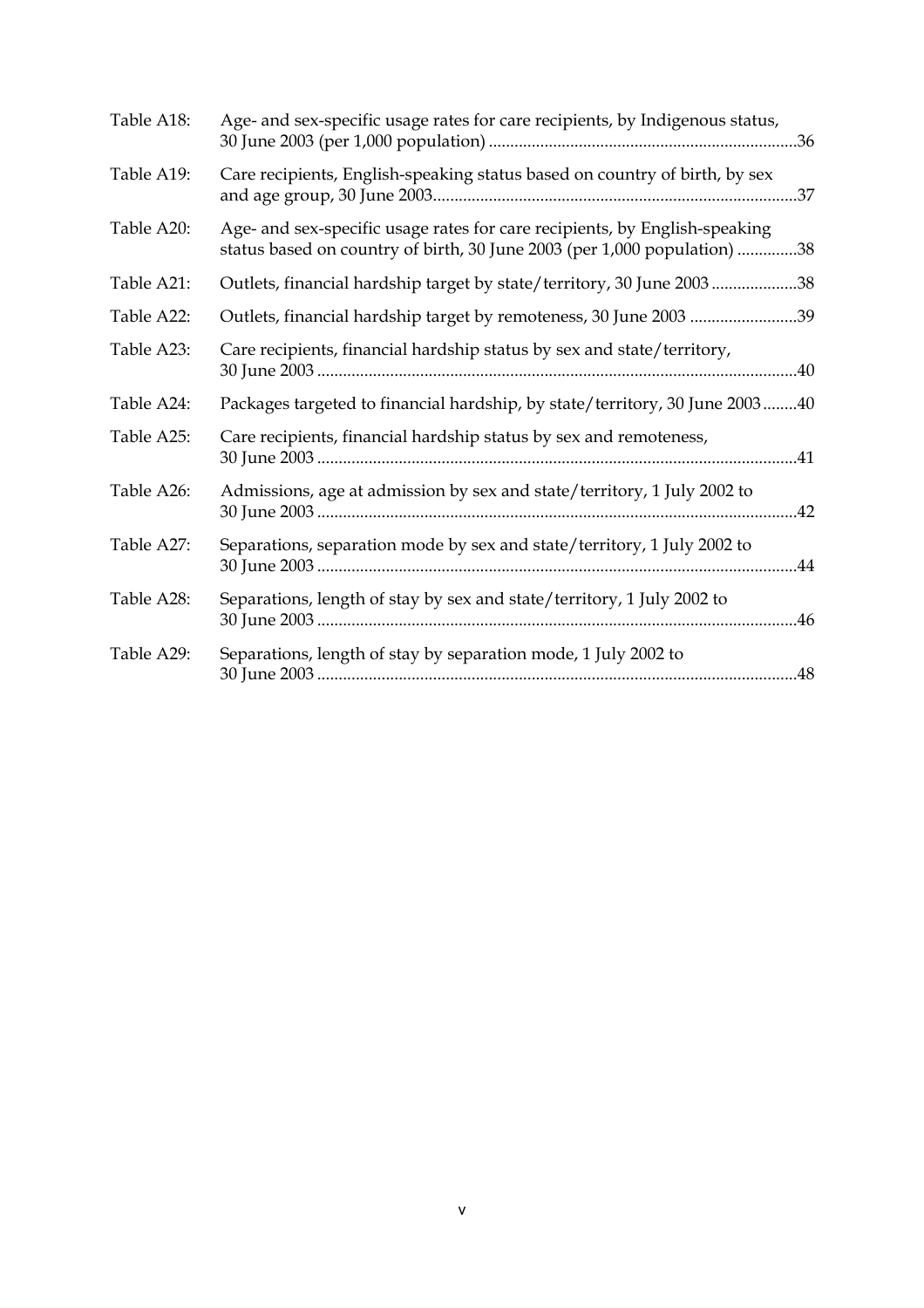## **Acknowledgments**

This report was compiled by Peter Braun. Contributions of a number of colleagues are gratefully acknowledged. Richard Madden, Diane Gibson, Ann Peut and Jennifer Blakeslee from the Australian Institute of Health and Welfare provided critical comments in reviewing the report.

Thanks are also due to colleagues in the Ageing and Aged Care Division of the Australian Government Department of Health and Ageing for supplying the data behind this report and for making critical and helpful comments on early drafts.

Finally, thanks to Ainsley Morrissey, who arranged publication of the report.

## **Abbreviations**

| ABS           | <b>Australian Bureau of Statistics</b>                  |
|---------------|---------------------------------------------------------|
| <b>ACCMIS</b> | Aged and Community Care Management Information System   |
| <b>AIHW</b>   | Australian Institute of Health and Welfare              |
| CACP          | Community Aged Care Package                             |
| CD.           | <b>Collection District (Census)</b>                     |
| DoHA          | Department of Health and Ageing (Australian Government) |
| <b>DVA</b>    | Department of Veterans' Affairs (Australian Government) |
| <b>EACH</b>   | Extended Aged Care at Home                              |
| <b>FDP</b>    | financial disadvantaged person                          |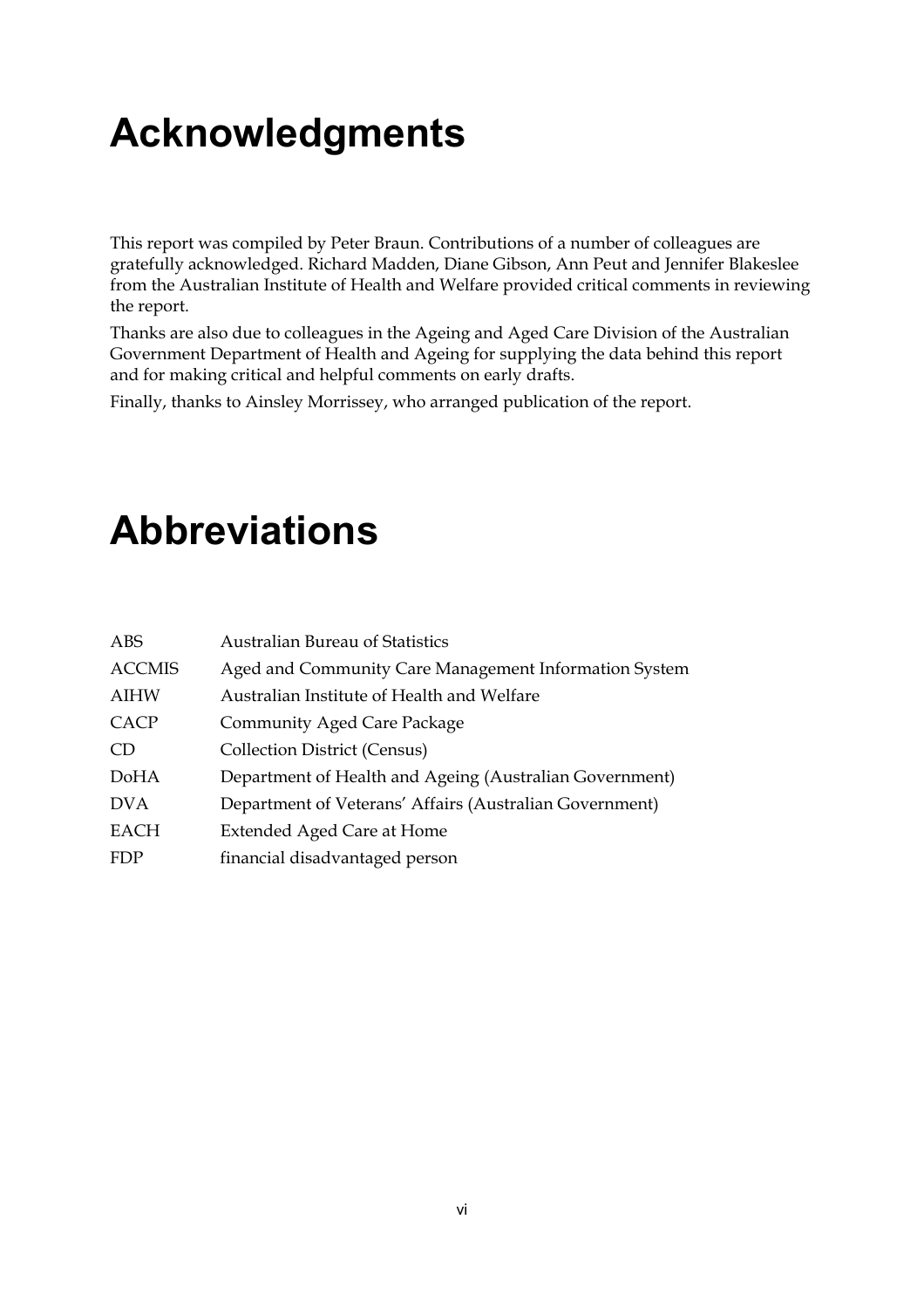## **1 Introduction**

This report is the fifth annual compilation of national administrative by-product data prepared by the Australian Institute of Health and Welfare (AIHW) on Community Aged Care Packages—an Australian Government funded program designed to provide assistance to enable frail or disabled older people with complex care needs to continue living in the community. For data on residential aged care there is a companion volume, also released annually, entitled *Residential Aged Care in Australia 2002–03* (AIHW 2004a).

The report contains a set of tables compiled from the Aged and Community Care Management Information System (ACCMIS), managed and regularly updated by the Australian Department of Health and Ageing. The aim of this report is to highlight the characteristics of care recipients and patterns of service provision of the Community Aged Care Package program. The data reported provide a summary of:

- growth trends in Community Aged Care Packages over time;
- the number of Community Aged Care Packages at 30 June 2003;
- the number of outlets providing these packages throughout Australia;
- socio-demographic characteristics of care package recipients;
- service provision for 'special needs' groups;
- the number of admissions and separations between 1 July 2002 and 30 June 2003; and
- state and territory variations.

To date, service-providing outlets have not been required to routinely report information such as the type of assistance received by care recipients, their levels of dependency and carer support. Although some state and territory offices of the Australian Department of Health and Ageing collect a wide range of data—including types of assistance received, carer availability and staff composition—from service-providing outlets from time to time, national data are not available for inclusion in this report.

In late 2002, a national census of Community Aged Care Package providers was conducted. The service outlets were given the option to run the census on any seven consecutive days in a four-week period in September/October 2002. The census collected data about the service outlets and about the care recipients, including demographic information, living and care arrangements, care needs and service provision. This material was published in the report *Community Aged Care Packages Census 2002* (AIHW 2004b).

For further background information on the program as well as earlier data on the use and provision of Community Aged Care Packages, readers should refer to the report entitled *Community Aged Care Packages: How Do They Compare?* (Mathur et al. 1997) or previous editions of this publication (for example, AIHW 2003a). National publications such as the biennial *Australia's Welfare 2003* (AIHW 2003b) also report on selected aspects of the program.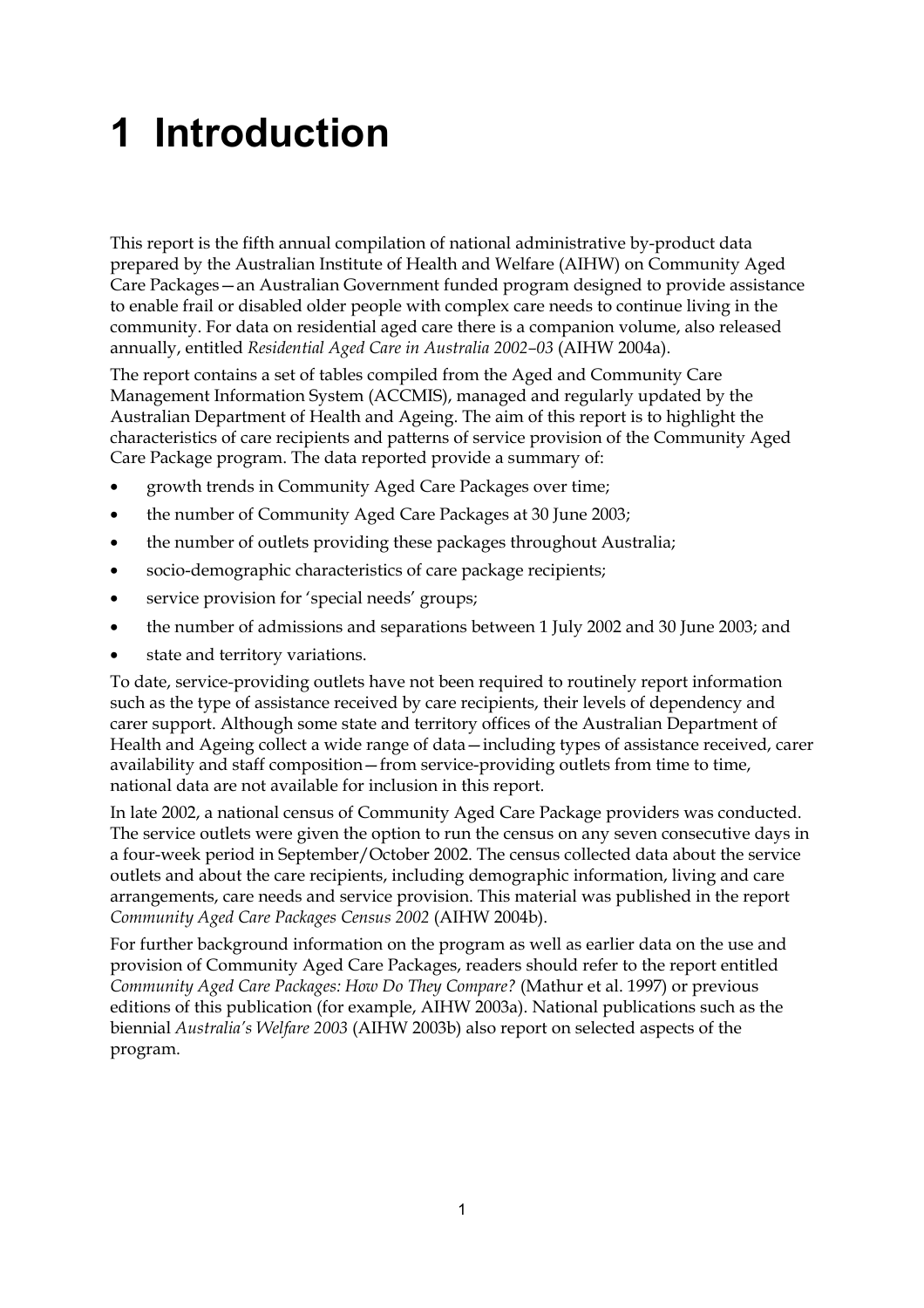## **2 Main features**

## **2.1 Community Aged Care Packages**

Community Aged Care Packages were initiated in 1992 as a Commonwealth funded program to provide an alternative to low level residential aged care for older people living in the community. From 30 June 1992 to 30 June 2003, as Table 1 shows, the provision of Community Aged Care Packages per 1,000 persons aged 70 years and over has risen from 0.2 to 15.1. In the last year, an increase of 1,456 packages occurred.

Overall, in absolute terms, the number of packages quadrupled from 6,124 at 30 June 1997 to 24,630 at 30 June 2001. The corresponding provision ratio which measures packages per 1,000 persons aged 70 years and over rose from 3.9 to 14.0. The ratio has continued to increase and was 15.1 at 30 June 2003 (Table 1). Tables A1 and A2 show these changes by state/territory and remoteness.

| Year | Community<br><b>Aged Care Packages</b> | Packages per 1,000<br>persons aged 70 years and over <sup>(a)</sup> |
|------|----------------------------------------|---------------------------------------------------------------------|
| 1992 | 235                                    | 0.2                                                                 |
| 1993 | 470                                    | 0.3                                                                 |
| 1994 | 1,227                                  | 0.9                                                                 |
| 1995 | 2,542                                  | 1.7                                                                 |
| 1996 | 4,431                                  | 2.9                                                                 |
| 1997 | 6,124                                  | 3.9                                                                 |
| 1998 | 10,046                                 | 6.3                                                                 |
| 1999 | 13,753                                 | 8.4                                                                 |
| 2000 | 18,309                                 | 10.8                                                                |
| 2001 | 24,630                                 | 14.0                                                                |
| 2002 | 26,425                                 | 14.7                                                                |
| 2003 | 27,881                                 | 15.1                                                                |

**Table 1: Number of operational Community Aged Care Packages and the provision ratio per 1,000 persons aged 70 years and over, 30 June 1992 to 30 June 2003**

(a) The ratios are based on ABS population estimates released in January 2004, and are recalculated back to 1997.

*Note:* From 2000, the data in this table include packages provided by Multi-Purpose Services and flexible funding under the Aboriginal and Torres Strait Islander Aged Care Strategy.

 $\overline{a}$ 

The data presented in this section of the report include Community Aged Care Packages provided by Multi-Purpose Services and services receiving flexible funding under the Aboriginal and Torres Strait Islander Aged Care Strategy1, as well as those (the majority) provided under the Community Aged Care Package program.

<sup>1.</sup> Further information on these services and their use by Indigenous Australians can be found in *Australia's Welfare 2003* (AIHW 2003b).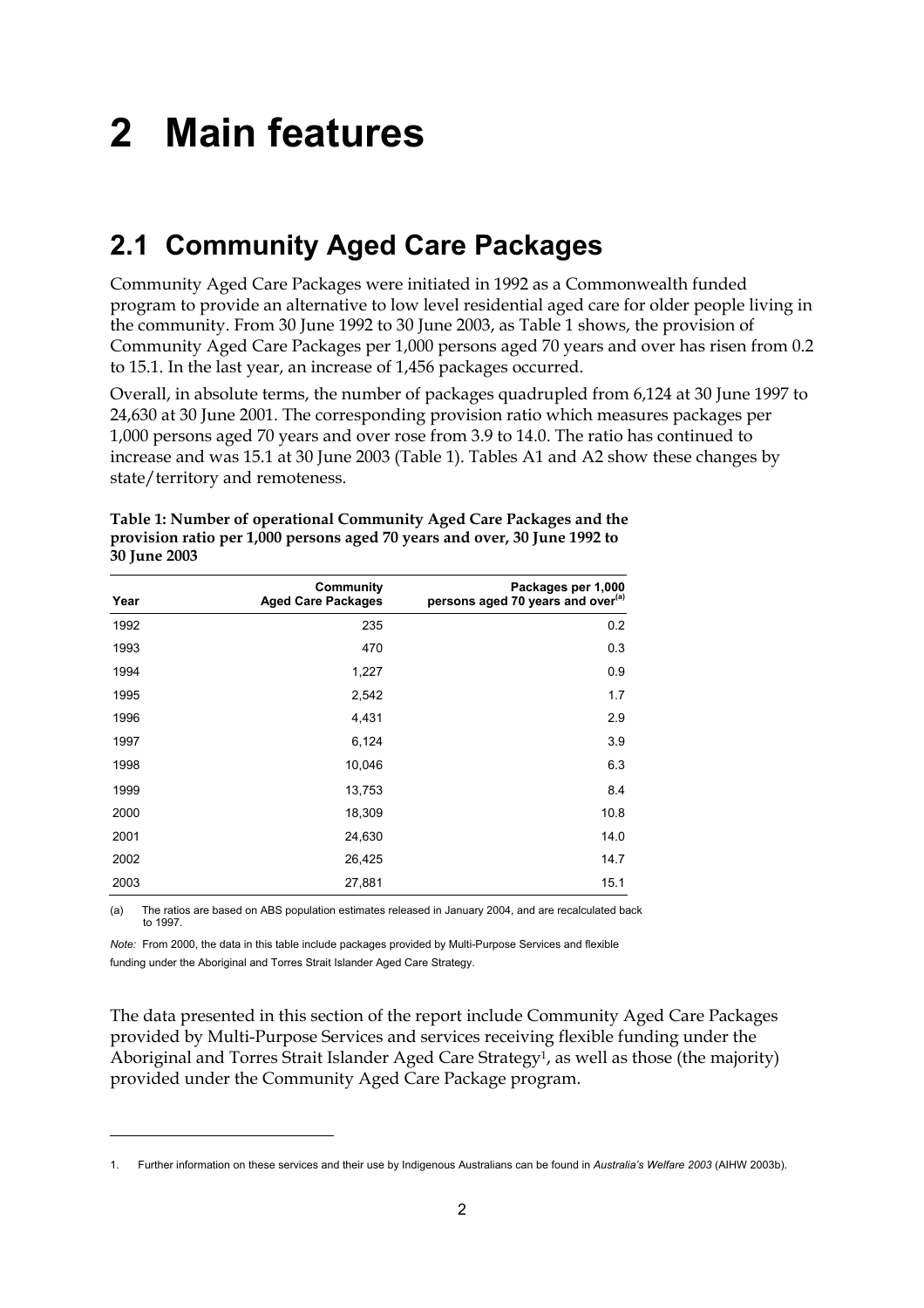The distribution of packages among states and territories generally reflects the distribution of the Australian population.

At 30 June 2003 there were 27,881 packages throughout Australia. The majority of these packages were in New South Wales and Victoria (35% and 26% respectively) (Table A3). Queensland had 16% of the packages, followed by South Australia (9%) and Western Australia (9%). The remaining 6% of packages were distributed across Tasmania (3%), the Northern Territory (2%) and the Australian Capital Territory (1%).

Major cities accounted for 64% of packages while 23% of packages were in inner regional areas. The distribution of packages among outer regional areas, remote and very remote areas was 9%, 2% and 2% respectively (Table A3).

The provision ratio of packages per 1,000 persons aged 70 years and over was lowest in Queensland at 14.0 and highest in the Northern Territory at 102.2. The higher level of provision in the Northern Territory is a consequence of a comparatively young population profile and a comparatively large Indigenous population. As a result of their poorer health status, Indigenous people require access to community care at younger ages, on average, than do non–Indigenous people. If the population figures include Indigenous people aged between 50 years and 69 years as well as the general population aged 70 years and over, a different picture emerges. For the Northern Territory, the ratio reduces from 102.2 to 61.9, whereas the aggregate Australian ratio only reduces from 15.3 to 15.1 (Table A2).

The provision ratio of packages per 1,000 persons aged 70 years and over was highest in remote regions (28.3) and very remote regions (78.6). The provision ratio was lowest in outer regional areas (13.8), while in major cities it was 14.9 (Table A2).

### **2.2 Multi-Purpose Services and services receiving flexible funding under the Aboriginal and Torres Strait Islander Aged Care Strategy**

At 30 June 2003, there were 90 Multi-Purpose Services providing 1,643 residential care places and 167 packages, and 26 services receiving flexible funding under the Aboriginal and Torres Strait Islander Aged Care Strategy providing 306 residential care places and 114 packages. At 30 June 2002, the comparable figures were 1,273 residential care places and 119 packages for Multi-Purpose Services, and 300 residential care places and 111 packages for services receiving flexible funding under the Aboriginal and Torres Strait Islander Aged Care Strategy (AIHW 2003a).

In the remainder of this report, data presented pertain only to the mainstream Community Aged Care Package program. Further data on Multi-Purpose Services and services receiving flexible funding under the Aboriginal and Torres Strait Islander Aged Care Strategy are not available as their recipients are not included in the current national database.

## **2.3 Service outlets**

There were 958 service outlets providing 27,600 mainstream packages throughout Australia, at 30 June 2003. The majority of outlets (82%) were located in the four largest Australian states, namely New South Wales, Victoria, Queensland and Western Australia. The Australian Capital Territory had the smallest share of outlets providing packages (less than 1%) (Table A5).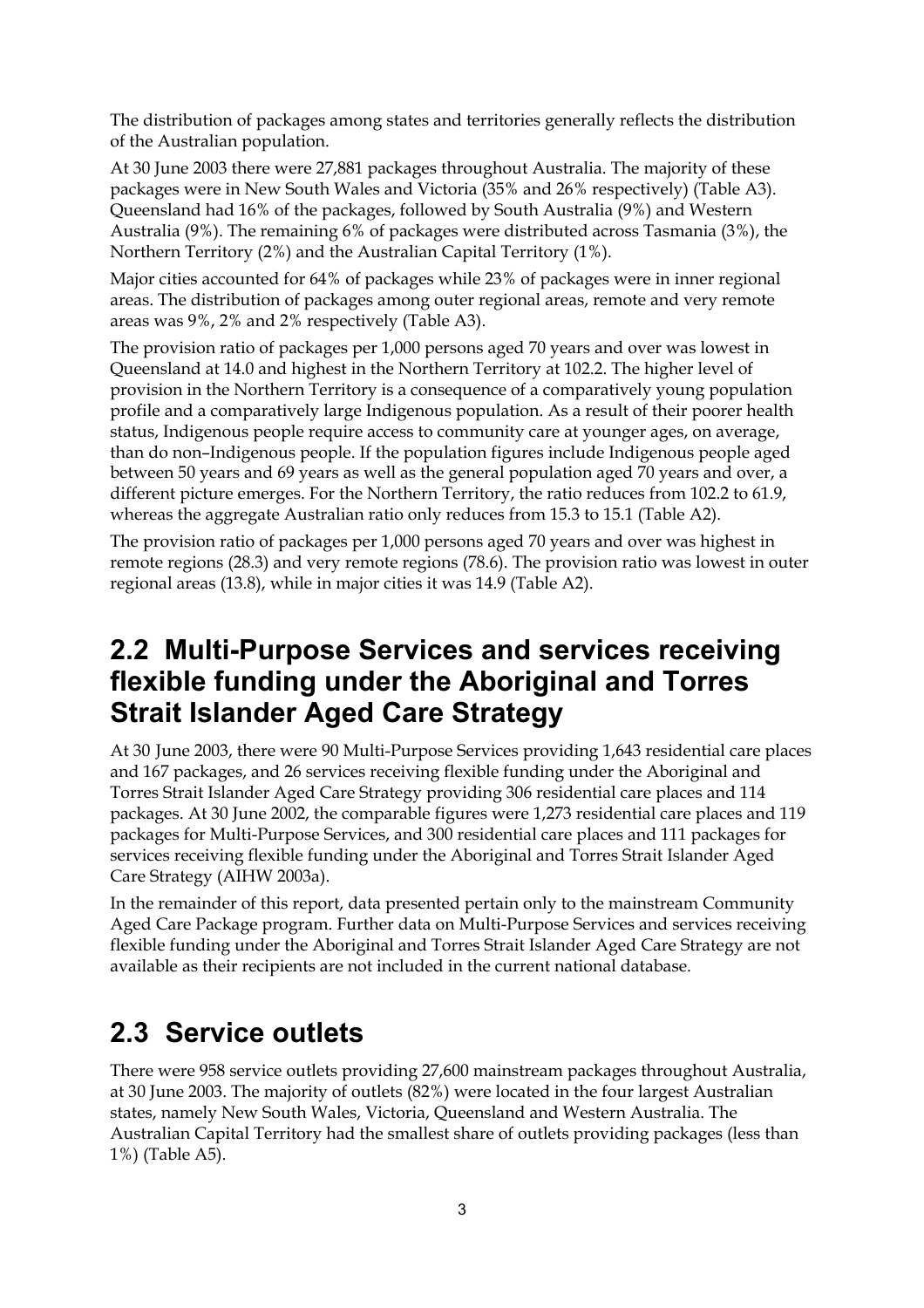The majority of service outlets were either operated by the religious or charitable sector (52%), or were community-based outlets (29%). Of the remainder, 14% were run by state and local governments and 5% by the private (commercial) sector.

On average, there were 29 packages per outlet. However, the outlet size varied greatly across Australia, with half of all outlets having between 1 and 20 packages, and 29% having between 21 and 40 packages. Of the nine largest outlets, each responsible for more than 120 care packages, five were located in Victoria, two were located in New South Wales and one outlet was located in each of Queensland and Western Australia (Table A5).

As expected, outlets operating in remote and very remote areas were small in size, with the majority having 20 packages or less. Larger outlets of more than 60 packages each could be found mainly operating in areas of high population density, such as major cities and inner regional areas of Australia (Table A6).

## **2.4 Socio-demographic characteristics**



**Age and sex profiles** 

 $\overline{a}$ 

The majority of the 26,573 care recipients<sup>2</sup> at 30 June 2003 were aged 80 years and over (60%) compared to 58.2% at 30 June 1999. Those aged 90 years and over accounted for 13% (Table A7). Female recipients predominated in absolute numbers, with 18,791 female recipients and 7,782 male recipients (Table A7). Female recipients at 30 June 2003 accounted for 53% of recipients aged under 50 years and 74% of recipients aged 85 years and over. Female recipients tended to be older than their male counterparts (Figure 1). Taken together, the age

<sup>2.</sup> Each allocated package is provided to one specific service recipient, referred to as a funded care recipient. However, when all the allocated packages provided by a service outlet are filled but the funding for these packages allows for additional service to be provided to other care recipients, outlets may provide services to additional people, referred to as supplementary care recipients. The Community Aged Care Package census, noted earlier, reported 3.3% of all CACP recipients as supplementary care recipients (AIHW 2004b).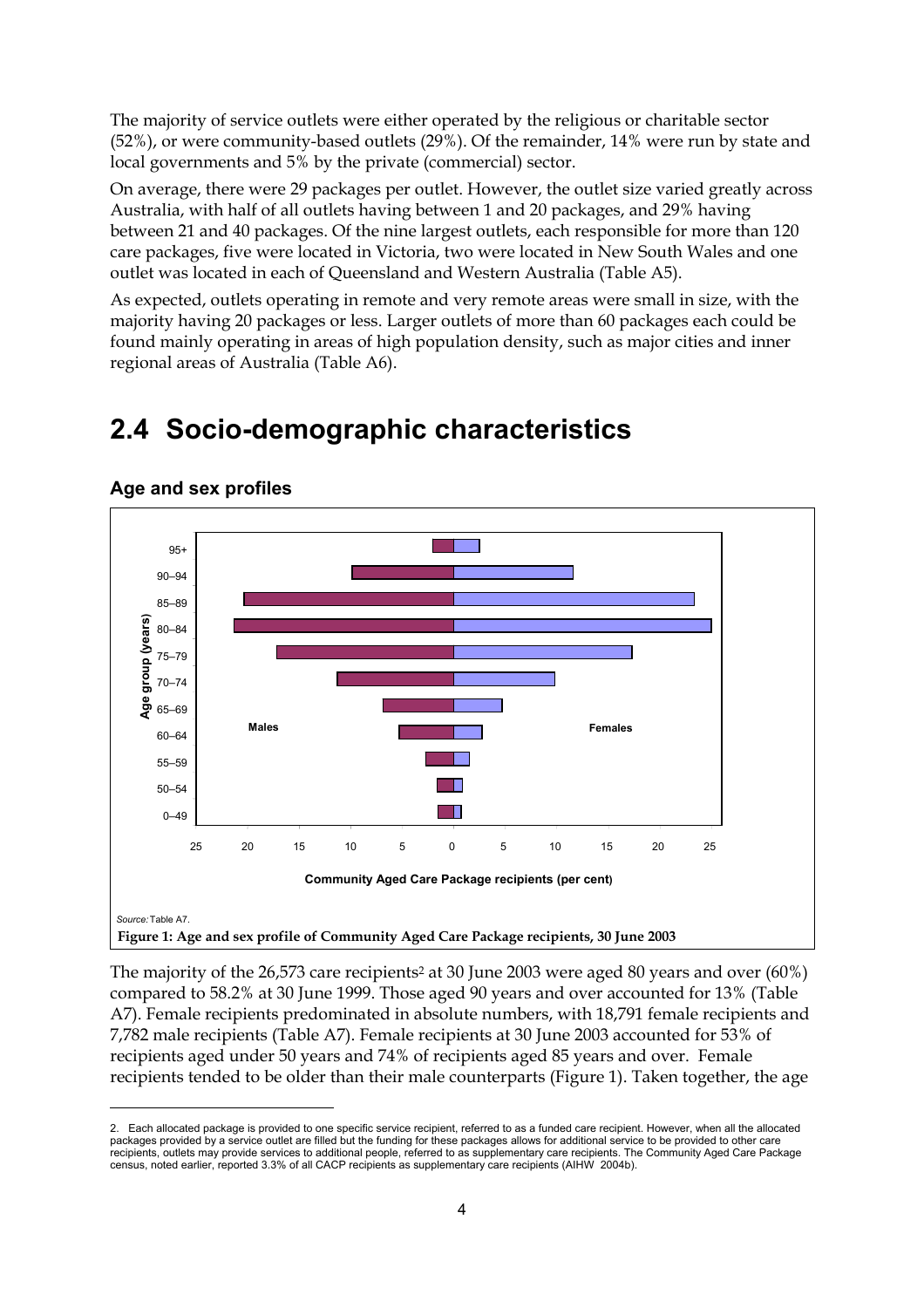and sex distributions result in a client profile where over half (56%) of all care recipients are women aged 75 years or over.

### **Younger care recipients (aged under 65 years)**

The Community Aged Care Package program targets older people in the community who have complex care needs. Younger people with disabilities can only receive packages if their care needs fit the criteria of the program and if there are no other appropriate services operating in their area (DHAC 1999). Consequently, it is not common for younger people with disabilities to access the program: just over 7% of care recipients were aged under 65 years, and only 1% of care recipients were under the age of 50 years (Table A7). A higher proportion of male recipients were under the age of 65 years (11%) compared to females (6%), although in absolute numbers, females outnumbered male clients among younger clients (1,085 females compared to 868 males) (Figure 1 and Table A7)

#### **Birthplace and preferred language**

Birthplace and preferred language were recorded for 90% of care package recipients. Of those recipients who reported their birthplace, about 3 in 10 were born overseas (31%)3. Due to the adoption of the ABS Standard Australian Classification of Countries (SACC) in the data provided to the AIHW, clients from the United Kingdom/Ireland are counted separately from clients in other North/West Europe. Clients born in the United Kingdom/Ireland accounted for about 10% of care recipients. Approximately 3% were born in North/West Europe while 11% were born in Southern or Eastern Europe. People born in Asia accounted for 4% of care recipients (Table A10).

Nationally, 86% of all responding care recipients indicated that English was their preferred language, while 10% preferred another European language. Australian Indigenous languages accounted for approximately 1% of preferred languages of all respondents (Table A11).

#### **Pension status**

The pension status recorded for recipients of Community Aged Care Packages was the type of government–provided pension received, for example, the age pension, the invalid pension or pensions from the Australian Department of Veterans' Affairs (DVA). Self-funded retirees are not identified separately and are included in the 'unknown/no pension' category of pension status. This category accounted for 23% of all Community Aged Care Package recipients.

For those with a known pension entitlement, 83% were receiving an age pension, 9% a DVA pension, and 1% an invalid pension. Care recipients receiving other pensions comprised 8% of those care recipients known to receive a pension (Table A12).

### **Usual residence status**

 $\overline{a}$ 

Of the 26,537 care recipients who reported their usual residence status at the time of application for a Community Aged Care Package, the majority were home owners or purchasers (56%). Care recipients who lived in public rental housing comprised 11% while

<sup>3.</sup> Here and elsewhere in the text of this report, missing data have been excluded from the percentage base.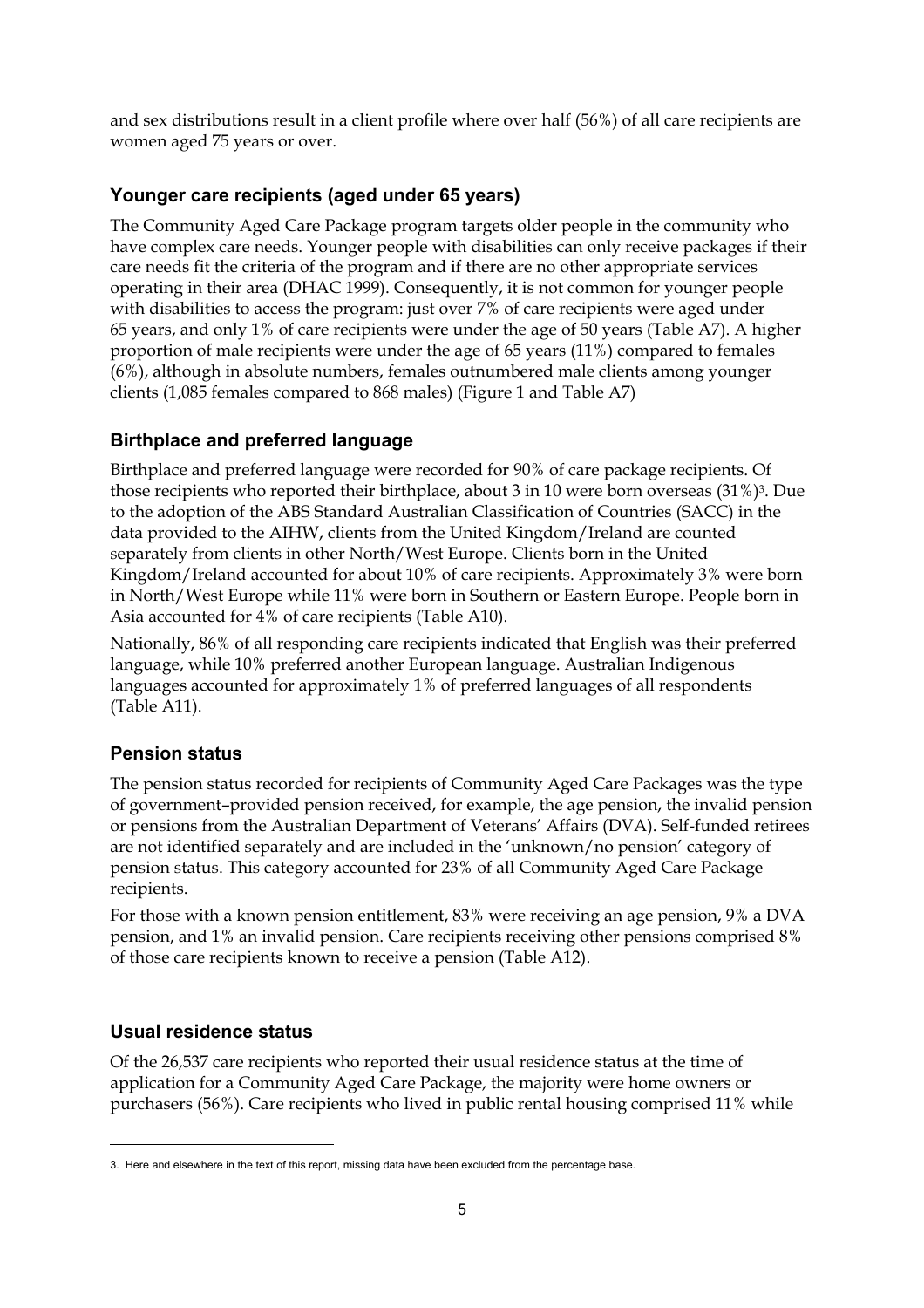those who lived in a private rental property or were boarding or lodging accounted for 10% (Table A13).

The Northern Territory stood out from the other states and territories, with 35% of all responding care recipients indicating public rental housing as their usual residence compared with 21% or less in every other state and territory. Care should be taken when interpreting this figure, however, given the small number of care recipients in the Northern Territory.

### **Living arrangements**

The question that care recipients were asked in relation to their living arrangements at the time of application for a package was: 'With whom do you normally live?' Of those for whom a response was recorded, a large proportion of care recipients reported normally living alone (51%) or with their spouse only (21%) (Table A14).

## **2.5 'Special needs' groups**

There are particular groups of older Australians who are more likely to be disadvantaged in accessing aged care services compared to older Australians in general. These groups are defined by the *Aged Care Act 1997* as 'special needs' groups, which include those who live in rural or remote areas, Aboriginal and Torres Strait Islander people, people from culturally and linguistically diverse backgrounds and people with personal financial hardship. One of the government's objectives is for aged care services to specifically target the needs of these groups of people in order for them to have equitable access to the program. The veteran community has recently been included as a special needs group in recognition of the importance that services adapt to their changing needs as they grow older.

### **Indigenous care recipients4**

 $\overline{a}$ 

In total, there were 950 care recipients who were identified as Indigenous Australians at 30 June 2003, making up 3.6% of identified recipients. There were 419 (2%) care recipients whose Indigenous status was unknown or not stated. This significant increase in unreported Indigenous status compared with 2001–02 may be in part due to the new form of question about Indigenous status in the Aged Care Assessment evaluation.

In the Northern Territory, 65.4% of care recipients recorded that they were Indigenous. Western Australia had the next highest proportion of Indigenous care recipients, at 6.5%. The proportion of Indigenous care recipients reported in other jurisdictions ranged from 0.9% in Victoria to 4.6% in the Australian Capital Territory (Table A15).

As shown in Table A16, remote and very remote areas of Australia were home to a high proportion (42%) of the Indigenous care recipients at 30 June 2003. A further 24% of the Indigenous care recipients lived in outer regional areas. The remaining Indigenous care recipients lived in major cities (15%) and inner regional areas (19%).

In addition, there were 114 packages provided to Indigenous care recipients by services receiving flexible funding under the Aboriginal and Torres Strait Islander Aged Care Strategy. No further data are available on the characteristics of care recipients receiving packages under the Strategy. It is probable that a proportion of the 167 clients receiving

<sup>4.</sup> In this report, Indigenous Australians are defined as those people who were reported as being of either Aboriginal or Torres Strait Islander origin, or both.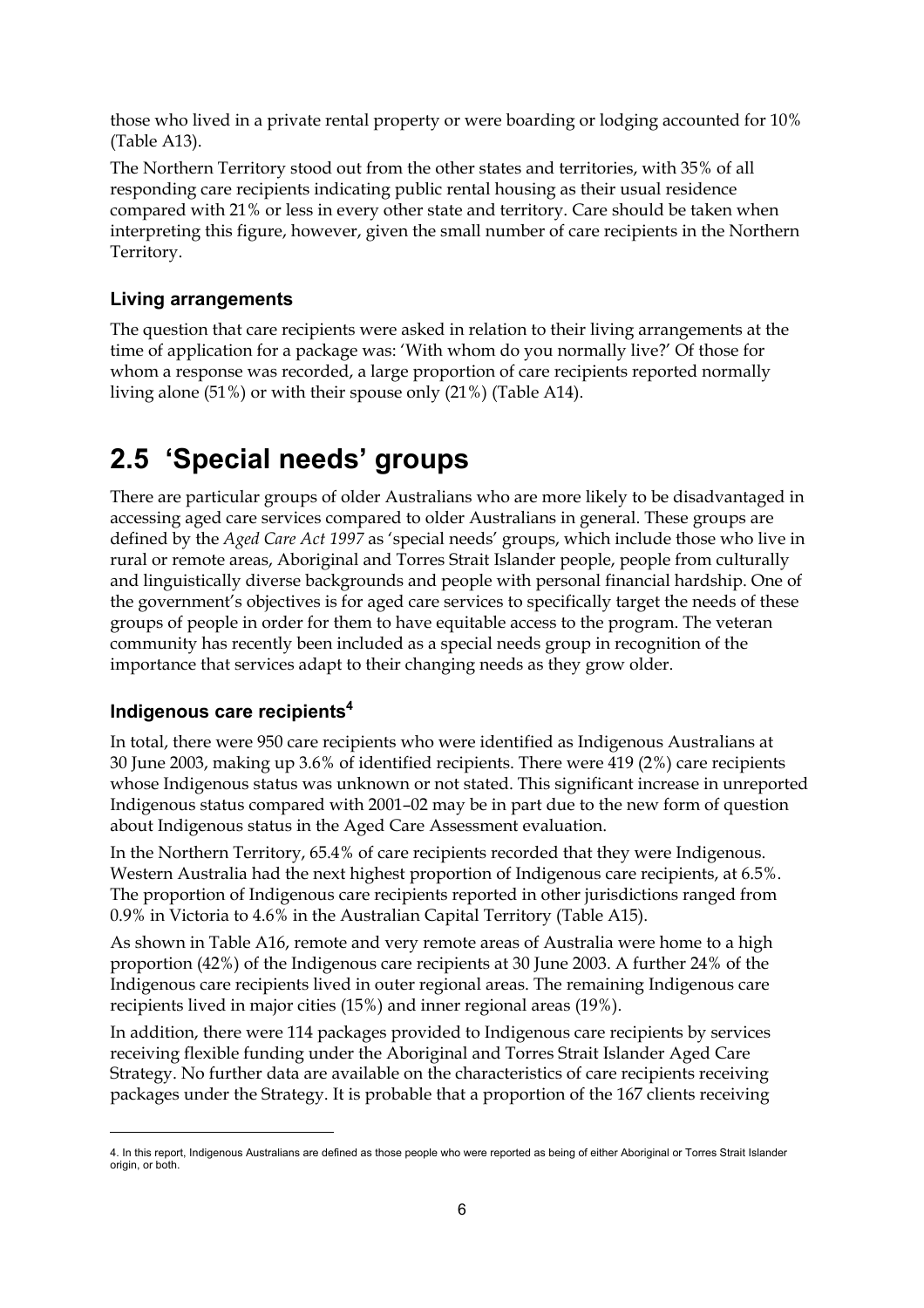packages from Multi-Purpose Services were also Indigenous care recipients, however, further data are not available.

The age profile of this subgroup of care recipients is considerably younger than that of the general population of care recipients (Figure 2), with 6% aged under 50 years, 50% aged between 50 and 69 years, and 44% aged 70 years and over (compared with less than 1%, 10% and 89% respectively for non-Indigenous care recipients) (Table A17).

Using the Australian Bureau of Statistics 2001 Census Estimates for the estimated Indigenous resident population, the ratio of Indigenous people receiving Community Aged Care Packages, including those receiving packages under the Aboriginal and Torres Strait Islander Aged Care Strategy, at 30 June 2003 was 20.8 per 1,000 Indigenous persons aged 50 years and over.

Age-specific usage rates are an important element in understanding service use by Indigenous recipients. Table A18 shows usage rates for Indigenous care recipients by age and sex. At 30 June 2003, the ratio of Indigenous Australians receiving packages was 27.3 per 1,000 Indigenous persons aged 65–69 years, 51.3 per 1,000 Indigenous persons aged 70–74 years, and 57.1 per 1,000 persons aged 75 years and over. The comparable figures for non-Indigenous Australians were 1.8, 4.0 and 17.5 respectively. It should be noted that these calculations use the same Indigenous population numbers as those used for reporting in the previous year.



#### **Care recipients from culturally and linguistically diverse backgrounds**

For the purposes of this report, people from culturally and linguistically diverse backgrounds are defined as those who were born in countries other than Australia, Ireland, the United Kingdom, New Zealand, the United States of America, Canada and South Africa.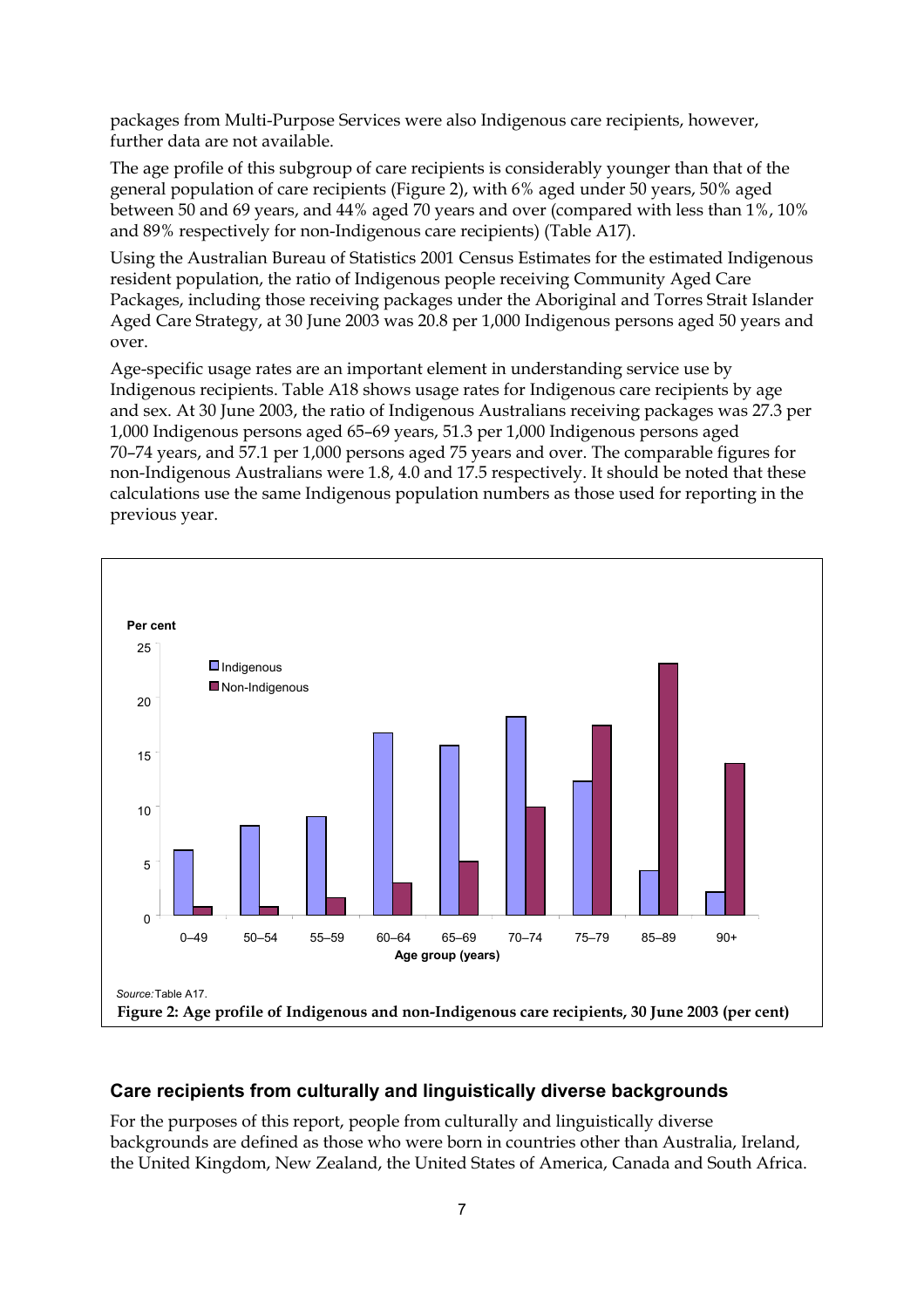Overall, there were 4,773 care recipients from culturally and linguistically diverse backgrounds receiving packages at 30 June 2003, accounting for 20% of care recipients who reported their country of birth (Table A19).

Based on AIHW projections of ABS estimated resident population by country of birth, the ratio of people from culturally and linguistically diverse backgrounds receiving packages at 30 June 2003 was 17.2 per 1,000 persons aged 75–84 years and 36.3 per 1,000 persons from culturally and linguistically diverse backgrounds 85 years and over. The comparable figures for people from English-speaking backgrounds were lower, at 11.0 and 32.4 respectively. For people from both non-English-speaking and English-speaking backgrounds, females had higher age–specific usage rates of Community Aged Care Packages than males (Table A20).

#### **Care recipients in financial hardship**

For the purposes of the Community Aged Care Package program, a person with financial hardship is defined as someone 'who did not own a home in the two years before the reference time; and at the reference time was in receipt of the maximum basic rate of pension or benefit' (DHAC 1999). The program requires service providers to allocate a proportion of packages to people in financial hardship. The specified proportion of allocations varies from region to region depending mainly on the existing service provision levels in the region where the outlet is located. Outlets providing Housing-Linked Packages are specifically obliged to reserve all their places for care recipients in financial hardship.

At 30 June 2003, 958 outlets were providing Community Aged Care Packages throughout Australia. Almost all (99%) were required to allocate at least 10% of their total packages to care recipients in financial hardship, with the majority (79%) having a target set between 11% and 30% (Table A21). There were 94 outlets with a requirement to provide more than 90% of their care packages to care recipients in financial hardship. The Northern Territory was the most exceptional case with 20% of the outlets having a target of more than 90% and 39% with a target of more than 80%. This reflects the higher proportion of people identified as being in financial hardship in this territory. Victoria had the second highest proportion of services with a target in excess of 80% (16%). In addition, outlets in remote and very remote regions were more likely than others to have targets of 80% of recipients in financial hardship (Table A22).

Overall, 7,726 (28%) packages were targeted to financial hardship (Table A24), with the Northern Territory also having the highest proportion of such packages (72%).

The proportion of care recipients identified as being in financial hardship for each state and territory is presented in Table A23. These figures should be treated with caution as financial hardship status was not reported for 26% of mainstream care recipients, with non-response rates varying considerably across jurisdictions. Of those whose financial hardship status was reported, 46% were in financial hardship and 54% were not. The most distinctive variations to the national average can be seen in the Australian Capital Territory and the Northern Territory with financial hardship identified in 64% and 100% of recorded recipients respectively (Table A23).

When the actual number of packages targeted to people in financial hardship in each state and territory (Table A23) is compared with the actual number of recipients (Table A24), it is evident that in each state and territory, with the exception of the Northern Territory, there are at least as many package recipients in financial hardship as there are targeted packages. As noted above, there is a high level of missing data about financial hardship status, and this particularly affects data from the Northern Territory. Noting that 100% of those reporting financial hardship in the Northern Territory were in financial hardship, if just 31% of those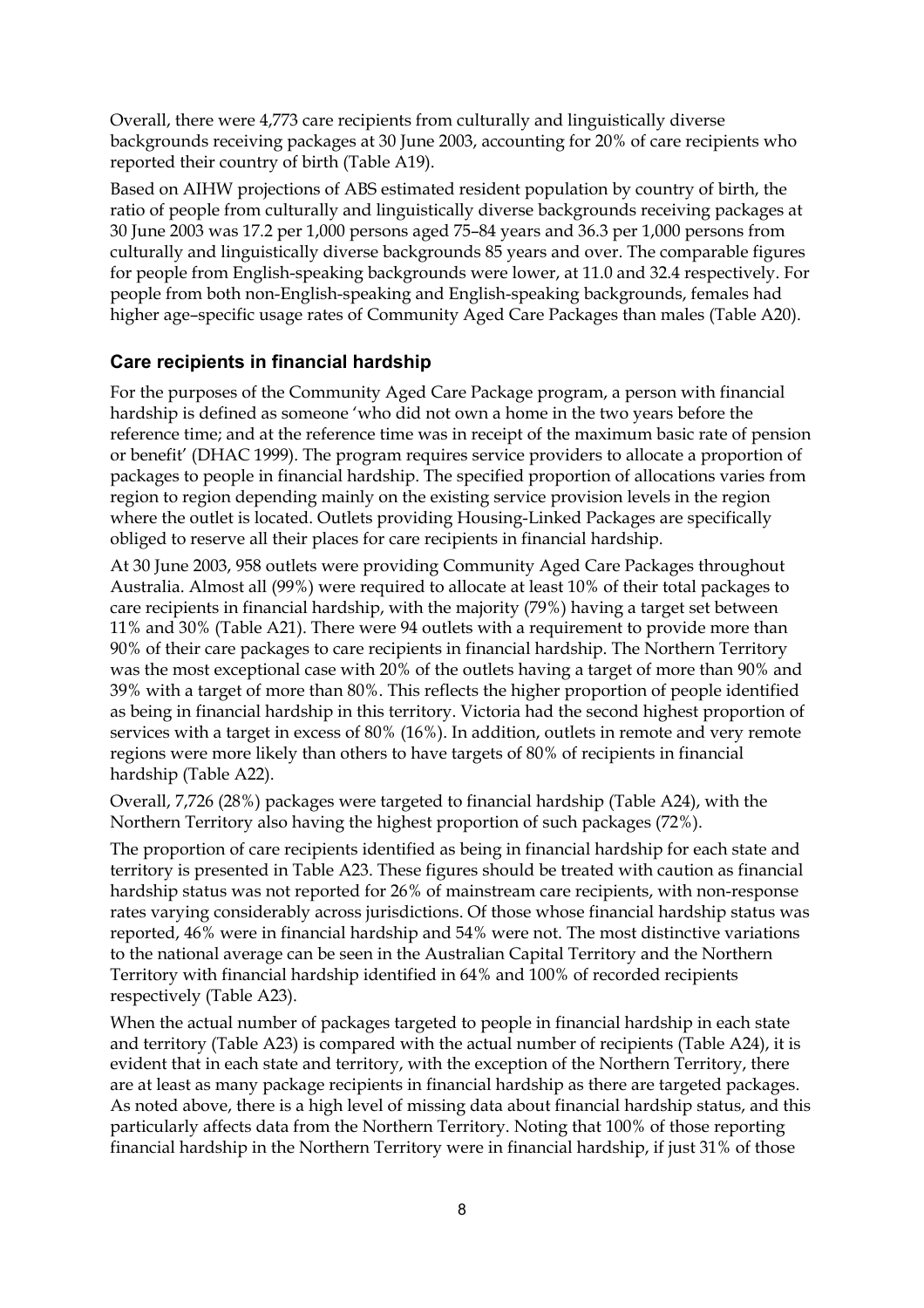people in the Northern Territory with missing data were in this situation, then the number of recipients in financial hardship would equal the number of targeted packages in that territory.

### **Care recipients in outer regional and remote areas**

As shown in Table A8, 3,167 Community Aged Care Package recipients lived in outer regional, remote and very remote areas of Australia.5 This number accounted for 12% of all care recipients at 30 June 2003 (9% in outer regional areas and 3% in remote and very remote areas). The age profile for care recipients in these regions is younger than for care recipients in major cities and inner regional areas, with 25% of care recipients in outer regional areas and remote areas under the age of 70 years (compared to 10% and 13% of care recipients aged under 70 years in major cities and inner regional areas, respectively). This difference in the age profile is more marked when care recipients in very remote areas are viewed separately, amongst whom care recipients under the age of 70 years accounted for approximately 43%.

## **2.6 Admissions and separations**

There were 14,719 admissions to a Community Aged Care Package between 1 July 2002 and 30 June 2003. During the same period there were 12,776 separations (Tables A26 and A27).

Part of the explanation for the substantially higher number of admissions lies in the creation of new Community Aged Care Packages over the 12-month period. This does not, however, fully account for the difference. In addition, under current data arrangements, clients may on occasion leave a service and move to another service without a separation being recorded in the time period.

Among those ceasing to use a Community Aged Care Package between 1 July 2002 and 30 June 2003, the main reasons reported were that care recipients either left to go to a residential aged care service (47%) or died (19%). A small proportion of care recipients left to be admitted to a hospital (6%) or to move to another community aged care service provider (7%) (Table A27).

This pattern of completed care episodes reflects the patterns seen in most states and territories. The Northern Territory, however, is an exception, with the proportion moving to a residential aged care service being lower (20% of separations compared with 47% nationally) and the proportion of deaths higher (31% compared with 19% nationally). The Northern Territory also had a higher percentage moving to another CACP provider. Care must be taken in interpreting results for the Northern Territory, however, given the small number of separations involved (149).

The proportion of men who left to go to a residential aged care service was somewhat lower (42% of separations involving men) than that for women (49%). Conversely, there was a higher proportion of deaths among men (25%) than among women (17%).

Among those who left a service, 17% received care for less than 3 months from a service provider before leaving, 35% for 3 months to a year, and 25% between 1 and 2 years. The number of care recipients who received care for more than 2 years from the same service provider accounted for 22% (Table A28).

 $\overline{a}$ 

<sup>5.</sup> The ABS remoteness structure used in these tables, the Australian Standard Geographical Classification, replaces the geographical classification used in previous issues of this series.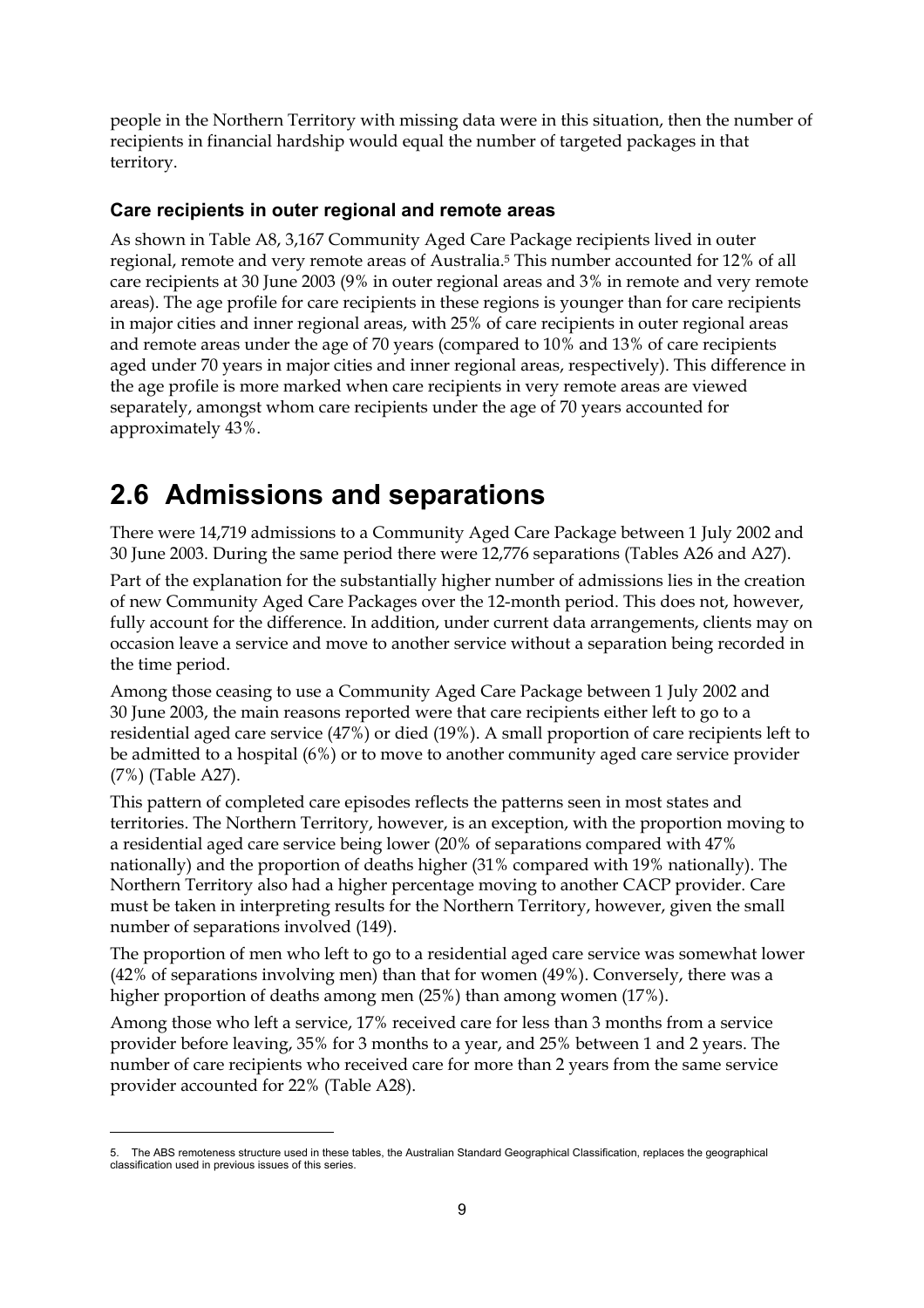The relationship between length of stay and reasons for separations was also examined (Table A29). There does not seem to be a strong correlation between length of stay and reason for separation; however, very short stay (less than 8 weeks) care recipients were less likely to leave a package and enter residential care than longer stay care recipients.

## **2.7 State and territory variations**

The ratio of package provision did not differ greatly among states and territories. With the exception of the Northern Territory, the Australian Capital Territory had the highest ratio of provision at 18.2 packages per 1,000 persons aged 70 years and over, followed by Tasmania (16.8). Other states had ratios of provision ranging from 14.0 to 15.6 packages per 1,000 persons aged 70 years and over. The Northern Territory had a ratio of 102.2 packages per 1,000 persons aged 70 years and over; however, this ratio is not comparable with those of other states and territories due to the differences in age structure and Indigenous status of the potential clientele in the Northern Territory (Table A2).

When the population base used to calculate provision ratios is adjusted to include both persons aged 70 years and over and Indigenous Australians aged 50–69 years, the Northern Territory ratio changes to 61.9 packages. The ratios for the states and the Australian Capital Territory are only marginally affected. Indigenous Australians aged 50–69 years are considered by the Australian Government to be part of the potential target group for aged care services.

The size of service-providing outlets varied from one package to 179 packages across the country. The Australian Capital Territory had the highest average, at 62 packages per provider, with the next largest groups being in South Australia (39), Victoria (37) and New South Wales (35). The Northern Territory had the smallest average at 10 packages per service followed by Tasmania (19), Queensland (19) and Western Australia (27) (Table A5). Nearly all of the outlets in the Northern Territory were small—94% had 20 or fewer packages. Eight outlets in Victoria had 100 packages or more, as did four outlets in New South Wales, and one outlet in each of Queensland, South Australia, Western Australia and the Australian Capital Territory.

When compared to those in the other states and the Australian Capital Territory, care recipients in the Northern Territory had the youngest age profile, with only 54% over the age of 70 years (Table A7). The 'oldest' profile was found in Tasmania where care recipients aged 70 years and over made up 94% compared with the national average of 87%.

The composition of care recipients by country of birth also varied among states and territories (Table A10). Excluding recipients who did not respond to this item, in the Australian Capital Territory people born overseas made up 43% of care recipients and in Western Australia this proportion was 42%, while only 13% of recipients in the Northern Territory and 23% in Tasmania were overseas-born. The majority of overseas-born care recipients living in states and territories were from either South/East European countries or the United Kingdom and Ireland.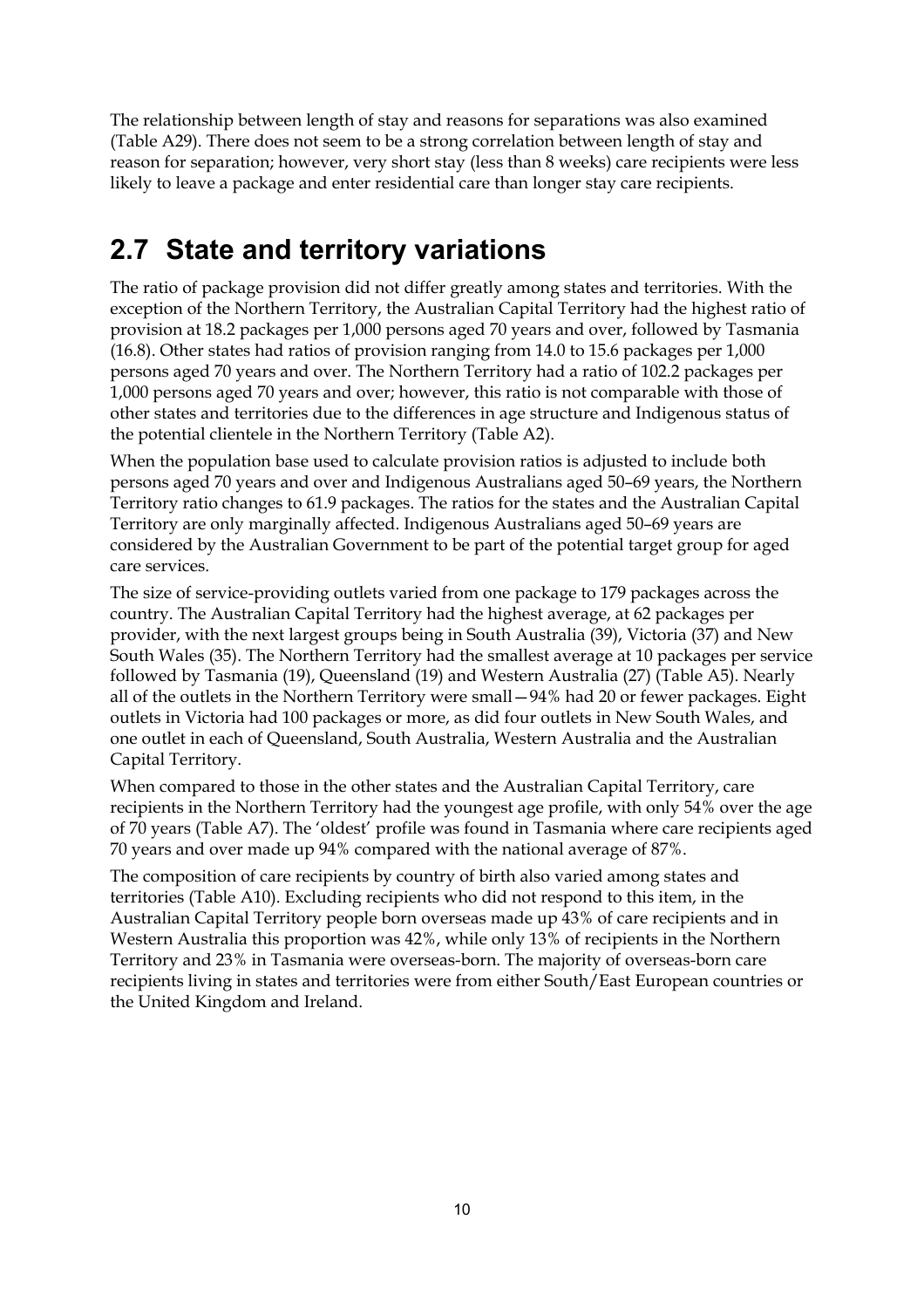### **The EACH Program**

After a considerable period of time as a pilot study, Extended Aged Care at Home (EACH) is now running as an additional aged care program. It is the high care equivalent of CACP and as such is designed to allow persons to stay at their normal residence rather than enter a residential aged care service at a high care level.

At 30 June 2003, of 450 allocated EACH packages, a total of 290 were operational. Following further allocations in the February 2004 Allocation Round the total number of allocated packages has now increased to 924.

A census of EACH packages was conducted by the AIHW on behalf of DoHA in May 2002. Data were collected over a one–week period and the results were published by the AIHW in 2004 in *Extended Aged Care at Home Census 2002.*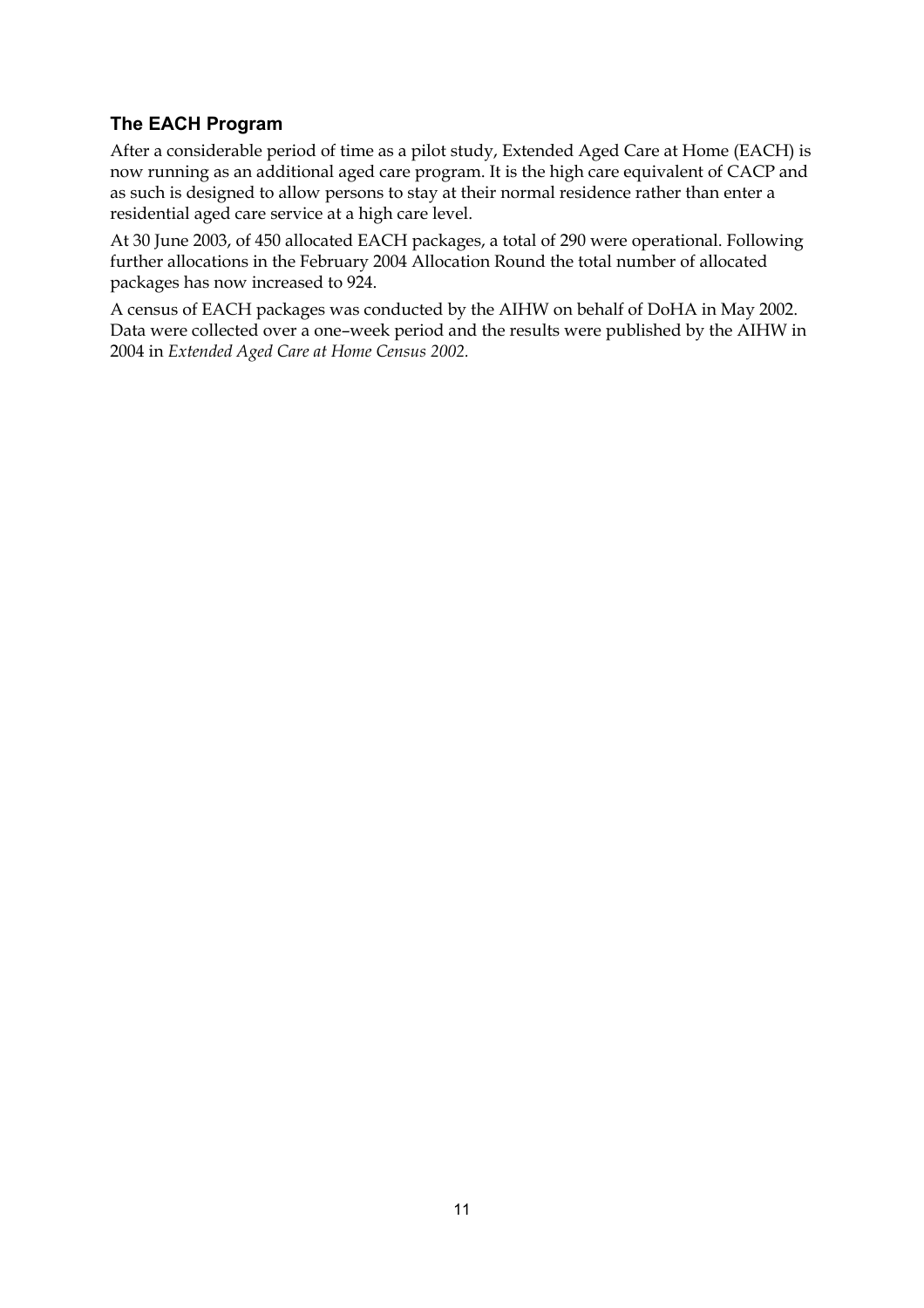## **3 Data sources and limitations**

The data presented in this report draw mainly on the aged care data collections on the ACCMIS. This data repository contains information gathered through a number of instruments. Among those instruments, the following two are directly relevant to this report:

- the Aged Care Application and Approval Form (Form 2624). This is a form used for the assessment and approval of a care recipient for either Residential Aged Care, a Community Aged Care Package, or Flexible Care (for example, an Extended Aged Care at Home Package). This form is completed by a delegate of an Aged Care Assessment Team in consultation with the applicant and signed either by the applicant or someone else on behalf of the applicant; and
- the Provider Claim Form a form completed by the service provider for claiming the Community Care Subsidy that is payable for the service for a payment period, normally a calendar month.

Other instruments through which information on the service providers are gathered include the Approved Provider Status Application and the Community Care Service Agreement between the Australian Government and the service provider.

General population data are taken from the latest AIHW population databases supplied by the ABS.

### **Care recipients' personal details**

All care recipients receiving a Community Aged Care Package must have a valid Aged Care Application and Approval Form (that is, the recipient must have an 'approved' status). This form is normally valid for a period of 12 months from the date of approval. Approval of applications is a responsibility of Aged Care Assessment Teams and their delegates.

The information entered into ACCMIS from the Aged Care Application and Approval Form is the major source for the following data items:

- sex
- date of birth
- Indigenous status
- birthplace
- preferred language
- pension status
- usual residence status (prior to admission) and
- living arrangements (prior to admission).

Some recipient details, such as financial hardship status, are obtained from the Provider Claim Form.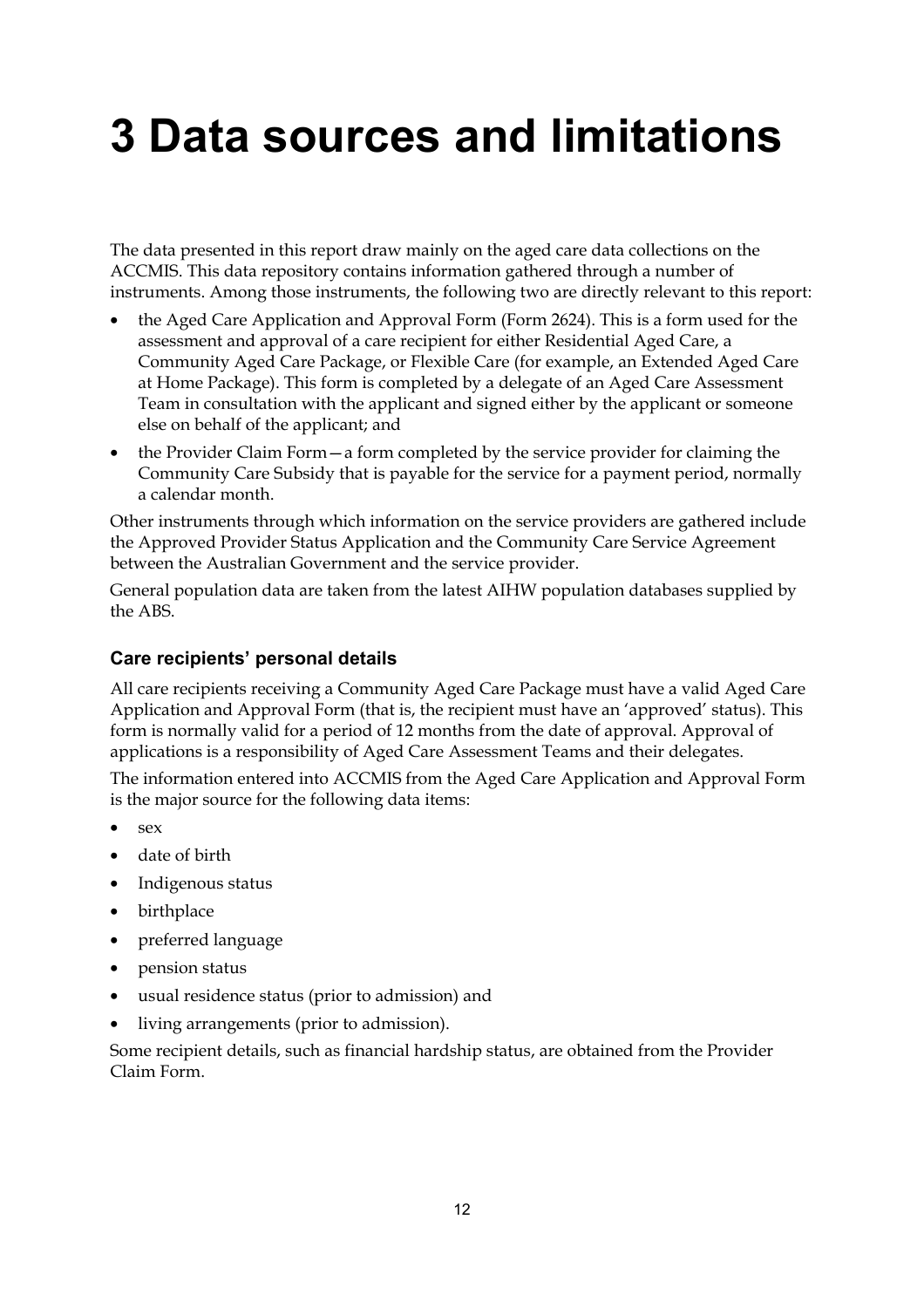### **Care recipients' admission and separation details**

The Provider Claim Form is sent to the approved service provider at the beginning of a payment period. This form has the details of existing recipients under the care of the service provider (the form would be blank for a new service provider). It is the responsibility of the service provider to check this form for accuracy and record new data and changes relating to new admissions, separations and leave for their care recipients.

The Provider Claim Form is the original source for the following data items:

- date of admission
- date of separation
- separation mode and
- length of stay (derived from date of admission and date of separation).

#### **Service providers' details**

Details about community aged care service providers are collected through the Approved Provider Status Application and the Community Care Service Agreement between the Australian Government and the service provider. These documents are the primary source for the following data items:

- location of outlets (by both state/territory and geographic area)
- size of outlets (measured in the number of Community Aged Care Packages) and
- financial hardship target percentage.

#### **Limitations of the data**

The following points should be noted when interpreting the data presented in this report:

- The data used for this report were those available in ACCMIS in December 2003. However, as ACCMIS is 'refreshed' periodically minor differences in some data will occur depending on the version used for reporting.
- The basis for the general population figure used in the calculation of the service provision ratio was the ABS estimated resident population at 30 June 2003 released in January 2004, along with AIHW calculations on remoteness. The service provision ratios presented in this report may be different from those calculated by the Australian Department of Health and Ageing due to differences in the population figures used.
- Some socio-demographic characteristics of care recipients are recorded at the time of application and hence may not reflect the true characteristics of care recipients while receiving care from the program. These characteristics include the care recipients' pension status, usual residence status and their living arrangements. Care recipients' actual financial hardship status may also be different from the status at the initial assessment by the service providers.
- Due to the non-compulsory nature of self-identified Indigenous status, the number of package recipients who were of Aboriginal and Torres Strait Islander origin presented in this report may be an underestimation of the true number of Indigenous Australians using the program.
- Although the location of service-providing outlets can be used to assume the location of Community Aged Care Package care recipients, it is possible that outlets provide services to care recipients who live outside the outlets' jurisdictions or geographic areas.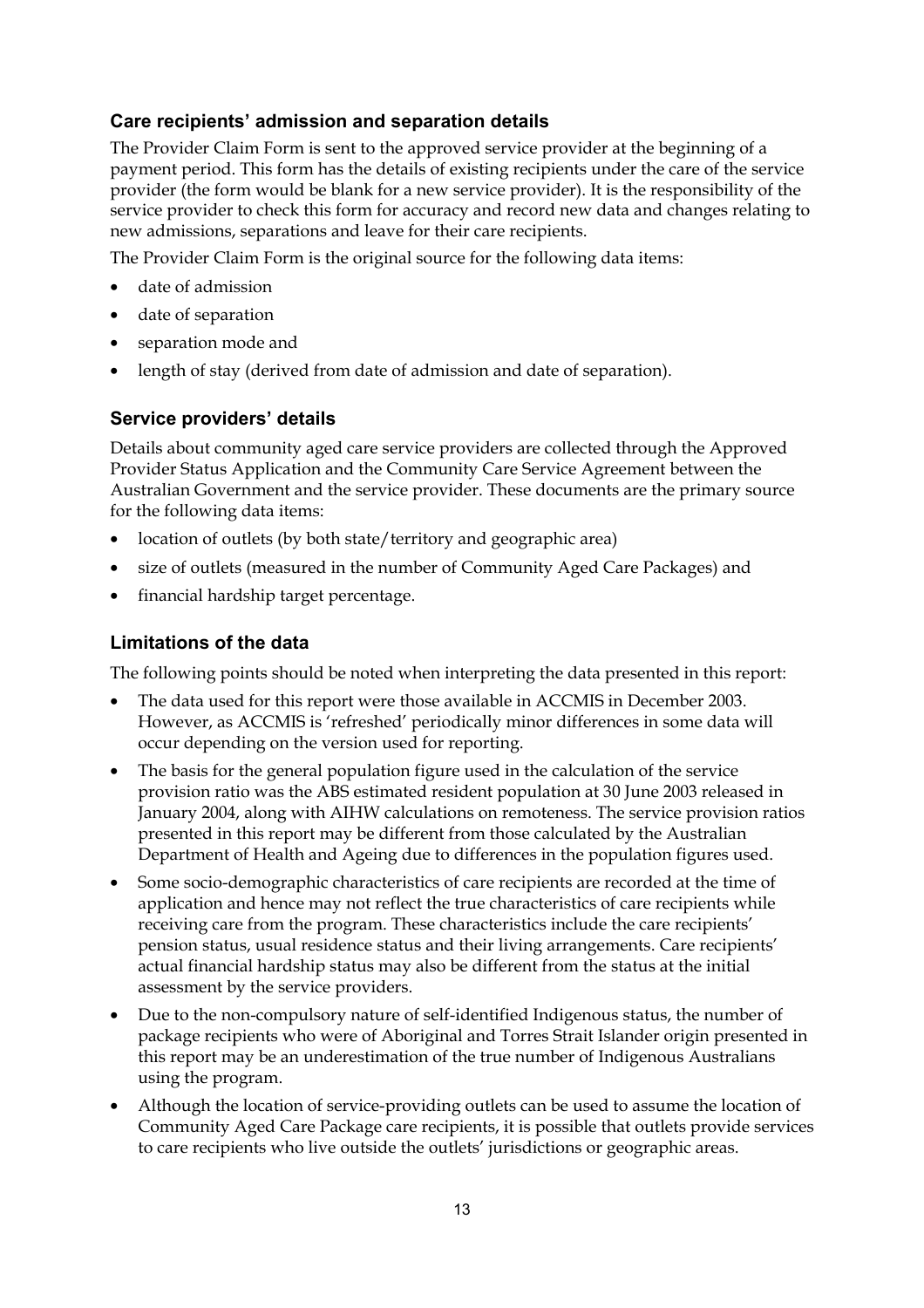- The lack of information on areas such as type of assistance received by care recipients, their levels of dependency and carer support means that analysis of recipients' care needs was outside the scope of this report.
- The data supplied to the AIHW last year in order to produce tables involving regional breakdowns was in a developmental state involving the complex transition between ARIA and ARIA+ (ABS remoteness). Consequently, the reporting in the 2001–02 publication in this series was not calculated on the same basis as the underlying calculations in this and future years reporting. Caution should be exercised in comparing the two years' of data, except that state/territory and Australian aggregate results will be comparable. In future time series analysis involving ABS remoteness it would be advisable to use 2002–03 or 30 June 2003 as the starting point depending on the context of the analysis.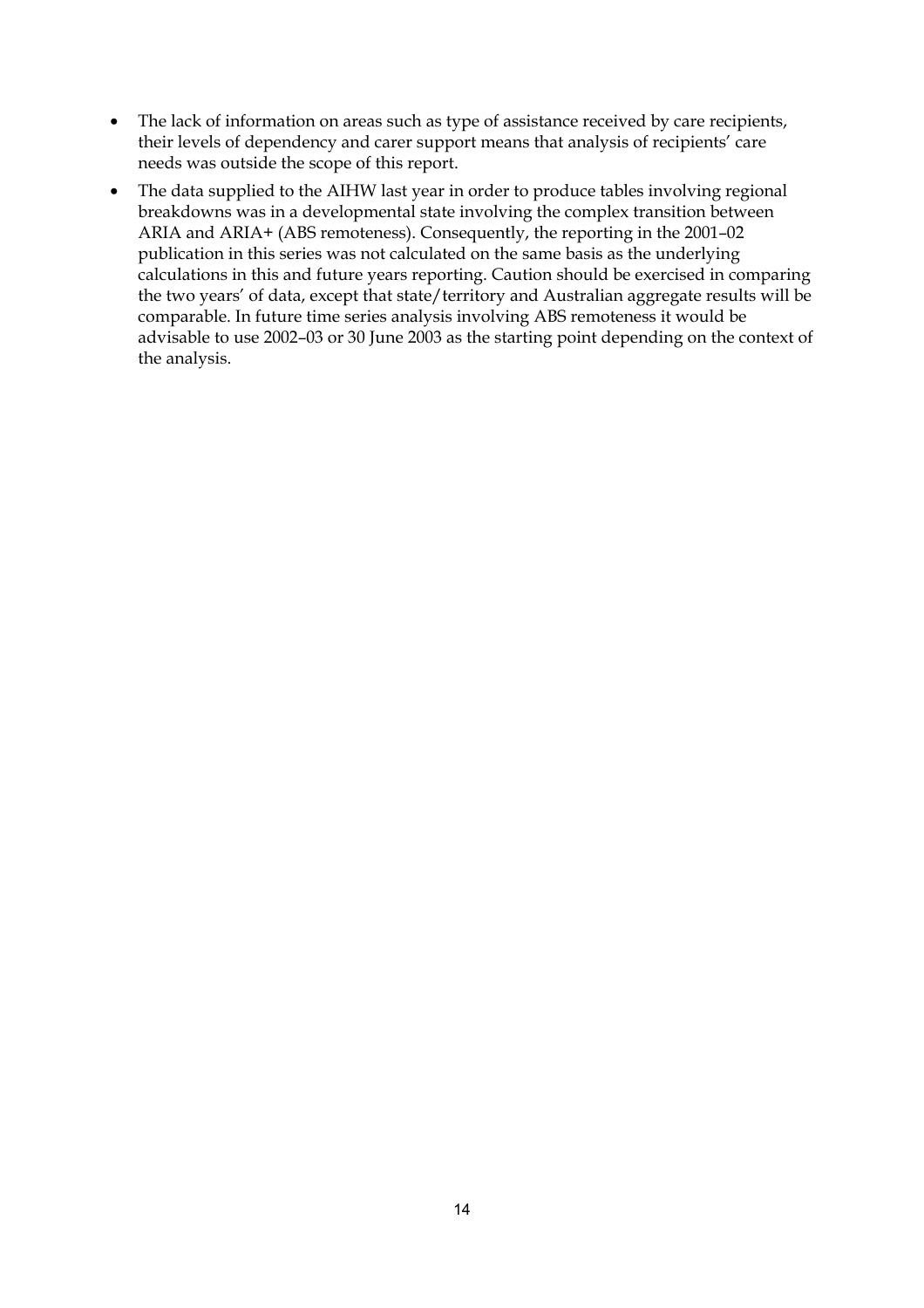## **Appendix tables**

## **Tables for Section 2.1**

**Table A1: Number of operational Community Aged Care Packages, by state/territory(a), 30 June 1992 to 30 June 2003**

| Year         | <b>NSW</b> | Vic   | Qld   | <b>WA</b> | SΑ    | Tas | <b>ACT</b> | <b>NT</b> | Australia |
|--------------|------------|-------|-------|-----------|-------|-----|------------|-----------|-----------|
| 1992         | 68         | 25    | 10    | 12        | 120   | 0   | 0          | 0         | 235       |
| 1993         | 138        | 82    | 54    | 26        | 150   | 20  | 0          | 0         | 470       |
| 1994         | 291        | 313   | 253   | 81        | 224   | 43  | 20         | 2         | 1,227     |
| 1995         | 834        | 640   | 443   | 210       | 285   | 98  | 25         | 7         | 2,542     |
| 1996         | 1,517      | 1.104 | 731   | 383       | 468   | 160 | 47         | 21        | 4,431     |
| 1997         | 2.199      | 1.369 | 1.027 | 538       | 634   | 228 | 84         | 45        | 6,124     |
| 1998         | 3,538      | 2.314 | 1.728 | 822       | 989   | 378 | 168        | 109       | 10,046    |
| 1999         | 4.685      | 3,323 | 2.440 | 1,161     | 1,258 | 450 | 266        | 170       | 13,753    |
| $2000^{(b)}$ | 6.337      | 4.517 | 3,163 | 1.571     | 1,636 | 584 | 308        | 193       | 18,309    |
| $2001^{(b)}$ | 8,626      | 5.974 | 4.155 | 2,278     | 2,270 | 679 | 336        | 312       | 24,630    |
| $2002^{(b)}$ | 9,267      | 6,571 | 4,338 | 2,251     | 2,460 | 728 | 362        | 448       | 26,425    |
| $2003^{(b)}$ | 9,628      | 7,119 | 4,455 | 2,375     | 2,611 | 810 | 372        | 511       | 27,881    |

(a) Refers to the location of the outlets.

(b) Packages provided by Multi-Purpose Services and services receiving flexible funding under the Aboriginal and Torres Strait Islander Aged Care Strategy are included.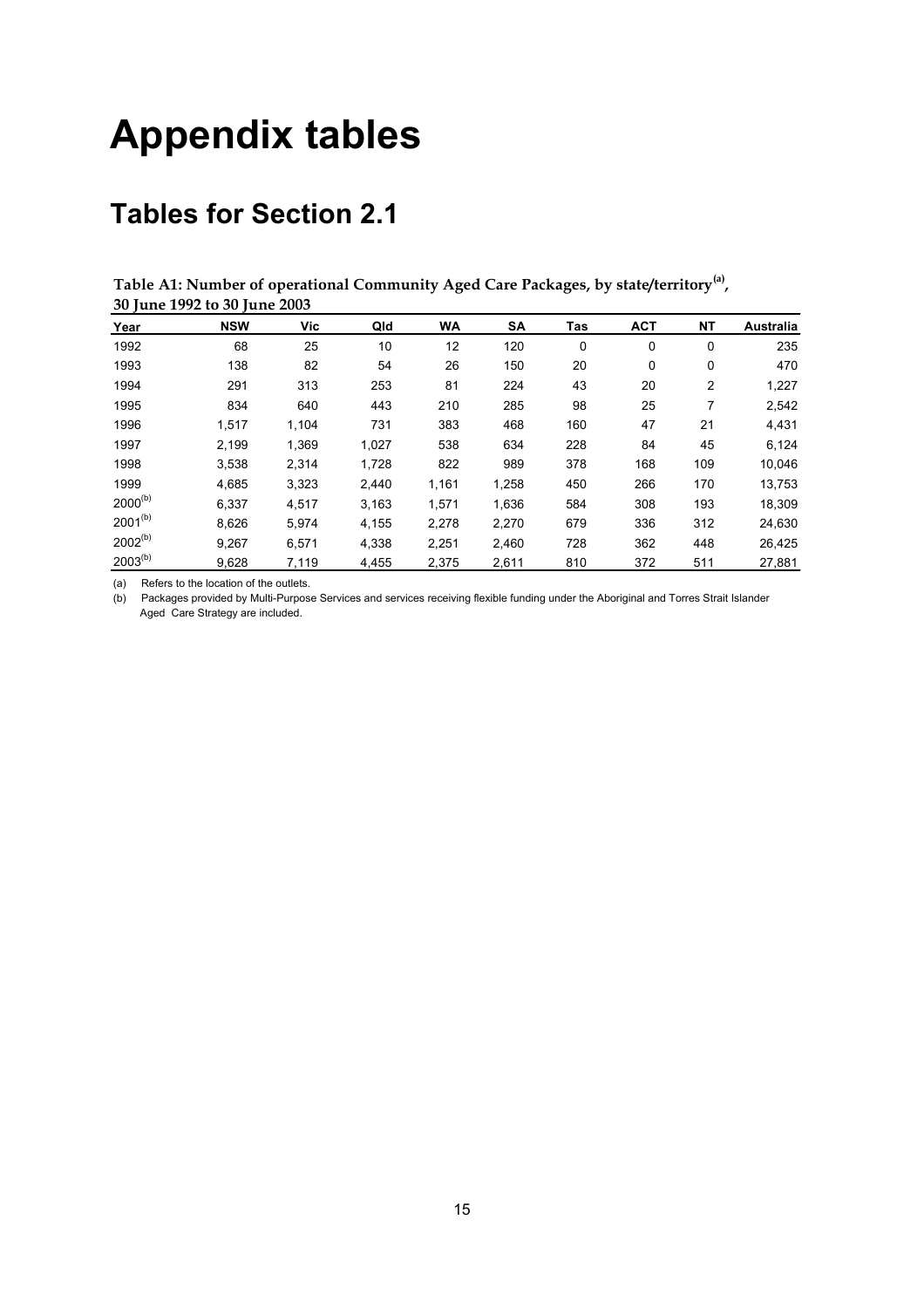| $stat$ $t$<br>State/ | $30 \mu$ ule $2003$<br><b>Major cities</b> | <b>Inner</b><br>regional | Outer<br>regional | Remote            | Very<br>remote | Total (70+) | Total (70+ and<br>Indigenous<br>population<br>aged 50-69) |
|----------------------|--------------------------------------------|--------------------------|-------------------|-------------------|----------------|-------------|-----------------------------------------------------------|
| territory            |                                            |                          |                   | Ratio of packages |                |             |                                                           |
| <b>NSW</b>           | 15.2                                       | 15.5                     | 12.3              | 13.9              | 42.8           | 15.0        | 14.8                                                      |
| Vic                  | 16.0                                       | 15.2                     | 6.7               | 17.8              | n.a.           | 15.2        | 15.1                                                      |
| Qld                  | 12.1                                       | 13.1                     | 18.4              | 25.9              | 56.0           | 14.0        | 13.7                                                      |
| <b>WA</b>            | 14.5                                       | 14.4                     | 14.4              | 35.0              | 34.4           | 15.2        | 14.9                                                      |
| <b>SA</b>            | 14.5                                       | 25.1                     | 12.5              | 15.9              | 36.2           | 15.6        | 15.5                                                      |
| Tas                  | n.a.                                       | 17.1                     | 15.3              | 32.9              | 23.3           | 16.8        | 16.4                                                      |
| <b>ACT</b>           | 18.3                                       | 0.0                      | n.a.              | n.a.              | n.a.           | 18.3        | 18.2                                                      |
| <b>NT</b>            | n.a.                                       | n.a.                     | 41.8              | 106.4             | 299.8          | 102.2       | 61.9                                                      |
| <b>Australia</b>     | 14.9                                       | 15.4                     | 13.8              | 28.3              | 78.6           | 15.3        | 15.1                                                      |

**Table A2: Packages per 1,000 persons aged 70 years and over, by remoteness(a) and state/territory(b), 30 June 2003(c)**

(a) Refers to the location of the outlets. The table uses the Australian Standard Geographical Classification Remoteness Structure as developed by the ABS. The 2003 Australian Standard Geographical Classification (ASGC) population figures were derived at the AIHW from the 2002 ASGC population figures and the ABS estimated resident population figures for state/territory at 30 June 2003 (January 2004). The Indigenous population aged 50–65 uses the ABS estimated resident population based on Census data at 30 June 2001. Previous categorations were based on an allocation to Remoteness by DoHA which has since been refined. Caution should therefore be exercised when comparing this year's and last year's results at levels below state/territory.

(b) Refers to the location of the outlets.

(c) Packages provided by Multi-Purpose Services and services receiving flexible funding under the Aboriginal and Torres Strait Islander Aged Care Strategy are included.

n.a. Not applicable.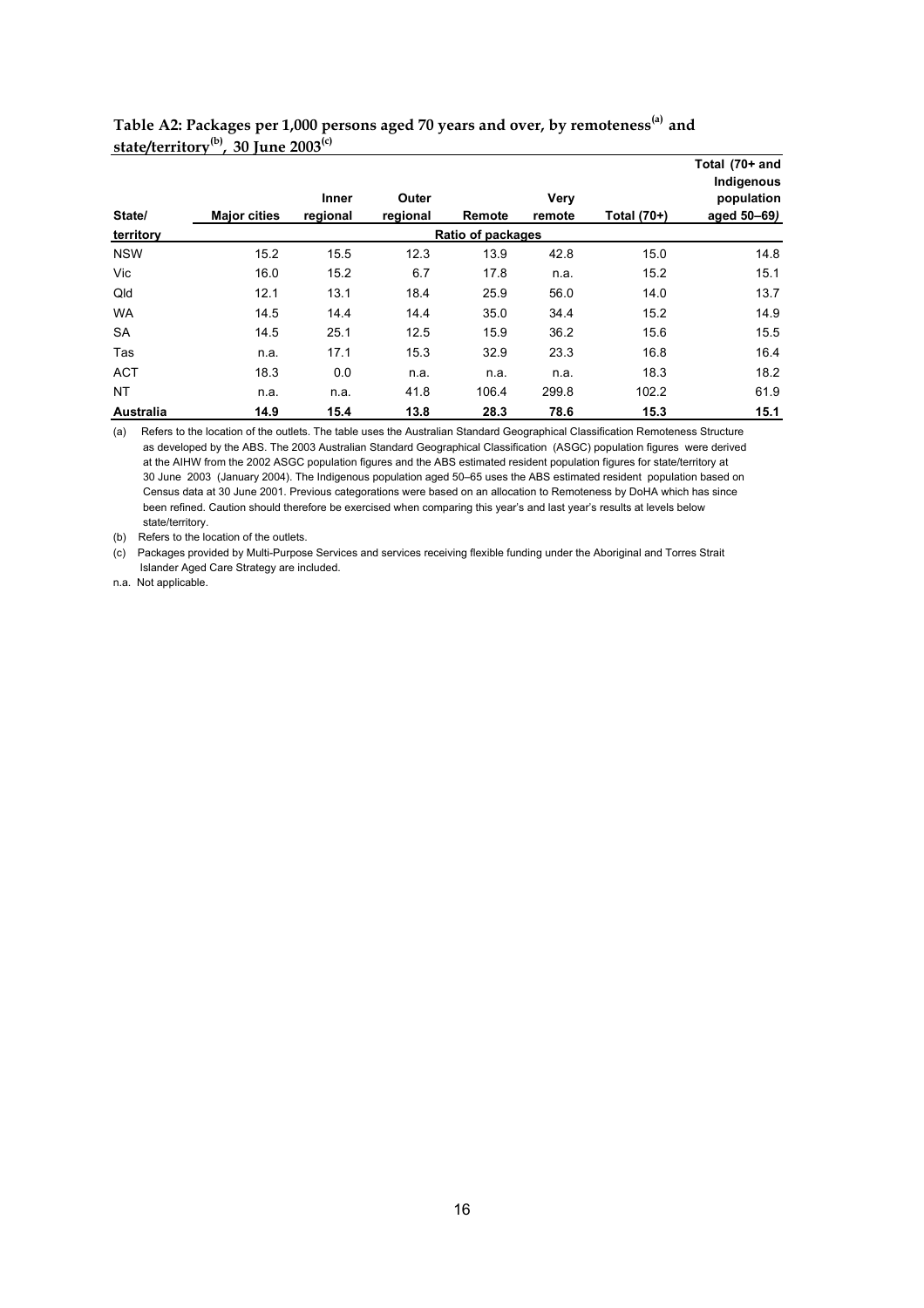|                  |                     | Inner    | Outer                     |        | Very   |                  |
|------------------|---------------------|----------|---------------------------|--------|--------|------------------|
| State/           | <b>Major cities</b> | regional | regional                  | Remote | remote | <b>Australia</b> |
| territory        |                     |          | <b>Number of packages</b> |        |        |                  |
| <b>Packages</b>  |                     |          |                           |        |        |                  |
| <b>NSW</b>       | 6,590               | 2,297    | 676                       | 44     | 21     | 9,628            |
| Vic              | 5,289               | 1,610    | 206                       | 14     | n.a.   | 7,119            |
| Qld              | 2,037               | 1,247    | 875                       | 131    | 165    | 4,455            |
| <b>WA</b>        | 1,668               | 305      | 206                       | 147    | 49     | 2,375            |
| SA               | 1,783               | 484      | 243                       | 72     | 29     | 2,611            |
| Tas              | n.a.                | 546      | 234                       | 24     | 6      | 810              |
| <b>ACT</b>       | 372                 | 0        | n.a.                      | n.a.   | n.a.   | 372              |
| <b>NT</b>        | n.a.                | n.a.     | 124                       | 122    | 265    | 511              |
| <b>Australia</b> | 17,739              | 6,489    | 2,564                     | 554    | 535    | 27,881           |
|                  |                     |          |                           |        |        |                  |
| <b>NSW</b>       | 37.1                | 35.4     | 26.4                      | 7.9    | 3.9    | 34.5             |
| Vic              | 29.8                | 24.8     | 8.0                       | 2.5    | n.a.   | 25.5             |
| Qld              | 11.5                | 19.2     | 34.1                      | 23.6   | 30.8   | 16.0             |
| <b>WA</b>        | 9.4                 | 4.7      | 8.0                       | 26.5   | 9.2    | 8.5              |
| <b>SA</b>        | 10.1                | 7.5      | 9.5                       | 13.0   | 5.4    | 9.4              |
| Tas              | n.a.                | 8.4      | 9.1                       | 4.3    | 0.0    | 2.9              |
| <b>ACT</b>       | 2.1                 | 0.0      | n.a.                      | n.a.   | n.a.   | 1.3              |
| <b>NT</b>        | n.a.                | n.a.     | 4.8                       | 22.0   | 49.5   | 1.8              |
| <b>Australia</b> | 100.0               | 100.0    | 100.0                     | 100.0  | 100.0  | 100.0            |
|                  |                     |          |                           |        |        |                  |
| <b>NSW</b>       | 68.4                | 23.9     | 7.0                       | 0.5    | 0.2    | 100.0            |
| Vic              | 74.3                | 22.6     | 2.9                       | 0.2    | n.a.   | 100.0            |
| Qld              | 45.7                | 28.0     | 19.6                      | 2.9    | 3.7    | 100.0            |
| <b>WA</b>        | 70.2                | 12.8     | 8.7                       | 6.2    | 2.1    | 100.0            |
| SA               | 68.3                | 18.5     | 9.3                       | 2.8    | 1.1    | 100.0            |
| Tas              | n.a.                | 67.4     | 28.9                      | 3.0    | 0.0    | 100.0            |
| <b>ACT</b>       | 100.0               | 0.0      | n.a.                      | n.a.   | n.a.   | 100.0            |
| <b>NT</b>        | n.a.                | n.a.     | 24.3                      | 23.9   | 51.9   | 100.0            |
| <b>Australia</b> | 63.6                | 23.3     | 9.2                       | 2.0    | 1.9    | 100.0            |

|  | Table A3: Packages, by remoteness <sup>(a)</sup> and state/territory <sup>(b)</sup> , 30 June 2003 |  |
|--|----------------------------------------------------------------------------------------------------|--|
|--|----------------------------------------------------------------------------------------------------|--|

(a) Refers to the location of the outlets. The table uses the Australian Standard Geographical Classification Remoteness Structure as developed by the ABS. Previous categorisations were based on an allocation to Remoteness by DoHA which have since been refined. Caution should therefore be exercised when comparing this year's results and last year's results below state/territory level.

(b) Packages provided by Multi-Purpose Services and services receiving flexible funding under the Aboriginal and Torres Strait Islander Aged Care Strategy are included.

n.a. Not applicable.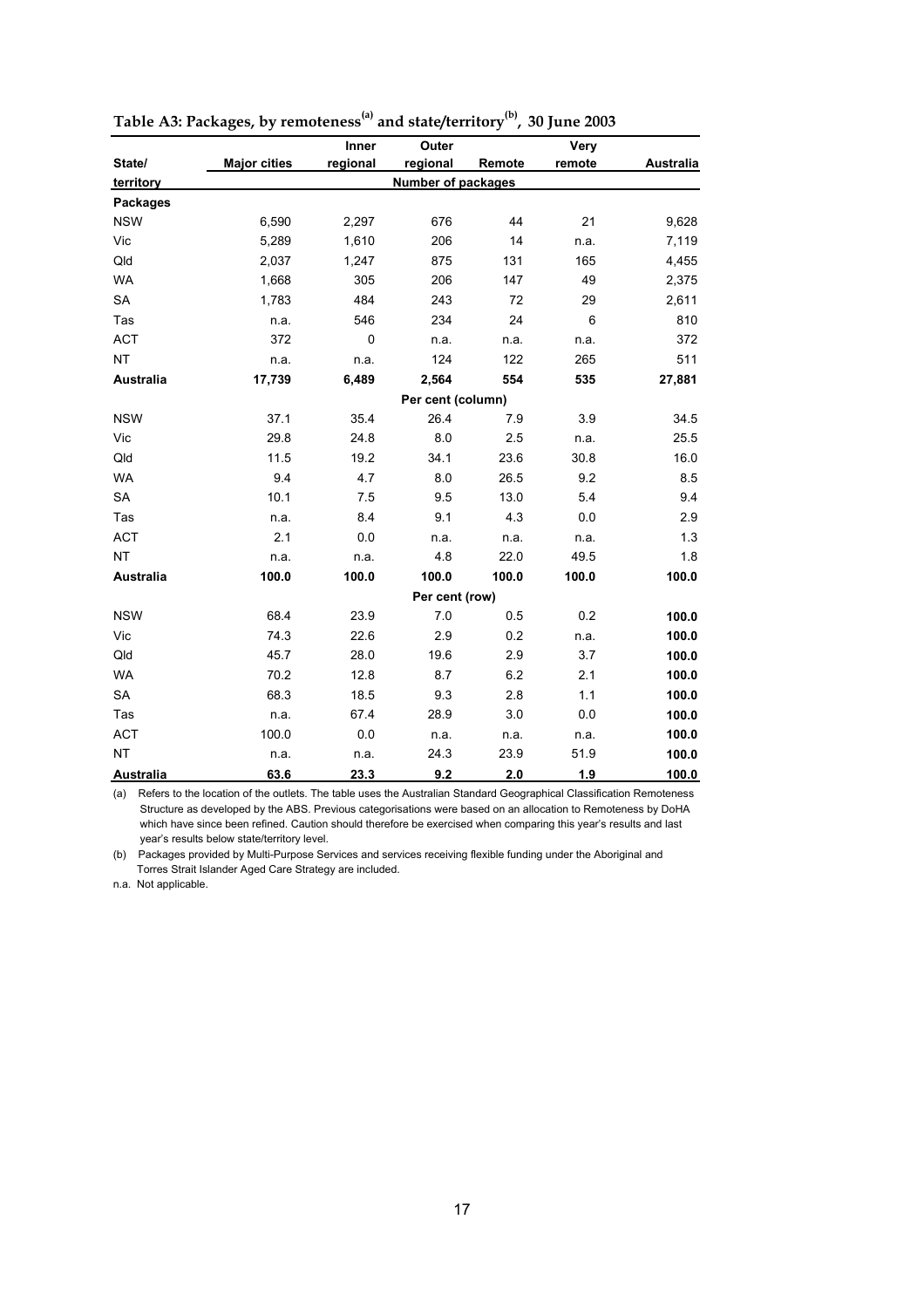## **Tables for Section 2.3**

|                                       |                     | Inner    | Outer             |                | Very   |                 |  |  |
|---------------------------------------|---------------------|----------|-------------------|----------------|--------|-----------------|--|--|
| State/                                | <b>Major cities</b> | regional | regional          | Remote         | remote | Total           |  |  |
| <b>Number of outlets</b><br>territory |                     |          |                   |                |        |                 |  |  |
| <b>NSW</b>                            | 161                 | 77       | 36                | $\overline{c}$ | 1      | 277             |  |  |
| Vic                                   | 130                 | 55       | $\overline{7}$    | $\overline{c}$ | n.a.   | 194             |  |  |
| Qld                                   | 74                  | 68       | 60                | 12             | 16     | 230             |  |  |
| <b>WA</b>                             | 45                  | 16       | 13                | 10             | 5      | 89              |  |  |
| <b>SA</b>                             | 49                  | 10       | 6                 | $\overline{c}$ | 1      | 68              |  |  |
| Tas                                   | n.a.                | 27       | 14                | 1              | 1      | 43              |  |  |
| <b>ACT</b>                            | 6                   | 0        | n.a.              | n.a.           | n.a.   | $6\phantom{1}6$ |  |  |
| <b>NT</b>                             | n.a.                | n.a.     | 8                 | 10             | 33     | 51              |  |  |
| <b>Australia</b>                      | 465                 | 253      | 144               | 39             | 57     | 958             |  |  |
|                                       |                     |          | Per cent (column) |                |        |                 |  |  |
| <b>NSW</b>                            | 34.6                | 30.4     | 25.0              | 5.1            | 1.8    | 28.9            |  |  |
| Vic                                   | 28.0                | 21.7     | 4.9               | 5.1            | n.a.   | 20.3            |  |  |
| Qld                                   | 15.9                | 26.9     | 41.7              | 30.8           | 28.1   | 24.0            |  |  |
| <b>WA</b>                             | 9.7                 | 6.3      | 9.0               | 25.6           | 8.8    | 9.3             |  |  |
| <b>SA</b>                             | 10.5                | 4.0      | 4.2               | 5.1            | 1.8    | 7.1             |  |  |
| Tas                                   | n.a.                | 10.7     | 9.7               | 2.6            | 0.0    | 4.5             |  |  |
| <b>ACT</b>                            | 1.3                 | 0.0      | n.a.              | n.a.           | n.a.   | 0.6             |  |  |
| <b>NT</b>                             | n.a.                | n.a.     | 5.6               | 25.6           | 57.9   | 5.3             |  |  |
| <b>Australia</b>                      | 100.0               | 100.0    | 100.0             | 100.0          | 100.0  | 100.0           |  |  |
|                                       |                     |          | Per cent (row)    |                |        |                 |  |  |
| <b>NSW</b>                            | 58.1                | 27.8     | 13.0              | 0.7            | 0.4    | 100.0           |  |  |
| Vic                                   | 67.0                | 28.4     | 3.6               | 1.0            | n.a.   | 100.0           |  |  |
| Qld                                   | 32.2                | 29.6     | 26.1              | 5.2            | 7.0    | 100.0           |  |  |
| <b>WA</b>                             | 50.6                | 18.0     | 14.6              | 11.2           | 5.6    | 100.0           |  |  |
| SA                                    | 72.1                | 14.7     | 8.8               | 2.9            | 1.5    | 100.0           |  |  |
| Tas                                   | n.a.                | 62.8     | 32.6              | 2.3            | 0.0    | 100.0           |  |  |
| <b>ACT</b>                            | 100.0               | 0.0      | n.a.              | n.a.           | n a    | 100.0           |  |  |
| <b>NT</b>                             | n.a.                | n.a.     | 15.7              | 19.6           | 64.7   | 100.0           |  |  |
| Australia                             | 48.5                | 26.4     | 15.0              | 4.1            | 5.9    | 100.0           |  |  |

**Table A4: Outlets, by remoteness(a) and state/territory, 30 June 2003**

(a) The table uses the Australian Standard Geographical Classification Remoteness Structure as developed by the ABS. Previous categorisations were based on an allocation to Remoteness by DoHA which has since been refined. Caution should therefore be exercised when comparing this year's and last year's results below state/territory level.

n.a. Not applicable.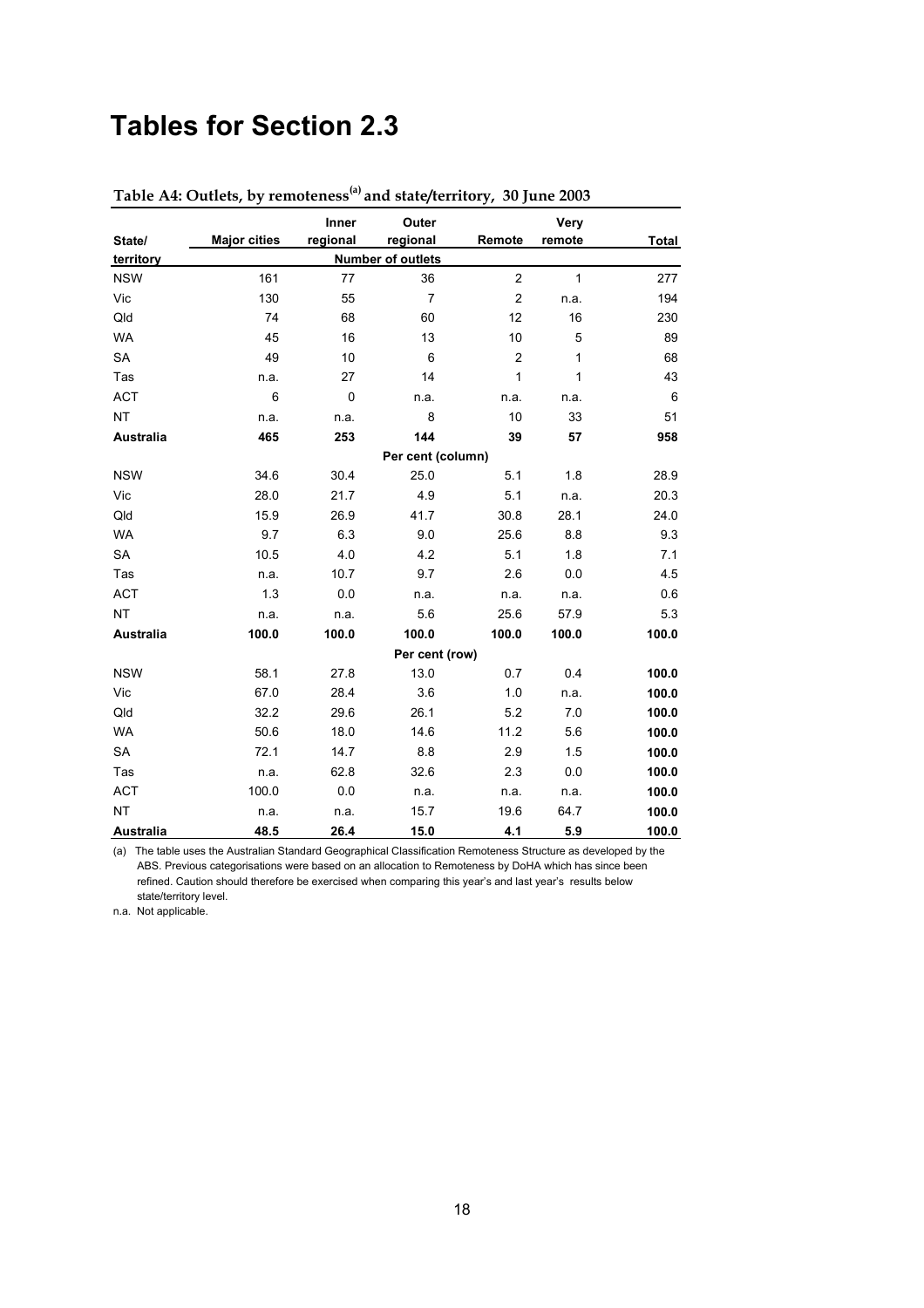| <b>Number</b> | <b>NSW</b>               | Vic   | Qld         | <b>WA</b>      | SA             | <b>Tas</b>     | <b>ACT</b>     | <b>NT</b>      | Australia      |  |  |
|---------------|--------------------------|-------|-------------|----------------|----------------|----------------|----------------|----------------|----------------|--|--|
| of packages   | <b>Number of outlets</b> |       |             |                |                |                |                |                |                |  |  |
| $1 - 20$      | 107                      | 75    | 160         | 45             | 18             | 25             | 1              | 48             | 479            |  |  |
| $21 - 40$     | 94                       | 63    | 49          | 27             | 27             | 16             | 1              | $\overline{c}$ | 279            |  |  |
| $41 - 60$     | 37                       | 25    | 17          | 12             | 11             | $\overline{c}$ | $\overline{2}$ | 0              | 106            |  |  |
| $61 - 80$     | 23                       | 16    | 3           | $\overline{2}$ | 9              | 0              | 0              | 1              | 54             |  |  |
| $81 - 100$    | 12                       | 7     | $\mathbf 0$ | $\overline{2}$ | $\overline{2}$ | 0              | 1              | 0              | 24             |  |  |
| $101 - 120$   | $\overline{c}$           | 3     | $\mathbf 0$ | $\mathbf 0$    | 1              | 0              | $\mathbf{1}$   | 0              | $\overline{7}$ |  |  |
| $121+$        | $\overline{2}$           | 5     | 1           | 1              | 0              | 0              | 0              | $\mathbf 0$    | 9              |  |  |
| Total         | 277                      | 194   | 230         | 89             | 68             | 43             | 6              | 51             | 958            |  |  |
|               |                          |       |             |                | Per cent       |                |                |                |                |  |  |
| $1 - 20$      | 38.6                     | 38.7  | 69.6        | 50.6           | 26.5           | 58.1           | 16.7           | 94.1           | 50.0           |  |  |
| $21 - 40$     | 33.9                     | 32.5  | 21.3        | 30.3           | 39.7           | 37.2           | 16.7           | 3.9            | 29.1           |  |  |
| $41 - 60$     | 13.4                     | 12.9  | 7.4         | 13.5           | 16.2           | 4.7            | 33.3           | 0.0            | 11.1           |  |  |
| $61 - 80$     | 8.3                      | 8.2   | 1.3         | 2.2            | 13.2           | 0.0            | 0.0            | 2.0            | 5.6            |  |  |
| $81 - 100$    | 4.3                      | 3.6   | 0.0         | 2.2            | 2.9            | 0.0            | 16.7           | 0.0            | 2.5            |  |  |
| $101 - 120$   | 0.7                      | 1.5   | 0.0         | 0.0            | 1.5            | 0.0            | 16.7           | 0.0            | 0.7            |  |  |
| $121 +$       | 0.7                      | 2.6   | 0.4         | 1.1            | 0.0            | 0.0            | 0.0            | 0.0            | 0.9            |  |  |
| <b>Total</b>  | 100.0                    | 100.0 | 100.0       | 100.0          | 100.0          | 100.0          | 100.0          | 100.0          | 100.0          |  |  |

**Table A5: Outlets, size by state/territory, 30 June 2003**

**Table A6: Outlets, size by remoteness(a), 30 June 2003**

|              |                     | Inner          | Outer    |                          | Very   |                |
|--------------|---------------------|----------------|----------|--------------------------|--------|----------------|
| Number of    | <b>Major cities</b> | regional       | regional | Remote                   | remote | Total          |
| packages     |                     |                |          | <b>Number of outlets</b> |        |                |
| $1 - 20$     | 147                 | 141            | 105      | 30                       | 56     | 479            |
| $21 - 40$    | 171                 | 71             | 28       | 8                        | 1      | 279            |
| $41 - 60$    | 77                  | 19             | 9        | 1                        | 0      | 106            |
| $61 - 80$    | 37                  | 16             | 1        | $\mathbf 0$              | 0      | 54             |
| $81 - 100$   | 20                  | $\overline{4}$ | 0        | 0                        | 0      | 24             |
| $101 - 120$  | 5                   | 1              | 1        | $\mathbf 0$              | 0      | $\overline{7}$ |
| $121 +$      | 8                   | 1              | 0        | $\mathbf 0$              | 0      | 9              |
| <b>Total</b> | 465                 | 253            | 144      | 39                       | 57     | 958            |
|              |                     |                |          | Per cent                 |        |                |
| $1 - 20$     | 31.6                | 55.7           | 72.9     | 76.9                     | 98.2   | 50.0           |
| $21 - 40$    | 36.8                | 28.1           | 19.4     | 20.5                     | 1.8    | 29.1           |
| $41 - 60$    | 16.6                | 7.5            | 6.3      | 2.6                      | 0.0    | 11.1           |
| $61 - 80$    | 8.0                 | 6.3            | 0.7      | 0.0                      | 0.0    | 5.6            |
| $81 - 100$   | 4.3                 | 1.6            | 0.0      | 0.0                      | 0.0    | 2.5            |
| $101 - 120$  | 1.1                 | 0.4            | 0.7      | 0.0                      | 0.0    | 0.7            |
| $121 +$      | 1.7                 | 0.4            | 0.0      | 0.0                      | 0.0    | 0.9            |
| <b>Total</b> | 100.0               | 100.0          | 100.0    | 100.0                    | 100.0  | 100.0          |

(a) The table uses the Australian Standard Geographical Classification Remoteness Structure as developed by the ABS. Previous categorisations were based on an allocation to Remoteness by DoHA which has since been refined. Caution should therefore be exercised when comparing this year's and last year's results below state/territory level.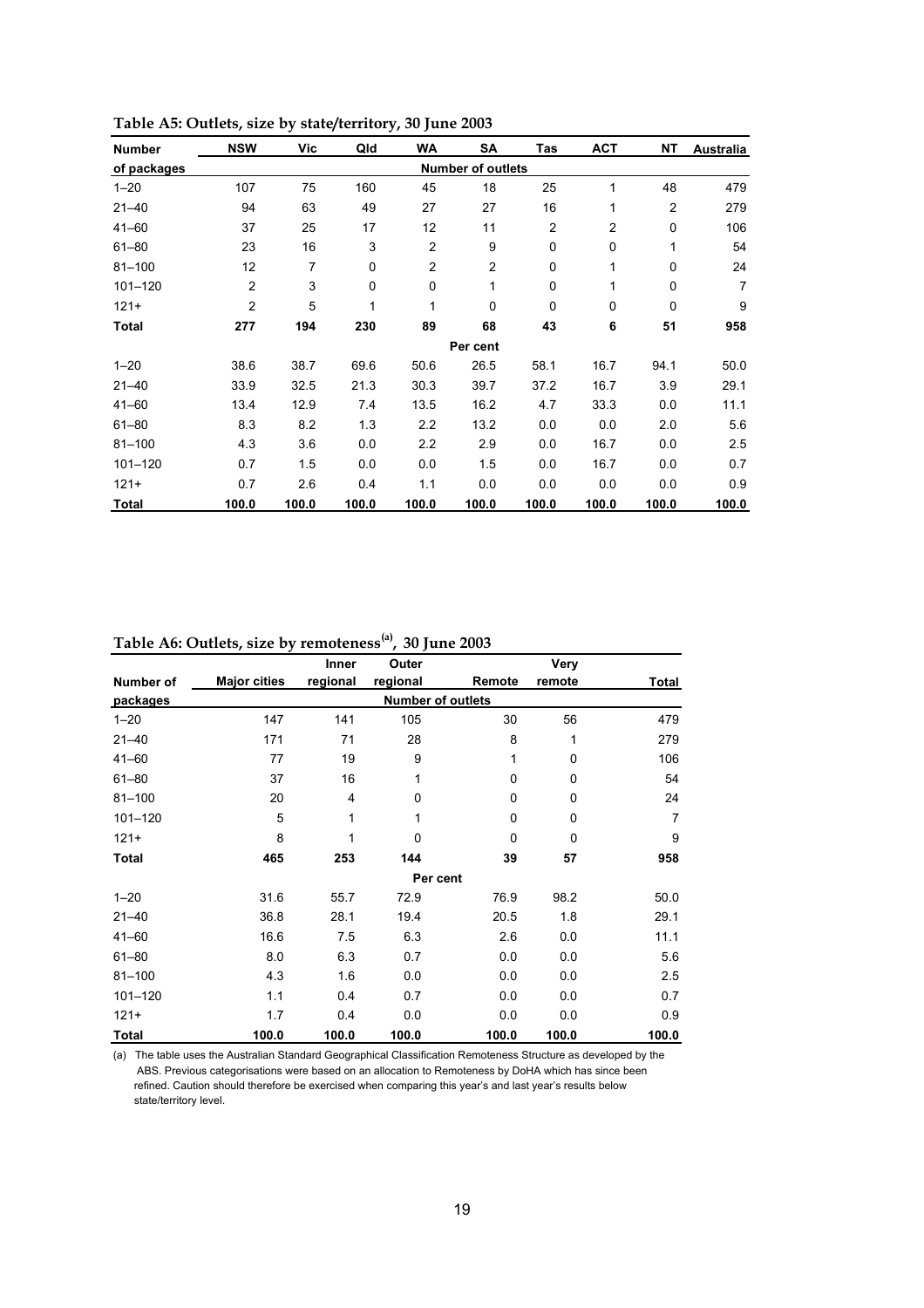## **Tables for Section 2.46**

 $\overline{a}$ 

|                      | <b>NSW</b> | <b>Vic</b> | Qld   | <b>WA</b>               | <b>SA</b>                 | <b>Tas</b>               | <b>ACT</b>              | <b>NT</b>               | <b>Australia</b> |
|----------------------|------------|------------|-------|-------------------------|---------------------------|--------------------------|-------------------------|-------------------------|------------------|
| Sex/age              |            |            |       |                         | Number of care recipients |                          |                         |                         |                  |
| <b>Females</b>       |            |            |       |                         |                           |                          |                         |                         |                  |
| $0 - 49$             | 33         | 30         | 48    | $\overline{\mathbf{4}}$ | 6                         | 0                        | 1                       | 14                      | 136              |
| $50 - 54$            | 43         | 40         | 34    | 16                      | 7                         | 1                        | 2                       | 13                      | 156              |
| $55 - 59$            | 85         | 83         | 49    | 26                      | 19                        | 2                        | 1                       | 16                      | 281              |
| $60 - 64$            | 173        | 139        | 78    | 44                      | 34                        | $\overline{\mathcal{I}}$ | 9                       | 28                      | 512              |
| 65-69                | 293        | 242        | 137   | 79                      | 64                        | 16                       | 10                      | 41                      | 882              |
| $70 - 74$            | 660        | 483        | 262   | 154                     | 166                       | 60                       | 22                      | 39                      | 1,846            |
| $75 - 79$            | 1,166      | 843        | 437   | 270                     | 342                       | 96                       | 43                      | 52                      | 3,249            |
| $80 - 84$            | 1,725      | 1,133      | 733   | 374                     | 477                       | 148                      | 70                      | 32                      | 4,692            |
| 85-89                | 1,583      | 1,017      | 734   | 358                     | 454                       | 162                      | 65                      | 14                      | 4,387            |
| $90 - 94$            | 794        | 521        | 351   | 186                     | 219                       | 69                       | 28                      | 10                      | 2,178            |
| $95 +$               | 177        | 108        | 79    | 41                      | 45                        | 12                       | 8                       | $\overline{\mathbf{c}}$ | 472              |
| <b>Total females</b> | 6,732      | 4,639      | 2,942 | 1,552                   | 1,833                     | 573                      | 259                     | 261                     | 18,791           |
| <b>Males</b>         |            |            |       |                         |                           |                          |                         |                         |                  |
| $0 - 49$             | 32         | 29         | 37    | 9                       | 4                         | 0                        | 3                       | 5                       | 119              |
| $50 - 54$            | 34         | 42         | 15    | 10                      | 14                        | 0                        | 0                       | 9                       | 124              |
| $55 - 59$            | 57         | 72         | 42    | 11                      | 12                        | 1                        | 1                       | 16                      | 212              |
| $60 - 64$            | 120        | 126        | 66    | 31                      | 31                        | 6                        | 7                       | 26                      | 413              |
| 65-69                | 153        | 165        | 77    | 49                      | 41                        | 12                       | 6                       | 32                      | 535              |
| $70 - 74$            | 261        | 276        | 124   | 83                      | 70                        | 22                       | 11                      | 31                      | 878              |
| $75 - 79$            | 443        | 384        | 180   | 120                     | 129                       | 30                       | 22                      | 27                      | 1,335            |
| $80 - 84$            | 568        | 479        | 244   | 134                     | 169                       | 30                       | 22                      | 12                      | 1,658            |
| 85-89                | 555        | 385        | 277   | 152                     | 143                       | 41                       | 20                      | 10                      | 1,583            |
| $90 - 94$            | 259        | 200        | 121   | 80                      | 63                        | 24                       | $16\,$                  | 4                       | 767              |
| $95 +$               | 56         | 34         | 31    | 18                      | 13                        | 4                        | $\overline{\mathbf{c}}$ | 0                       | 158              |
| <b>Total males</b>   | 2,538      | 2,192      | 1,214 | 697                     | 689                       | 170                      | 110                     | 172                     | 7,782            |
| <b>Persons</b>       |            |            |       |                         |                           |                          |                         |                         |                  |
| $0 - 49$             | 65         | 59         | 85    | 13                      | 10                        | 0                        | 4                       | 19                      | 255              |
| $50 - 54$            | 77         | 82         | 49    | 26                      | 21                        | 1                        | $\mathbf 2$             | 22                      | 280              |
| $55 - 59$            | 142        | 155        | 91    | 37                      | 31                        | 3                        | $\mathbf 2$             | 32                      | 493              |
| $60 - 64$            | 293        | 265        | 144   | ${\bf 75}$              | 65                        | 13                       | 16                      | 54                      | 925              |
| 65-69                | 446        | 407        | 214   | 128                     | 105                       | 28                       | 16                      | 73                      | 1,417            |
| $70 - 74$            | 921        | 759        | 386   | 237                     | 236                       | 82                       | 33                      | 70                      | 2,724            |
| $75 - 79$            | 1,609      | 1,227      | 617   | 390                     | 471                       | 126                      | 65                      | 79                      | 4,584            |
| $80 - 84$            | 2,293      | 1,612      | 977   | 508                     | 646                       | 178                      | 92                      | 44                      | 6,350            |
| 85-89                | 2,138      | 1,402      | 1,011 | 510                     | 597                       | 203                      | 85                      | 24                      | 5,970            |
| $90 - 94$            | 1,053      | 721        | 472   | 266                     | 282                       | 93                       | 44                      | 14                      | 2,945            |
| $95+$                | 233        | 142        | 110   | 59                      | 58                        | $16\,$                   | 10                      | $\boldsymbol{2}$        | 630              |
| <b>Total</b>         | 9,270      | 6,831      | 4,156 | 2,249                   | 2,522                     | $743$                    | 369                     | 433                     | 26,573           |

**Table A7: Care recipients, age by sex and state/territory(a), 30 June 2003**

*(continued)*

<sup>6.</sup> Tables in this section and the following sections do not include supplementary care recipients, or care recipients receiving packages from<br>Multi-Purpose Services or services receiving funding under the Aboriginal and included in the current national database.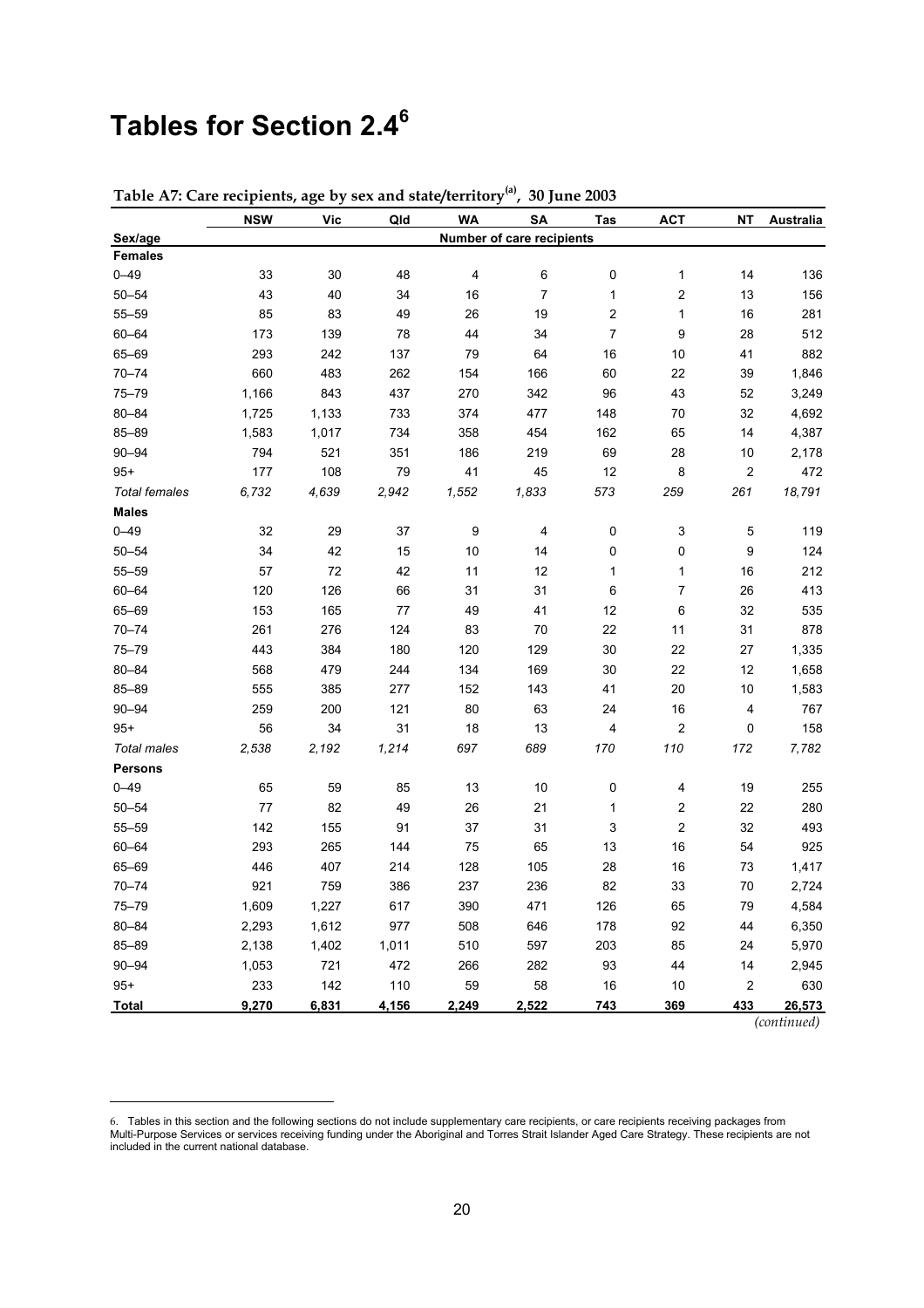|                      | <b>NSW</b> | Vic   | Qld   | <b>WA</b> | SA       | Tas   | <b>ACT</b> | <b>NT</b> | Australia |
|----------------------|------------|-------|-------|-----------|----------|-------|------------|-----------|-----------|
| Sex/age              |            |       |       |           | Per cent |       |            |           |           |
| <b>Females</b>       |            |       |       |           |          |       |            |           |           |
| $0 - 49$             | 0.5        | 0.6   | 1.6   | 0.3       | 0.3      | 0.0   | 0.4        | 5.4       | 0.7       |
| $50 - 54$            | 0.6        | 0.9   | 1.2   | 1.0       | 0.4      | 0.2   | 0.8        | 5.0       | 0.8       |
| $55 - 59$            | 1.3        | 1.8   | 1.7   | 1.7       | 1.0      | 0.3   | 0.4        | 6.1       | 1.5       |
| $60 - 64$            | 2.6        | 3.0   | 2.7   | 2.8       | 1.9      | 1.2   | 3.5        | 10.7      | 2.7       |
| 65-69                | 4.4        | 5.2   | 4.7   | 5.1       | 3.5      | 2.8   | 3.9        | 15.7      | 4.7       |
| $70 - 74$            | 9.8        | 10.4  | 8.9   | 9.9       | 9.1      | 10.5  | 8.5        | 14.9      | 9.8       |
| $75 - 79$            | 17.3       | 18.2  | 14.9  | 17.4      | 18.7     | 16.8  | 16.6       | 19.9      | 17.3      |
| $80 - 84$            | 25.6       | 24.4  | 24.9  | 24.1      | 26.0     | 25.8  | 27.0       | 12.3      | 25.0      |
| $85 - 89$            | 23.5       | 21.9  | 24.9  | 23.1      | 24.8     | 28.3  | 25.1       | 5.4       | 23.3      |
| $90 - 94$            | 11.8       | 11.2  | 11.9  | 12.0      | 11.9     | 12.0  | 10.8       | 3.8       | 11.6      |
| $95+$                | 2.6        | 2.3   | 2.7   | 2.6       | 2.5      | 2.1   | 3.1        | 0.8       | 2.5       |
| <b>Total females</b> | 100.0      | 100.0 | 100.0 | 100.0     | 100.0    | 100.0 | 100.0      | 100.0     | 100.0     |
| <b>Males</b>         |            |       |       |           |          |       |            |           |           |
| $0 - 49$             | 1.3        | 1.3   | 3.0   | 1.3       | 0.6      | 0.0   | 2.7        | 2.9       | 1.5       |
| $50 - 54$            | 1.3        | 1.9   | 1.2   | 1.4       | 2.0      | 0.0   | 0.0        | 5.2       | 1.6       |
| $55 - 59$            | 2.2        | 3.3   | 3.5   | 1.6       | 1.7      | 0.6   | 0.9        | 9.3       | 2.7       |
| $60 - 64$            | 4.7        | 5.7   | 5.4   | 4.4       | 4.5      | 3.5   | 6.4        | 15.1      | 5.3       |
| 65-69                | 6.0        | 7.5   | 6.3   | 7.0       | 6.0      | 7.1   | 5.5        | 18.6      | 6.9       |
| $70 - 74$            | 10.3       | 12.6  | 10.2  | 11.9      | 10.2     | 12.9  | 10.0       | 18.0      | 11.3      |
| $75 - 79$            | 17.5       | 17.5  | 14.8  | 17.2      | 18.7     | 17.6  | 20.0       | 15.7      | 17.2      |
| $80 - 84$            | 22.4       | 21.9  | 20.1  | 19.2      | 24.5     | 17.6  | 20.0       | 7.0       | 21.3      |
| 85-89                | 21.9       | 17.6  | 22.8  | 21.8      | 20.8     | 24.1  | 18.2       | 5.8       | 20.3      |
| $90 - 94$            | 10.2       | 9.1   | 10.0  | 11.5      | 9.1      | 14.1  | 14.5       | 2.3       | 9.9       |
| $95 +$               | 2.2        | 1.6   | 2.6   | 2.6       | 1.9      | 2.4   | 1.8        | 0.0       | 2.0       |
| <b>Total males</b>   | 100.0      | 100.0 | 100.0 | 100.0     | 100.0    | 100.0 | 100.0      | 100.0     | 100.0     |
| <b>Persons</b>       |            |       |       |           |          |       |            |           |           |
| $0 - 49$             | 0.7        | 0.9   | 2.0   | 0.6       | 0.4      | 0.0   | 1.1        | 4.4       | 1.0       |
| $50 - 54$            | 0.8        | 1.2   | 1.2   | 1.2       | 0.8      | 0.1   | 0.5        | 5.1       | 1.1       |
| $55 - 59$            | 1.5        | 2.3   | 2.2   | 1.6       | 1.2      | 0.4   | 0.5        | 7.4       | 1.9       |
| $60 - 64$            | 3.2        | 3.9   | 3.5   | 3.3       | 2.6      | 1.7   | 4.3        | 12.5      | 3.5       |
| 65-69                | 4.8        | 6.0   | 5.1   | 5.7       | 4.2      | 3.8   | 4.3        | 16.9      | 5.3       |
| $70 - 74$            | 9.9        | 11.1  | 9.3   | 10.5      | 9.4      | 11.0  | 8.9        | 16.2      | 10.3      |
| 75-79                | 17.4       | 18.0  | 14.8  | 17.3      | 18.7     | 17.0  | 17.6       | 18.2      | 17.3      |
| $80 - 84$            | 24.7       | 23.6  | 23.5  | 22.6      | 25.6     | 24.0  | 24.9       | 10.2      | 23.9      |
| 85-89                | 23.1       | 20.5  | 24.3  | 22.7      | 23.7     | 27.3  | 23.0       | 5.5       | 22.5      |
| $90 - 94$            | 11.4       | 10.6  | 11.4  | 11.8      | 11.2     | 12.5  | 11.9       | 3.2       | 11.1      |
| $95+$                | 2.5        | 2.1   | 2.6   | 2.6       | 2.3      | 2.2   | 2.7        | 0.5       | 2.4       |
| <b>Total</b>         | 100.0      | 100.0 | 100.0 | 100.0     | 100.0    | 100.0 | 100.0      | 100.0     | 100.0     |

**Table A7 (continued): Care recipients, age by sex and state/territory(a), 30 June 2003**

(a) Refers to the location of the outlets.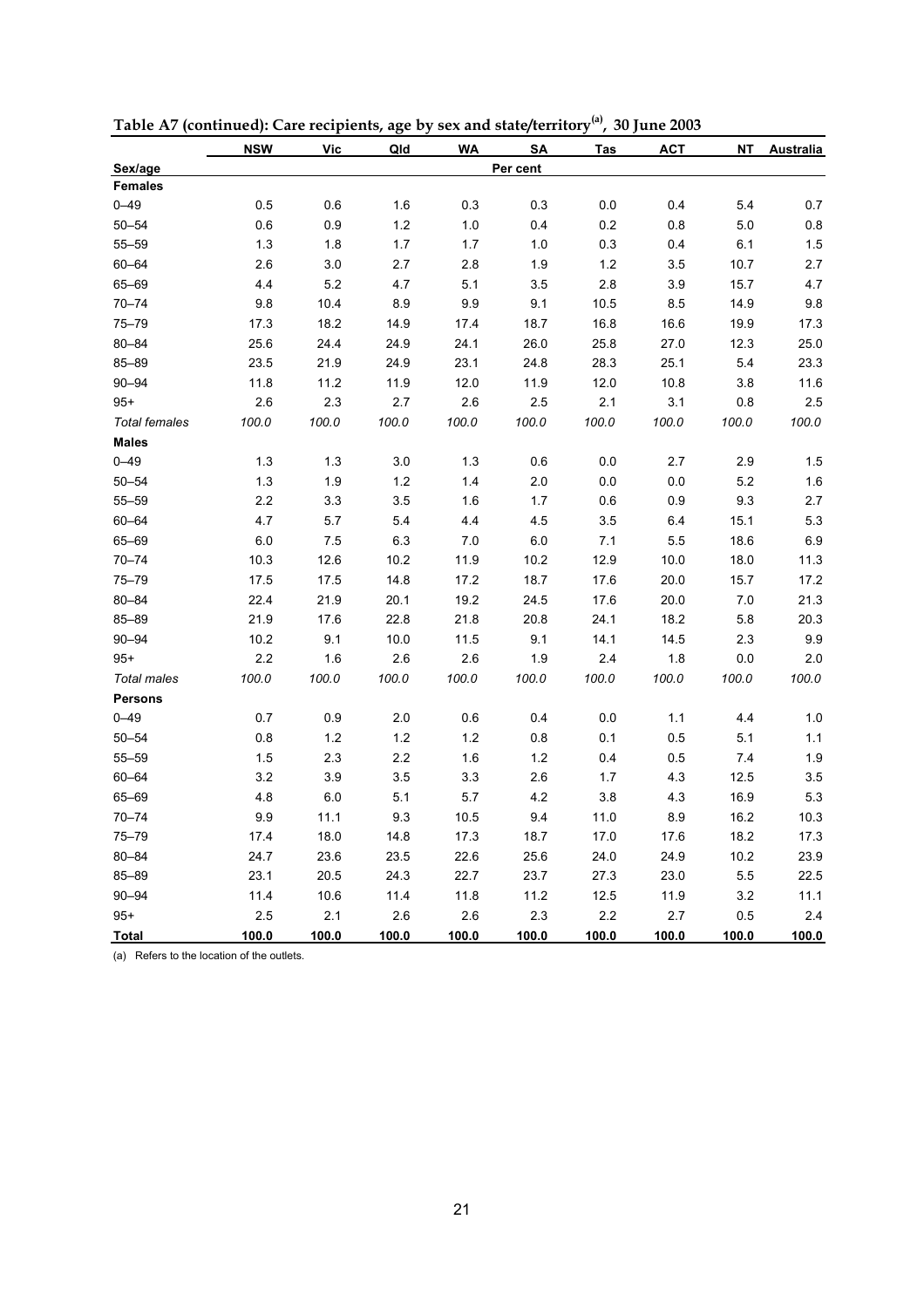|                      |                     | Inner    | Outer                            |        | <b>Very</b>             |              |
|----------------------|---------------------|----------|----------------------------------|--------|-------------------------|--------------|
|                      | <b>Major cities</b> | regional | regional                         | Remote | remote                  | <b>Total</b> |
| Sex/age              |                     |          | <b>Number of care recipients</b> |        |                         |              |
| <b>Females</b>       |                     |          |                                  |        |                         |              |
| $0 - 49$             | 63                  | 33       | 23                               | 8      | 9                       | 136          |
| $50 - 54$            | 71                  | 41       | 24                               | 11     | 9                       | 156          |
| $55 - 59$            | 138                 | 61       | 55                               | 10     | 17                      | 281          |
| $60 - 64$            | 259                 | 122      | 86                               | 16     | 29                      | 512          |
| 65-69                | 508                 | 205      | 111                              | 16     | 42                      | 882          |
| $70 - 74$            | 1,137               | 441      | 188                              | 35     | 45                      | 1,846        |
| $75 - 79$            | 2,176               | 749      | 235                              | 60     | 29                      | 3,249        |
| $80 - 84$            | 3,175               | 1,055    | 367                              | 62     | 33                      | 4,692        |
| $85 - 89$            | 2,955               | 1,033    | 327                              | 50     | 22                      | 4,387        |
| $90 - 94$            | 1,445               | 533      | 163                              | 22     | 15                      | 2,178        |
| $95+$                | 316                 | 112      | 37                               | 4      | 3                       | 472          |
| <b>Total females</b> | 12,243              | 4,385    | 1,616                            | 294    | 253                     | 18,791       |
| <b>Males</b>         |                     |          |                                  |        |                         |              |
| $0 - 49$             | 45                  | 41       | 23                               | 1      | 9                       | 119          |
| $50 - 54$            | 65                  | 28       | 21                               | 5      | 5                       | 124          |
| $55 - 59$            | 95                  | 65       | 37                               | 4      | 11                      | 212          |
| $60 - 64$            | 232                 | 82       | 66                               | 11     | 22                      | 413          |
| 65-69                | 301                 | 129      | 68                               | 14     | 23                      | 535          |
| $70 - 74$            | 524                 | 209      | 92                               | 24     | 29                      | 878          |
| $75 - 79$            | 873                 | 297      | 111                              | 28     | 26                      | 1,335        |
| $80 - 84$            | 1,129               | 377      | 121                              | 17     | 14                      | 1,658        |
| $85 - 89$            | 1,041               | 391      | 116                              | 21     | 14                      | 1,583        |
| $90 - 94$            | 519                 | 192      | 45                               | 9      | $\overline{\mathbf{c}}$ | 767          |
| $95+$                | 97                  | 46       | 11                               | 4      | 0                       | 158          |
| <b>Total males</b>   | 4,921               | 1,857    | 711                              | 138    | 155                     | 7,782        |
| <b>Persons</b>       |                     |          |                                  |        |                         |              |
| $0 - 49$             | 108                 | 74       | 46                               | 9      | 18                      | 255          |
| $50 - 54$            | 136                 | 69       | 45                               | 16     | 14                      | 280          |
| $55 - 59$            | 233                 | 126      | 92                               | 14     | 28                      | 493          |
| $60 - 64$            | 491                 | 204      | 152                              | 27     | 51                      | 925          |
| 65-69                | 809                 | 334      | 179                              | 30     | 65                      | 1,417        |
| $70 - 74$            | 1,661               | 650      | 280                              | 59     | 74                      | 2,724        |
| $75 - 79$            | 3,049               | 1,046    | 346                              | 88     | 55                      | 4,584        |
| $80 - 84$            | 4,304               | 1,432    | 488                              | 79     | 47                      | 6,350        |
| 85-89                | 3,996               | 1,424    | 443                              | 71     | 36                      | 5,970        |
| $90 - 94$            | 1,964               | 725      | 208                              | 31     | 17                      | 2,945        |
| $95+$                | 413                 | 158      | 48                               | 8      | 3                       | 630          |
| <b>Total</b>         | 17,164              | 6,242    | 2,327                            | 432    | 408                     | 26,573       |
|                      |                     |          |                                  |        |                         | (continued)  |

**Table A8: Care recipients, age by sex and remoteness(a), 30 June 2003**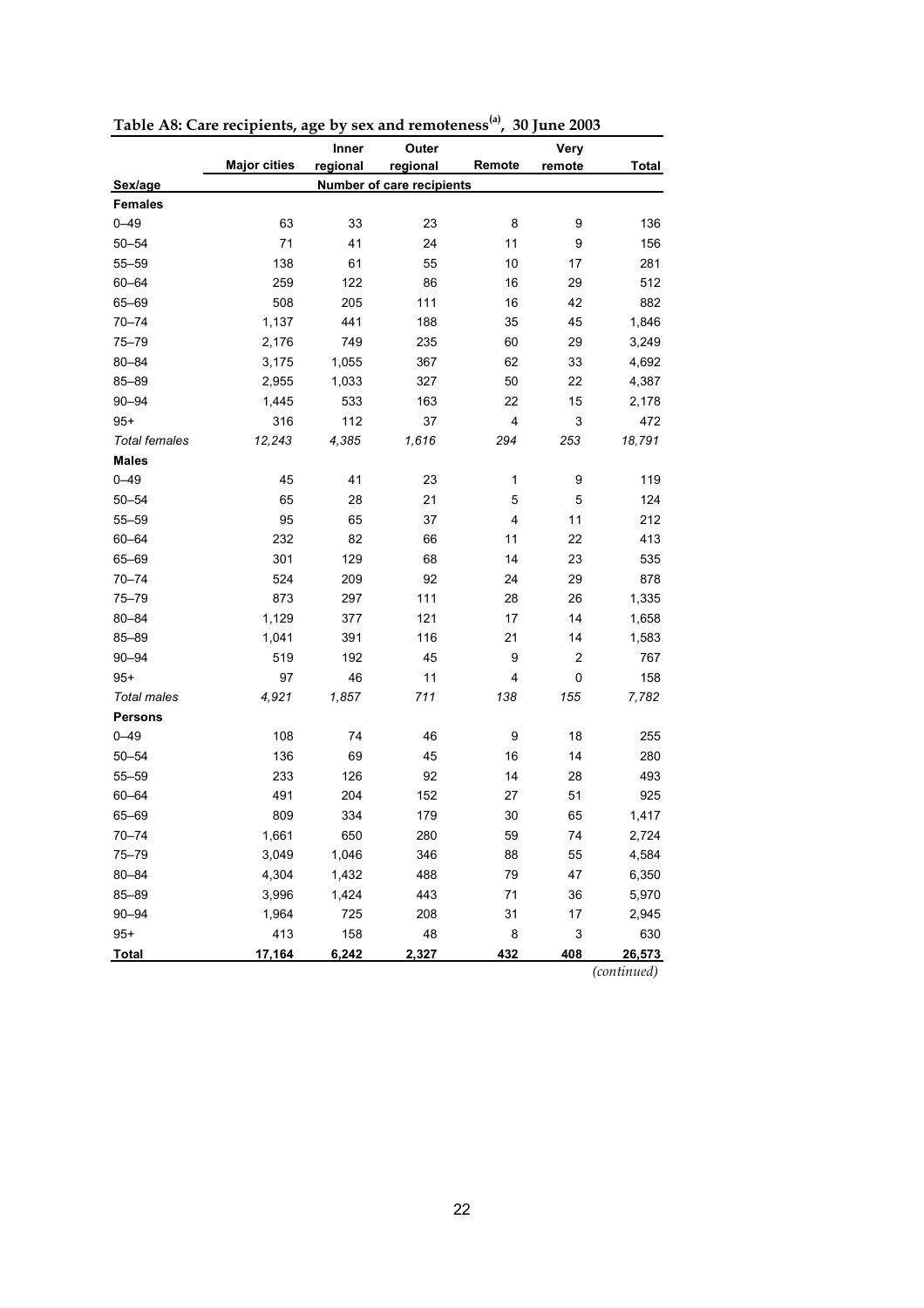|                      |                     | Inner    | Outer    |        | Very   |              |
|----------------------|---------------------|----------|----------|--------|--------|--------------|
|                      | <b>Major cities</b> | regional | regional | Remote | remote | <b>Total</b> |
| Sex/age              |                     |          | Per cent |        |        |              |
| <b>Females</b>       |                     |          |          |        |        |              |
| $0 - 49$             | 0.5                 | 0.8      | 1.4      | 2.7    | 3.6    | 0.7          |
| $50 - 54$            | 0.6                 | 0.9      | 1.5      | 3.7    | 3.6    | 0.8          |
| $55 - 59$            | 1.1                 | 1.4      | 3.4      | 3.4    | 6.7    | 1.5          |
| $60 - 64$            | 2.1                 | 2.8      | 5.3      | 5.4    | 11.5   | 2.7          |
| 65-69                | 4.1                 | 4.7      | 6.9      | 5.4    | 16.6   | 4.7          |
| $70 - 74$            | 9.3                 | 10.1     | 11.6     | 11.9   | 17.8   | 9.8          |
| $75 - 79$            | 17.8                | 17.1     | 14.5     | 20.4   | 11.5   | 17.3         |
| $80 - 84$            | 25.9                | 24.1     | 22.7     | 21.1   | 13.0   | 25.0         |
| 85-89                | 24.1                | 23.6     | 20.2     | 17.0   | 8.7    | 23.3         |
| $90 - 94$            | 11.8                | 12.2     | 10.1     | 7.5    | 5.9    | 11.6         |
| $95+$                | 2.6                 | 2.6      | 2.3      | 1.4    | 1.2    | 2.5          |
| <b>Total females</b> | 100.0               | 100.0    | 100.0    | 100.0  | 100.0  | 100.0        |
| <b>Males</b>         |                     |          |          |        |        |              |
| $0 - 49$             | 0.9                 | 2.2      | 3.2      | 0.7    | 5.8    | 1.5          |
| $50 - 54$            | 1.3                 | 1.5      | 3.0      | 3.6    | 3.2    | 1.6          |
| $55 - 59$            | 1.9                 | 3.5      | 5.2      | 2.9    | 7.1    | 2.7          |
| $60 - 64$            | 4.7                 | 4.4      | 9.3      | 8.0    | 14.2   | 5.3          |
| 65-69                | 6.1                 | 6.9      | 9.6      | 10.1   | 14.8   | 6.9          |
| $70 - 74$            | 10.6                | 11.3     | 12.9     | 17.4   | 18.7   | 11.3         |
| $75 - 79$            | 17.7                | 16.0     | 15.6     | 20.3   | 16.8   | 17.2         |
| $80 - 84$            | 22.9                | 20.3     | 17.0     | 12.3   | 9.0    | 21.3         |
| 85-89                | 21.2                | 21.1     | 16.3     | 15.2   | 9.0    | 20.3         |
| $90 - 94$            | 10.5                | 10.3     | 6.3      | 6.5    | 1.3    | 9.9          |
| $95+$                | 2.0                 | 2.5      | 1.5      | 2.9    | 0.0    | 2.0          |
| <b>Total males</b>   | 100.0               | 100.0    | 100.0    | 100.0  | 100.0  | 100.0        |
| <b>Persons</b>       |                     |          |          |        |        |              |
| $0 - 49$             | 0.6                 | 1.2      | 2.0      | 2.1    | 4.4    | 1.0          |
| $50 - 54$            | 0.8                 | 1.1      | 1.9      | 3.7    | 3.4    | 1.1          |
| $55 - 59$            | 1.4                 | 2.0      | 4.0      | 3.2    | 6.9    | 1.9          |
| $60 - 64$            | 2.9                 | 3.3      | 6.5      | 6.3    | 12.5   | 3.5          |
| 65-69                | 4.7                 | 5.4      | 7.7      | 6.9    | 15.9   | 5.3          |
| $70 - 74$            | 9.7                 | 10.4     | 12.0     | 13.7   | 18.1   | 10.3         |
| 75-79                | 17.8                | 16.8     | 14.9     | 20.4   | 13.5   | 17.3         |
| $80 - 84$            | 25.1                | 22.9     | 21.0     | 18.3   | 11.5   | 23.9         |
| 85-89                | 23.3                | 22.8     | 19.0     | 16.4   | 8.8    | 22.5         |
| $90 - 94$            | 11.4                | 11.6     | 8.9      | 7.2    | 4.2    | 11.1         |
| $95+$                | 2.4                 | 2.5      | 2.1      | 1.9    | 0.7    | 2.4          |
| <b>Total</b>         | 100.0               | 100.0    | 100.0    | 100.0  | 100.0  | 100.0        |

Table A8 (continued): Care recipients, age by sex and remoteness<sup>(a)</sup>, **30 June 2003**

(a) Refers to the location of the outlets. The table uses the Australian Standard Geographical Classification Remoteness Structure as developed by the ABS. Previous categorisations were based on an allocation to Remoteness by DoHA which has since been refined. Caution should therefore be exercised when comparing this year's and last year's results below state/territory level.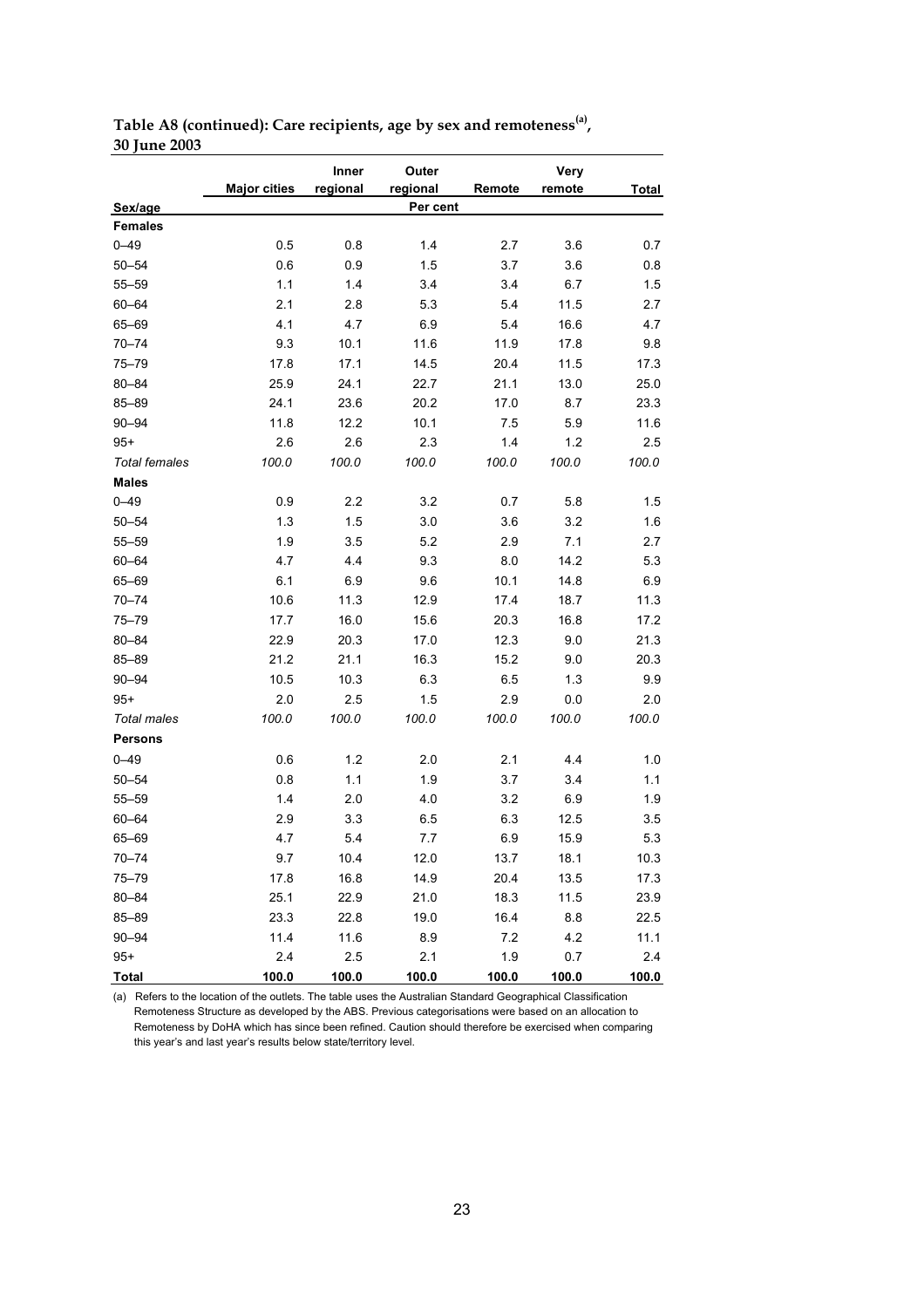|                  |                     | <b>Inner</b> | Outer                            |           | Very        |              |
|------------------|---------------------|--------------|----------------------------------|-----------|-------------|--------------|
| State/           | <b>Major cities</b> | regional     | regional                         | Remote    | remote      | <b>Total</b> |
| territory        |                     |              | <b>Number of care recipients</b> |           |             |              |
| <b>NSW</b>       | 6,402               | 2,230        | 593                              | 33        | 12          | 9,270        |
| Vic              | 5,069               | 1,556        | 193                              | 13        | $\mathbf 0$ | 6,831        |
| Qld              | 1,943               | 1,208        | 800                              | 86        | 119         | 4,156        |
| <b>WA</b>        | 1,644               | 273          | 165                              | 128       | 39          | 2,249        |
| SA               | 1,737               | 477          | 232                              | 61        | 15          | 2,522        |
| Tas              | 0                   | 498          | 223                              | 22        | $\mathbf 0$ | 743          |
| <b>ACT</b>       | 369                 | 0            | 0                                | $\pmb{0}$ | $\mathbf 0$ | 369          |
| <b>NT</b>        | 0                   | 0            | 121                              | 89        | 223         | 433          |
| <b>Australia</b> | 17,164              | 6,242        | 2,327                            | 432       | 408         | 26,573       |
|                  |                     |              | Per cent (column)                |           |             |              |
| <b>NSW</b>       | 37.3                | 35.7         | 25.5                             | 7.6       | 2.9         | 34.9         |
| Vic              | 29.5                | 24.9         | 8.3                              | 3.0       | 0.0         | 25.7         |
| Qld              | 11.3                | 19.4         | 34.4                             | 19.9      | 29.2        | 15.6         |
| <b>WA</b>        | 9.6                 | 4.4          | 7.1                              | 29.6      | 9.6         | 8.5          |
| <b>SA</b>        | 10.1                | 7.6          | 10.0                             | 14.1      | 3.7         | 9.5          |
| Tas              | 0.0                 | 8.0          | 9.6                              | 5.1       | 0.0         | 2.8          |
| <b>ACT</b>       | 2.1                 | 0.0          | 0.0                              | 0.0       | 0.0         | 1.4          |
| NT               | 0.0                 | 0.0          | 5.2                              | 20.6      | 54.7        | 1.6          |
| <b>Australia</b> | 100.0               | 100.0        | 100.0                            | 100.0     | 100.0       | 100.0        |
|                  |                     |              | Per cent (row)                   |           |             |              |
| <b>NSW</b>       | 69.1                | 24.1         | 6.4                              | 0.4       | 0.1         | 100.0        |
| Vic              | 74.2                | 22.8         | 2.8                              | 0.2       | 0.0         | 100.0        |
| Qld              | 46.8                | 29.1         | 19.2                             | 2.1       | 2.9         | 100.0        |
| <b>WA</b>        | 73.1                | 12.1         | 7.3                              | 5.7       | 1.7         | 100.0        |
| SA               | 68.9                | 18.9         | 9.2                              | 2.4       | 0.6         | 100.0        |
| Tas              | 0.0                 | 67.0         | 30.0                             | 3.0       | 0.0         | 100.0        |
| <b>ACT</b>       | 100.0               | 0.0          | 0.0                              | 0.0       | 0.0         | 100.0        |
| <b>NT</b>        | 0.0                 | 0.0          | 27.9                             | 20.6      | 51.5        | 100.0        |
| Australia        | 64.6                | 23.5         | 8.8                              | 1.6       | 1.5         | 100.0        |

**Table A9: Care recipients, by remoteness(a) and state/territory, 30 June 2003**

(a) Refers to the location of the outlets. The table uses the Australian Standard Geographical Classification Remoteness Structure as developed by the ABS. Previous categorisations of Remoteness by DoHA were based on an allocation to Remoteness by DoHA which has since been refined. Caution should therefore be exercised when comparing this year's and last year's results below state/territory level.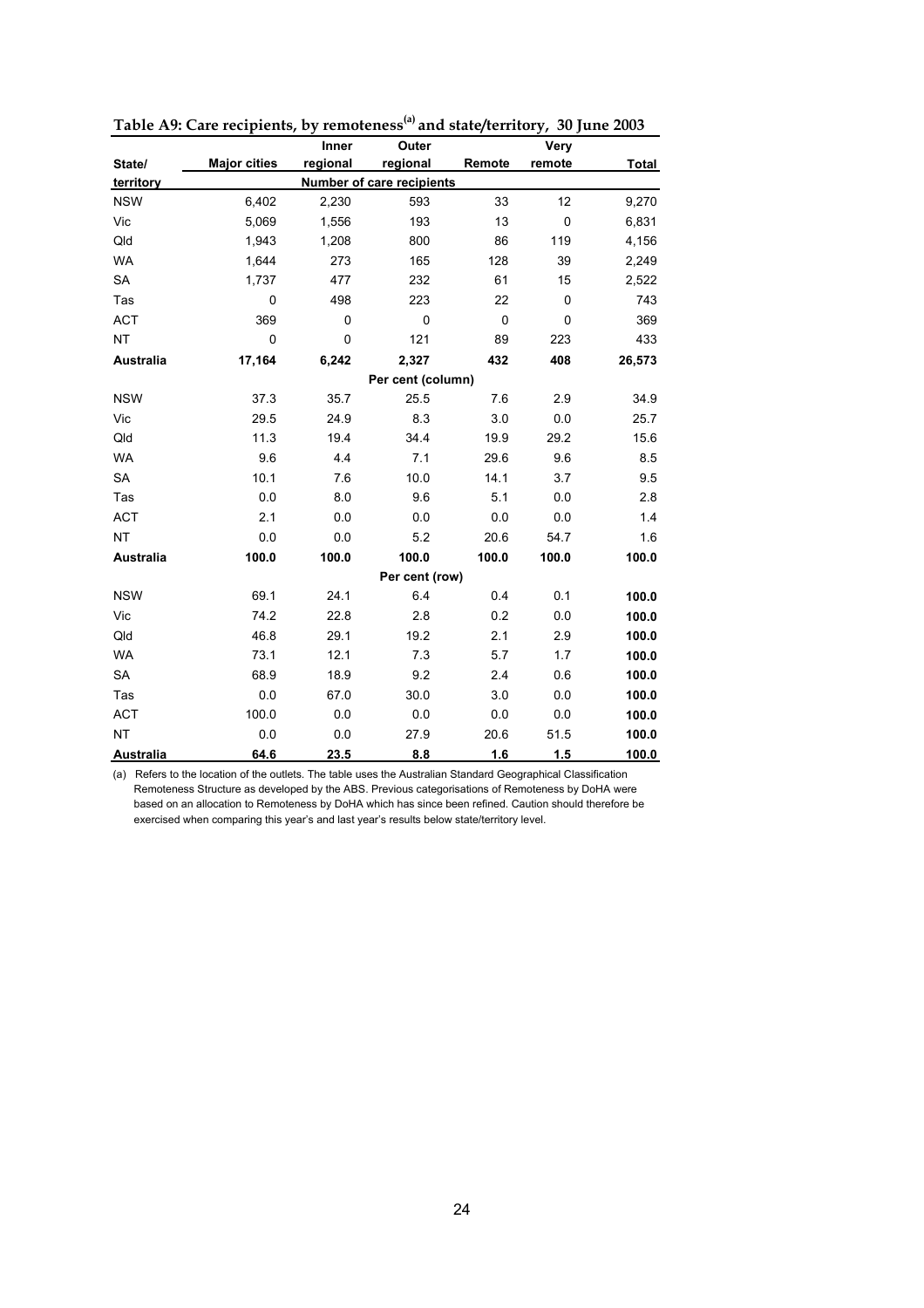|                                      | <b>NSW</b> | Vic            | Qld   | WA             | SΑ             | Tas | ACT            | NΤ             | Australia |
|--------------------------------------|------------|----------------|-------|----------------|----------------|-----|----------------|----------------|-----------|
| Sex/birthplace                       |            |                |       |                | <b>Number</b>  |     |                |                |           |
| <b>Females</b>                       |            |                |       |                |                |     |                |                |           |
| Australia                            | 4,478      | 3,010          | 1,418 | 907            | 1,204          | 437 | 152            | 219            | 11,825    |
| Other Oceania/New Zealand/Antarctica | 63         | 42             | 33    | 9              | 11             | 4   | 3              | 0              | 165       |
| UK and Ireland                       | 459        | 413            | 151   | 274            | 205            | 57  | 44             | 12             | 1,615     |
| North/West Europe                    | 171        | 174            | 57    | 58             | 54             | 28  | 12             | 3              | 557       |
| South/East Europe                    | 565        | 623            | 125   | 177            | 198            | 30  | 30             | 4              | 1,752     |
| North Africa/Middle East             | 127        | 50             | 10    | 6              | 15             | 1   | 2              | 0              | 211       |
| Sub-Saharan Africa/South Africa      | 18         | 19             | 7     | 16             | 4              | 5   | 0              | 0              | 69        |
| Southeast Asia                       | 81         | 44             | 22    | 31             | 19             | 1   | 4              | 3              | 205       |
| Northeast Asia                       | 170        | 39             | 18    | 10             | 7              | 4   | 3              | 1              | 252       |
| Southern Asia/Central Asia           | 40         | 49             | 12    | 42             | 9              | 0   | 3              | $\overline{2}$ | 157       |
| North America                        | 15         | 9              | 7     | $\overline{c}$ | 6              | 0   | $\overline{2}$ | 0              | 41        |
| Other America/Caribbean              | 32         | 13             | 10    | 3              | $\overline{2}$ | 0   | $\overline{2}$ | 0              | 62        |
| Other                                | 5          | 0              | 1     | 0              | 0              | 0   | 0              | $\Omega$       | 6         |
| Not stated/not classified            | 508        | 154            | 1.071 | 17             | 99             | 6   | $\overline{2}$ | 17             | 1,874     |
| <b>Total females</b>                 | 6,732      | 4,639          | 2,942 | 1,552          | 1,833          | 573 | 259            | 261            | 18,791    |
| <b>Males</b>                         |            |                |       |                |                |     |                |                |           |
| Australia                            | 1.655      | 1,361          | 554   | 391            | 435            | 128 | 54             | 133            | 4,711     |
| Other Oceania/New Zealand/Antarctica | 25         | 14             | 25    | 5              | 4              | 3   | $\mathbf{1}$   | 3              | 80        |
| UK and Ireland                       | 211        | 194            | 68    | 127            | 101            | 12  | 23             | 17             | 753       |
| North/West Europe                    | 61         | 78             | 35    | 32             | 24             | 6   | 10             | 4              | 250       |
| South/East Europe                    | 251        | 349            | 79    | 86             | 75             | 13  | 11             | 3              | 867       |
| North Africa/Middle East             | 50         | 23             | 6     | 4              | 4              | 0   | 0              | 0              | 87        |
| Sub-Saharan Africa/South Africa      | 9          | $\overline{7}$ | 1     | 6              | 0              | 1   | 3              | 0              | 27        |
| Southeast Asia                       | 19         | 15             | 7     | 16             | 6              | 3   | 1              | 1              | 68        |
| Northeast Asia                       | 62         | 21             | 5     | $\overline{7}$ | 4              | 2   | 1              | 0              | 102       |
| Southern Asia/Central Asia           | 13         | 25             | 4     | 13             | 2              | 0   | 3              | 0              | 60        |
| North America                        | 6          | 4              | 3     | 3              | 3              | 0   | 0              | 1              | 20        |
| Other America/Caribbean              | 12         | 6              | 3     | 1              | 0              | 0   | 0              | 0              | 22        |
| Other                                | 1          | 1              | 0     | 0              | 0              | 0   | 0              | $\Omega$       | 2         |
| Not stated/not classified            | 163        | 94             | 424   | 6              | 31             | 2   | 3              | 10             | 733       |
| <b>Total males</b>                   | 2,538      | 2,192          | 1,214 | 697            | 689            | 170 | 110            | 172            | 7,782     |
| <b>Persons</b>                       |            |                |       |                |                |     |                |                |           |
| Australia                            | 6,133      | 4,371          | 1,972 | 1,298          | 1,639          | 565 | 206            | 352            | 16,536    |
| Other Oceania/New Zealand/Antarctica | 88         | 56             | 58    | 14             | 15             | 7   | 4              | 3              | 245       |
| UK and Ireland                       | 670        | 607            | 219   | 401            | 306            | 69  | 67             | 29             | 2,368     |
| North/West Europe                    | 232        | 252            | 92    | 90             | 78             | 34  | 22             | 7              | 807       |
| South/East Europe                    | 816        | 972            | 204   | 263            | 273            | 43  | 41             | 7              | 2,619     |
| North Africa/Middle East             | 177        | 73             | 16    | 10             | 19             | 1   | 2              | 0              | 298       |
| Sub-Saharan Africa/South Africa      | 27         | 26             | 8     | 22             | 4              | 6   | 3              | 0              | 96        |
| Southeast Asia                       | 100        | 59             | 29    | 47             | 25             | 4   | 5              | 4              | 273       |
| Northeast Asia                       | 232        | 60             | 23    | 17             | 11             | 6   | 4              | 1              | 354       |
| Southern Asia/Central Asia           | 53         | 74             | 16    | 55             | 11             | 0   | 6              | $\overline{c}$ | 217       |
| North America                        | 21         | 13             | 10    | 5              | 9              | 0   | $\overline{c}$ | 1              | 61        |
| Other America/Caribbean              | 44         | 19             | 13    | 4              | 2              | 0   | $\overline{c}$ | 0              | 84        |
| Other                                | 6          | 1              | 1     | 0              | 0              | 0   | 0              | 0              | 8         |
| Not stated/not classified            | 671        | 248            | 1,495 | 23             | 130            | 8   | 5              | 27             | 2,607     |
| <b>Total</b>                         | 9,270      | 6,831          | 4,156 | 2,249          | 2,522          | 743 | 369            | 433            | 26,573    |

|  | Table A10: Care recipients, birthplace <sup>(a)</sup> by sex and state/territory <sup>(b)</sup> , 30 June 2003 |
|--|----------------------------------------------------------------------------------------------------------------|
|--|----------------------------------------------------------------------------------------------------------------|

*(continued)*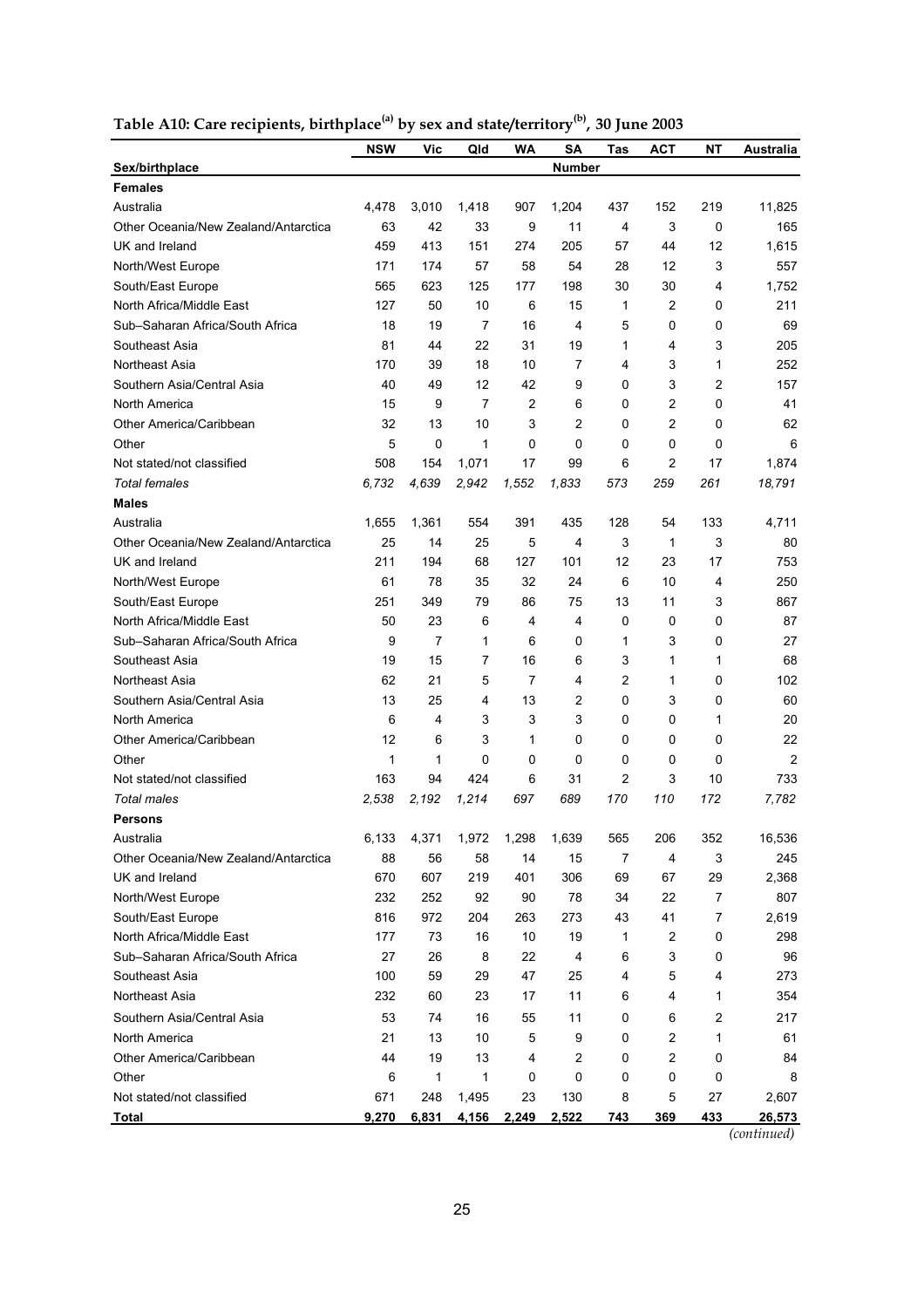#### **Table A10 (continued): Care recipients, birthplace(a) by sex and state/territory(b), 30 June 2003**

|                                      | <b>NSW</b>   | Vic   | Qld          | WA    | <b>SA</b> | Tas   | <b>ACT</b>   | NΤ      | Australia |
|--------------------------------------|--------------|-------|--------------|-------|-----------|-------|--------------|---------|-----------|
| Sex/birthplace                       |              |       |              |       | Per cent  |       |              |         |           |
| <b>Females</b>                       |              |       |              |       |           |       |              |         |           |
| Australia                            | 66.5         | 64.9  | 48.2         | 58.4  | 65.7      | 76.3  | 58.7         | 83.9    | 62.9      |
| Other Oceania/New Zealand/Antarctica | 0.9          | 0.9   | 1.1          | 0.6   | 0.6       | 0.7   | 1.2          | 0.0     | 0.9       |
| UK and Ireland                       | 6.8          | 8.9   | 5.1          | 17.7  | 11.2      | 9.9   | 17.0         | 4.6     | 8.6       |
| North/West Europe                    | 2.5          | 3.8   | 1.9          | 3.7   | 2.9       | 4.9   | 4.6          | 1.1     | 3.0       |
| South/East Europe                    | 8.4          | 13.4  | 4.2          | 11.4  | 10.8      | 5.2   | 11.6         | 1.5     | 9.3       |
| North Africa/Middle East             | 1.9          | 1.1   | 0.3          | 0.4   | 0.8       | 0.2   | 0.8          | 0.0     | 1.1       |
| Sub-Saharan Africa/South Africa      | 0.3          | 0.4   | 0.2          | 1.0   | 0.2       | 0.9   | 0.0          | 0.0     | 0.4       |
| Southeast Asia                       | 1.2          | 0.9   | 0.7          | 2.0   | 1.0       | 0.2   | 1.5          | 1.1     | 1.1       |
| Northeast Asia                       | 2.5          | 0.8   | 0.6          | 0.6   | 0.4       | 0.7   | 1.2          | 0.4     | 1.3       |
| Southern Asia/Central Asia           | 0.6          | 1.1   | 0.4          | 2.7   | 0.5       | 0.0   | 1.2          | 0.8     | 0.8       |
| North America                        | 0.2          | 0.2   | 0.2          | 0.1   | 0.3       | 0.0   | 0.8          | 0.0     | 0.2       |
| Other America/Caribbean              | 0.5          | 0.3   | 0.3          | 0.2   | 0.1       | 0.0   | 0.8          | 0.0     | 0.3       |
| Other                                | 0.1          | 0.0   | 0.0          | 0.0   | 0.0       | 0.0   | 0.0          | 0.0     | 0.0       |
| Not stated/not classified            | 7.5          | 3.3   | 36.4         | 1.1   | 5.4       | 1.0   | 0.8          | 6.5     | 10.0      |
| <b>Total females</b>                 | 100.0        | 100.0 | 100.0        | 100.0 | 100.0     | 100.0 | 100.0        | 100.0   | 100.0     |
| <b>Males</b>                         |              |       |              |       |           |       |              |         |           |
| Australia                            | 65.2         | 62.1  | 45.6         | 56.1  | 63.1      | 75.3  | 49.1         | 77.3    | 60.5      |
| Other Oceania/New Zealand/Antarctica | 1.0          | 0.6   | 2.1          | 0.7   | 0.6       | 1.8   | 0.9          | 1.7     | 1.0       |
| UK and Ireland                       | 8.3          | 8.9   | 5.6          | 18.2  | 14.7      | 7.1   | 20.9         | 9.9     | 9.7       |
| North/West Europe                    | 2.4          | 3.6   | 2.9          | 4.6   | 3.5       | 3.5   | 9.1          | 2.3     | 3.2       |
| South/East Europe                    | 9.9          | 15.9  | 6.5          | 12.3  | 10.9      | 7.6   | 10.0         | 1.7     | 11.1      |
| North Africa/Middle East             | 2.0          | 1.0   | 0.5          | 0.6   | 0.6       | 0.0   | 0.0          | 0.0     | 1.1       |
| Sub-Saharan Africa/South Africa      | 0.4          | 0.3   | 0.1          | 0.9   | 0.0       | 0.6   | 2.7          | 0.0     | 0.3       |
| Southeast Asia                       | 0.7          | 0.7   | 0.6          | 2.3   | 0.9       | 1.8   | 0.9          | 0.6     | 0.9       |
| Northeast Asia                       | 2.4          | 1.0   | 0.4          | 1.0   | 0.6       | 1.2   | 0.9          | 0.0     | 1.3       |
| Southern Asia/Central Asia           | 0.5          | 1.1   | 0.3          | 1.9   | 0.3       | 0.0   | 2.7          | 0.0     | 0.8       |
| North America                        | 0.2          | 0.2   | 0.2          | 0.4   | 0.4       | 0.0   | 0.0          | 0.6     | 0.3       |
| Other America/Caribbean              | 0.5          | 0.3   | 0.2          | 0.1   | 0.0       | 0.0   | 0.0          | 0.0     | 0.3       |
| Other                                | 0.0          | 0.0   | 0.0          | 0.0   | 0.0       | 0.0   | 0.0          | 0.0     | 0.0       |
| Not stated/not classified            | 6.4          | 4.3   | 34.9         | 0.9   | 4.5       | 1.2   | 2.7          | 5.8     | 9.4       |
| Total males                          | 100.0        | 100.0 | 100.0        | 100.0 | 100.0     | 100.0 | 100.0        | 100.0   | 100.0     |
| <b>Persons</b>                       |              |       |              |       |           |       |              |         |           |
| Australia                            | 66.2         | 64.0  | 47.4         | 57.7  | 65.0      | 76.0  | 55.8         | 81.3    | 62.2      |
| Other Oceania/New Zealand/Antarctica | 0.9          | 0.8   | 1.4          | 0.6   | 0.6       | 0.9   | 1.1          | 0.7     | 0.9       |
| UK and Ireland                       | 7.2          | 8.9   | 5.3          | 17.8  | 12.1      | 9.3   | 18.2         | 6.7     | 8.9       |
| North/West Europe                    | 2.5          | 3.7   | $2.2\,$      | 4.0   | 3.1       | 4.6   | $6.0\,$      | 1.6     | $3.0\,$   |
| South/East Europe                    | 8.8          | 14.2  | 4.9          | 11.7  | 10.8      | 5.8   | 11.1         | 1.6     | 9.9       |
| North Africa/Middle East             | 1.9          | 1.1   | 0.4          | 0.4   | 0.8       | 0.1   | 0.5          | 0.0     | 1.1       |
| Sub-Saharan Africa/South Africa      | 0.3          | 0.4   | 0.2          | 1.0   | 0.2       | 0.8   | 0.8          | 0.0     | 0.4       |
| Southeast Asia                       | 1.1          | 0.9   | 0.7          | 2.1   | 1.0       | 0.5   | 1.4          | 0.9     | 1.0       |
| Northeast Asia                       | 2.5          | 0.9   | 0.6          | 0.8   | 0.4       | 0.8   | 1.1          | 0.2     | 1.3       |
| Southern Asia/Central Asia           | 0.6          | 1.1   | 0.4          | 2.4   | 0.4       | 0.0   | 1.6          | 0.5     | 0.8       |
| North America                        | 0.2          | 0.2   | 0.2          | 0.2   | 0.4       | 0.0   | 0.5          | 0.2     | 0.2       |
| Other America/Caribbean              | 0.5          | 0.3   | 0.3          | 0.2   | 0.1       | 0.0   | 0.5          | $0.0\,$ | 0.3       |
| Other                                | 0.1          | 0.0   | 0.0          | 0.0   | 0.0       | 0.0   | 0.0          | 0.0     | 0.0       |
| Not stated/not classified            | $7.2\,$      | 3.6   | 36.0         | 1.0   | 5.2       | 1.1   | 1.4          | 6.2     | 9.8       |
| <b>Total</b>                         | <u>100.0</u> | 100.0 | <u>100.0</u> | 100.0 | 100.0     | 100.0 | <u>100.0</u> | 100.0   | 100.0     |

(a) ABS cat. no. 1269.0, 1998.

(b) Refers to the location of the services.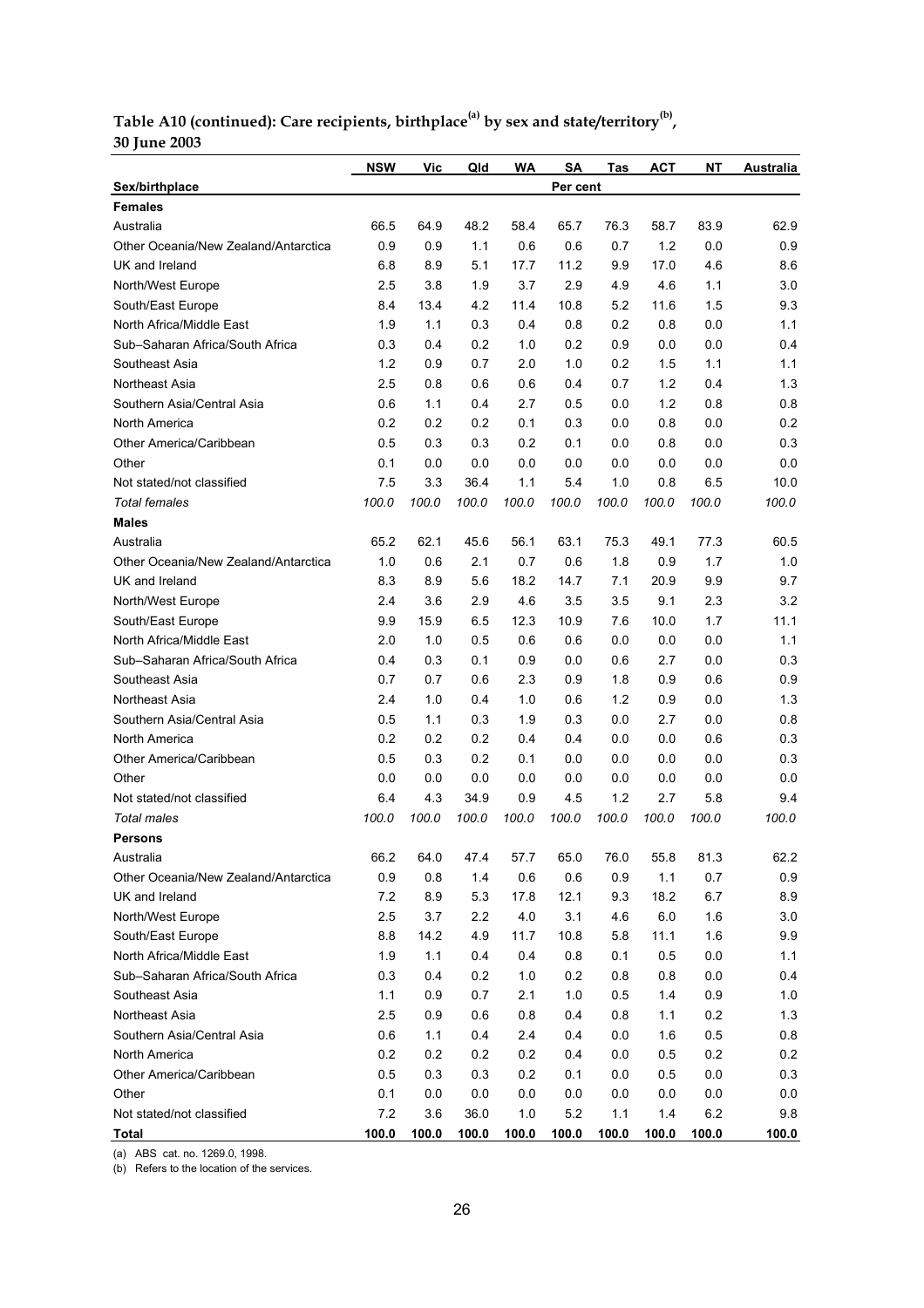| Sex/                              | <b>NSW</b>     | Vic            | Qld            | WA                      | <b>SA</b>      | Tas | АСТ | ΝT             | Australia                          |
|-----------------------------------|----------------|----------------|----------------|-------------------------|----------------|-----|-----|----------------|------------------------------------|
| preferred language                |                |                |                |                         | <b>Number</b>  |     |     |                |                                    |
| <b>Females</b>                    |                |                |                |                         |                |     |     |                |                                    |
| Australian Indigenous             | 0              | 0              | 6              | 47                      | 4              | 0   | 0   | 134            | 191                                |
| English                           | 5,401          | 3,792          | 1,735          | 1,308                   | 1,527          | 537 | 230 | 91             | 14,621                             |
| Other Northern European           | 48             | 64             | 6              | 18                      | 17             | 5   | 3   | 0              | 161                                |
| Southern European                 | 335            | 346            | 52             | 108                     | 105            | 7   | 14  | 1              | 968                                |
| Eastern European                  | 183            | 182            | 23             | 41                      | 60             | 15  | 5   | 1              | 510                                |
| Southwest Asian and North African | 66             | 10             | 2              | 3                       | 4              | 0   | 1   | 0              | 86                                 |
| Southern Asian                    | 5              | 3              | $\overline{2}$ | 2                       | 0              | 0   | 1   | 1              | 14                                 |
| Southeast Asian                   | 40             | 22             | 10             | 3                       | 11             | 1   | 0   | 0              | 87                                 |
| Eastern Asian                     | 147            | 26             | 17             | 13                      | 5              | 3   | 3   | 0              | 214                                |
| African (excluding North African) | 0              | 0              | 0              | 0                       | 0              | 0   | 0   | 0              | 0                                  |
| Oceanic                           | $\overline{c}$ | 3              | 1              | 0                       | 1              | 0   | 0   | 0              | 7                                  |
| Other                             | 16             | 16             | 13             | 1                       | 4              | 2   | 0   | 13             | 65                                 |
| Not stated                        | 489            | 175            | 1,075          | 8                       | 95             | 3   | 2   | 20             | 1,867                              |
| <b>Total females</b>              | 6,732          | 4,639          | 2,942          | 1,552                   | 1,833          | 573 | 259 | 261            | 18,791                             |
| <b>Males</b>                      |                |                |                |                         |                |     |     |                |                                    |
| Australian Indigenous             | 0              | 0              | $\overline{2}$ | 29                      | 0              | 0   | 0   | 75             | 106                                |
| English                           | 2,067          | 1,772          | 720            | 586                     | 596            | 164 | 97  | 78             | 6,080                              |
| Other Northern European           | 13             | 20             | 5              | 8                       | 4              | 0   | 1   | 0              | 51                                 |
| Southern European                 | 125            | 181            | 29             | 43                      | 28             | 1   | 1   | 0              | 408                                |
| Eastern European                  | 59             | 83             | 18             | 17                      | 23             | 2   | 6   | 1              | 209                                |
| Southwest Asian and North African | 33             | 5              | 4              | 1                       | 2              | 0   | 0   | 0              | 45                                 |
| Southern Asian                    | 3              | 4              | 2              | 1                       | 1              | 0   | 1   | 0              | 12                                 |
| Southeast Asian                   | 16             | 4              | 1              | $\overline{c}$          | 3              | 0   | 1   | 0              | 27                                 |
| Eastern Asian                     | 56             | 16             | 5              | 5                       | 5              | 3   | 0   | 0              | 90                                 |
| African (excluding North African) | 0              | 1              | 0              | 0                       | 0              | 0   | 0   | 0              | 1                                  |
| Oceanic                           | 1              | 0              | 1              | 0                       | 0              | 0   | 0   | 0              | 2                                  |
| Other                             | 5              | 8              | 5              | 0                       | 3              | 0   | 0   | 8              | 29                                 |
| Not stated                        | 160            | 98             | 422            | 5                       | 24             | 0   | 3   | 10             | 722                                |
| <b>Total males</b>                | 2,538          | 2,192          | 1,214          | 697                     | 689            | 170 | 110 | 172            | 7,782                              |
| <b>Persons</b>                    |                |                |                |                         |                |     |     |                |                                    |
| Australian Indigenous             | 0              | 0              | 8              | 76                      | 4              | 0   | 0   | 209            | 297                                |
| English                           | 7,468          | 5,564          | 2,455          | 1,894                   | 2,123          | 701 | 327 | 169            | 20,701                             |
| Other Northern European           | 61             | 84             | 11             | 26                      | 21             | 5   | 4   | 0              | 212                                |
| Southern European                 | 460            | 527            | 81             | 151                     | 133            | 8   | 15  | 1              | 1,376                              |
| Eastern European                  | 242            | 265            | 41             | 58                      | 83             | 17  | 11  | $\overline{c}$ | 719                                |
| Southwest Asian and North African | 99             | 15             | 6              | $\overline{\mathbf{4}}$ | 6              | 0   | 1   | 0              | 131                                |
| Southern Asian                    | 8              | $\overline{7}$ | 4              | 3                       | 1              | 0   | 2   | 1              | 26                                 |
|                                   |                |                |                |                         |                |     |     |                |                                    |
| Southeast Asian                   | 56             | 26             | 11             | 5                       | 14             | 1   | 1   | 0              | 114                                |
| Eastern Asian                     | 203            | 42             | 22             | 18                      | 10             | 6   | 3   | 0              | 304                                |
| African (excluding North African) | 0              | 1              | 0              | 0                       | 0              | 0   | 0   | 0              | 1                                  |
| Oceanic                           | 3              | 3              | $\overline{c}$ | 0                       | 1              | 0   | 0   | 0              | 9                                  |
| Other                             | 21             | 24             | 18             | 1                       | $\overline{7}$ | 2   | 0   | 21             | 94                                 |
| Not stated                        | 649            | 273            | 1,497          | 13                      | 119            | 3   | 5   | 30             | 2,589                              |
| <b>Total</b>                      | 9,270          | 6,831          | 4,156          | 2,249                   | 2,522          | 743 | 369 | 433            | 26,573<br>$\overline{(continued)}$ |

**Table A11: Care recipients, preferred language(a) by sex and state/territory(b), 30 June 2003**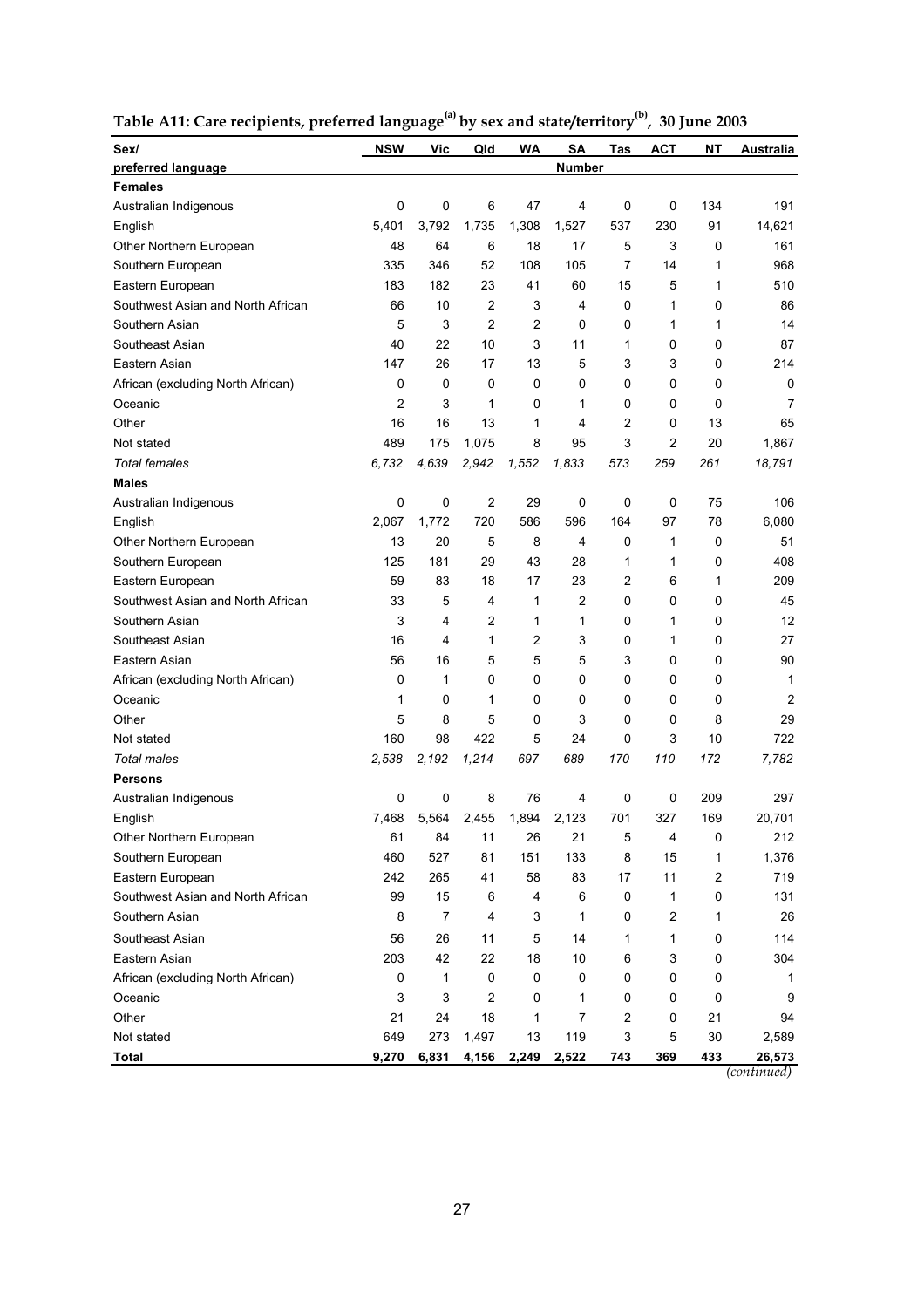| Table A11 (continued): Care recipients, preferred language <sup>(a)</sup> by sex and state/territory <sup>(b)</sup> , |  |
|-----------------------------------------------------------------------------------------------------------------------|--|
| <b>30 June 2003</b>                                                                                                   |  |

| Sex/                              | <b>NSW</b> | Vic   | Qld   | WA    | SA       | Tas     | <b>ACT</b> | <b>NT</b> | Australia |
|-----------------------------------|------------|-------|-------|-------|----------|---------|------------|-----------|-----------|
| preferred language                |            |       |       |       | Per cent |         |            |           |           |
| <b>Females</b>                    |            |       |       |       |          |         |            |           |           |
| Australian Indigenous             | 0.0        | 0.0   | 0.2   | 3.0   | 0.2      | 0.0     | 0.0        | 51.3      | 1.0       |
| English                           | 80.2       | 81.7  | 59.0  | 84.3  | 83.3     | 93.7    | 88.8       | 34.9      | 77.8      |
| Other Northern European           | 0.7        | 1.4   | 0.2   | 1.2   | 0.9      | 0.9     | 1.2        | 0.0       | 0.9       |
| Southern European                 | 5.0        | 7.5   | 1.8   | 7.0   | 5.7      | 1.2     | 5.4        | 0.4       | 5.2       |
| Eastern European                  | 2.7        | 3.9   | 0.8   | 2.6   | 3.3      | 2.6     | 1.9        | 0.4       | 2.7       |
| Southwest Asian and North African | 1.0        | 0.2   | 0.1   | 0.2   | 0.2      | 0.0     | 0.4        | 0.0       | 0.5       |
| Southern Asian                    | 0.1        | 0.1   | 0.1   | 0.1   | 0.0      | 0.0     | 0.4        | 0.4       | 0.1       |
| Southeast Asian                   | 0.6        | 0.5   | 0.3   | 0.2   | 0.6      | 0.2     | 0.0        | 0.0       | 0.5       |
| Eastern Asian                     | 2.2        | 0.6   | 0.6   | 0.8   | 0.3      | 0.5     | 1.2        | 0.0       | 1.1       |
| African (excluding North African) | 0.0        | 0.0   | 0.0   | 0.0   | 0.0      | 0.0     | 0.0        | 0.0       | 0.0       |
| Oceanic                           | 0.0        | 0.1   | 0.0   | 0.0   | 0.1      | 0.0     | 0.0        | 0.0       | 0.0       |
| Other                             | 0.2        | 0.3   | 0.4   | 0.1   | 0.2      | 0.3     | 0.0        | 5.0       | 0.3       |
| Not stated                        | 7.3        | 3.8   | 36.5  | 0.5   | 5.2      | 0.5     | 0.8        | 7.7       | 9.9       |
| <b>Total females</b>              | 100.0      | 100.0 | 100.0 | 100.0 | 100.0    | 100.0   | 100.0      | 100.0     | 100.0     |
| <b>Males</b>                      |            |       |       |       |          |         |            |           |           |
| Australian Indigenous             | 0.0        | 0.0   | 0.2   | 4.2   | 0.0      | 0.0     | 0.0        | 43.6      | 1.4       |
| English                           | 81.4       | 80.8  | 59.3  | 84.1  | 86.5     | 96.5    | 88.2       | 45.3      | 78.1      |
| Other Northern European           | 0.5        | 0.9   | 0.4   | 1.1   | 0.6      | 0.0     | 0.9        | 0.0       | 0.7       |
| Southern European                 | 4.9        | 8.3   | 2.4   | 6.2   | 4.1      | 0.6     | 0.9        | 0.0       | 5.2       |
| Eastern European                  | 2.3        | 3.8   | 1.5   | 2.4   | 3.3      | 1.2     | 5.5        | 0.6       | 2.7       |
| Southwest Asian and North African | 1.3        | 0.2   | 0.3   | 0.1   | 0.3      | 0.0     | 0.0        | 0.0       | 0.6       |
| Southern Asian                    | 0.1        | 0.2   | 0.2   | 0.1   | 0.1      | 0.0     | 0.9        | 0.0       | 0.2       |
| Southeast Asian                   | 0.6        | 0.2   | 0.1   | 0.3   | 0.4      | 0.0     | 0.9        | 0.0       | 0.3       |
| Eastern Asian                     | 2.2        | 0.7   | 0.4   | 0.7   | 0.7      | 1.8     | 0.0        | 0.0       | 1.2       |
| African (excluding North African) | 0.0        | 0.0   | 0.0   | 0.0   | 0.0      | 0.0     | 0.0        | 0.0       | 0.0       |
| Oceanic                           | 0.0        | 0.0   | 0.1   | 0.0   | 0.0      | 0.0     | 0.0        | 0.0       | 0.0       |
| Other                             | 0.2        | 0.4   | 0.4   | 0.0   | 0.4      | 0.0     | 0.0        | 4.7       | 0.4       |
| Not stated                        | 6.3        | 4.5   | 34.8  | 0.7   | 3.5      | 0.0     | 2.7        | 5.8       | 9.3       |
| <b>Total males</b>                | 100.0      | 100.0 | 100.0 | 100.0 | 100.0    | 100.0   | 100.0      | 100.0     | 100.0     |
| <b>Persons</b>                    |            |       |       |       |          |         |            |           |           |
| Australian Indigenous             | 0.0        | 0.0   | 0.2   | 3.4   | 0.2      | 0.0     | 0.0        | 48.3      | 1.1       |
| English                           | 80.6       | 81.5  | 59.1  | 84.2  | 84.2     | 94.3    | 88.6       | 39.0      | 77.9      |
| Other Northern European           | 0.7        | $1.2$ | 0.3   | $1.2$ | 0.8      | $0.7\,$ | 1.1        | 0.0       | 0.8       |
| Southern European                 | 5.0        | 7.7   | 1.9   | 6.7   | 5.3      | 1.1     | 4.1        | 0.2       | 5.2       |
| Eastern European                  | 2.6        | 3.9   | $1.0$ | 2.6   | 3.3      | 2.3     | 3.0        | 0.5       | 2.7       |
| Southwest Asian and North African | 1.1        | 0.2   | 0.1   | 0.2   | 0.2      | 0.0     | 0.3        | 0.0       | 0.5       |
| Southern Asian                    | 0.1        | 0.1   | 0.1   | 0.1   | 0.0      | 0.0     | 0.5        | 0.2       | 0.1       |
| Southeast Asian                   | 0.6        | 0.4   | 0.3   | 0.2   | 0.6      | 0.1     | 0.3        | $0.0\,$   | 0.4       |
| Eastern Asian                     | 2.2        | 0.6   | 0.5   | 0.8   | 0.4      | 0.8     | 0.8        | $0.0\,$   | 1.1       |
| African (excluding North African) | 0.0        | 0.0   | 0.0   | 0.0   | 0.0      | 0.0     | 0.0        | $0.0\,$   | $0.0\,$   |
| Oceanic                           | 0.0        | 0.0   | 0.0   | 0.0   | 0.0      | 0.0     | 0.0        | 0.0       | 0.0       |
| Other                             | 0.2        | 0.4   | 0.4   | 0.0   | 0.3      | 0.3     | 0.0        | 4.8       | 0.4       |
| Not stated                        | 7.0        | 4.0   | 36.0  | 0.6   | 4.7      | 0.4     | 1.4        | 6.9       | 9.7       |
| <b>Total</b>                      | 100.0      | 100.0 | 100.0 | 100.0 | 100.0    | 100.0   | 100.0      | 100.0     | 100.0     |

(a) ABS cat. no. 1267.0, 1997.

(b) Refers to the location of the services.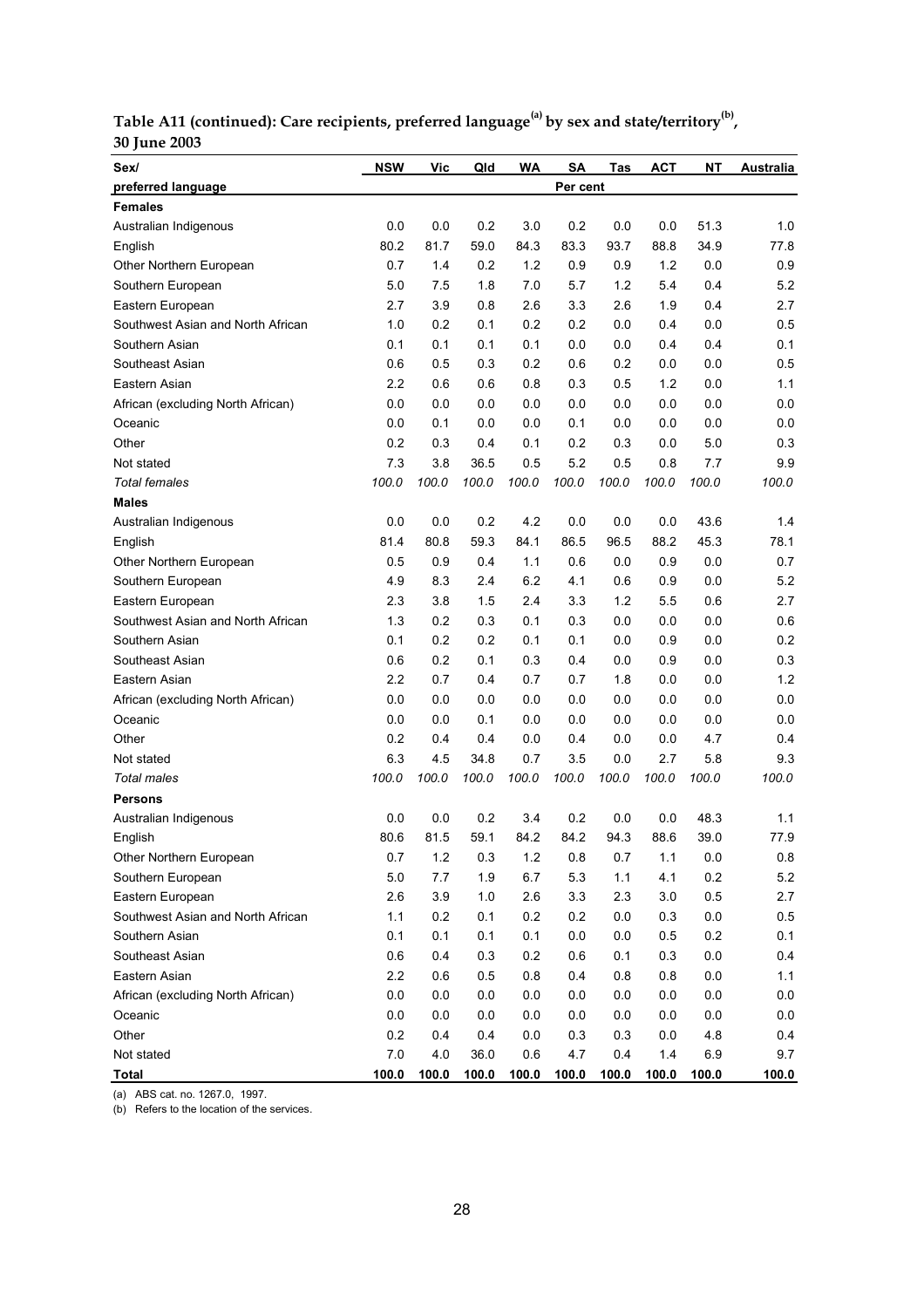| Sex/                 | <b>NSW</b> | Vic   | Qld   | <b>WA</b> | SΑ                               | Tas            | <b>ACT</b>   | ΝT    | Australia |
|----------------------|------------|-------|-------|-----------|----------------------------------|----------------|--------------|-------|-----------|
| pension status       |            |       |       |           | <b>Number of care recipients</b> |                |              |       |           |
| <b>Females</b>       |            |       |       |           |                                  |                |              |       |           |
| Age pension          | 4,973      | 3,160 | 1,088 | 1,076     | 1,174                            | 415            | 148          | 172   | 12,206    |
| Invalid pension      | 27         | 19    | 16    | 3         | 1                                | $\overline{c}$ | 0            | 6     | 74        |
| DVA pension          | 334        | 383   | 119   | 110       | 75                               | 40             | 15           | 5     | 1,081     |
| Other pension        | 348        | 78    | 203   | 134       | 184                              | 77             | 24           | 15    | 1,063     |
| Unknown/no pension   | 1,050      | 999   | 1,516 | 229       | 399                              | 39             | 72           | 63    | 4,367     |
| <b>Total females</b> | 6,732      | 4,639 | 2,942 | 1,552     | 1,833                            | 573            | 259          | 261   | 18,791    |
| <b>Males</b>         |            |       |       |           |                                  |                |              |       |           |
| Age pension          | 1,799      | 1,389 | 434   | 412       | 405                              | 112            | 59           | 128   | 4,738     |
| Invalid pension      | 31         | 16    | 18    | 8         | 7                                | $\overline{2}$ | $\mathbf{1}$ | 2     | 85        |
| DVA pension          | 184        | 282   | 70    | 82        | 66                               | 24             | 12           | 1     | 721       |
| Other pension        | 140        | 43    | 92    | 79        | 81                               | 19             | 18           | 14    | 486       |
| Unknown/no pension   | 384        | 462   | 600   | 116       | 130                              | 13             | 20           | 27    | 1,752     |
| <b>Total males</b>   | 2,538      | 2,192 | 1,214 | 697       | 689                              | 170            | 110          | 172   | 7,782     |
| <b>Persons</b>       |            |       |       |           |                                  |                |              |       |           |
| Age pension          | 6,772      | 4,549 | 1,522 | 1,488     | 1,579                            | 527            | 207          | 300   | 16,944    |
| Invalid pension      | 58         | 35    | 34    | 11        | 8                                | 4              | $\mathbf{1}$ | 8     | 159       |
| DVA pension          | 518        | 665   | 189   | 192       | 141                              | 64             | 27           | 6     | 1,802     |
| Other pension        | 488        | 121   | 295   | 213       | 265                              | 96             | 42           | 29    | 1,549     |
| Unknown/no pension   | 1,434      | 1,461 | 2,116 | 345       | 529                              | 52             | 92           | 90    | 6,119     |
| Total                | 9,270      | 6,831 | 4,156 | 2,249     | 2,522                            | 743            | 369          | 433   | 26,573    |
|                      |            |       |       |           | Per cent                         |                |              |       |           |
| <b>Females</b>       |            |       |       |           |                                  |                |              |       |           |
| Age pension          | 73.9       | 68.1  | 37.0  | 69.3      | 64.0                             | 72.4           | 57.1         | 65.9  | 65.0      |
| Invalid pension      | 0.4        | 0.4   | 0.5   | 0.2       | 0.1                              | 0.3            | 0.0          | 2.3   | 0.4       |
| DVA pension          | 5.0        | 8.3   | 4.0   | 7.1       | 4.1                              | 7.0            | 5.8          | 1.9   | 5.8       |
| Other pension        | 5.2        | 1.7   | 6.9   | 8.6       | 10.0                             | 13.4           | 9.3          | 5.7   | 5.7       |
| Unknown/no pension   | 15.6       | 21.5  | 51.5  | 14.8      | 21.8                             | 6.8            | 27.8         | 24.1  | 23.2      |
| <b>Total females</b> | 100.0      | 100.0 | 100.0 | 100.0     | 100.0                            | 100.0          | 100.0        | 100.0 | 100.0     |
| <b>Males</b>         |            |       |       |           |                                  |                |              |       |           |
| Age pension          | 70.9       | 63.4  | 35.7  | 59.1      | 58.8                             | 65.9           | 53.6         | 74.4  | 60.9      |
| Invalid pension      | 1.2        | 0.7   | 1.5   | 1.1       | 1.0                              | 1.2            | 0.9          | 1.2   | 1.1       |
| DVA pension          | 7.2        | 12.9  | 5.8   | 11.8      | 9.6                              | 14.1           | 10.9         | 0.6   | 9.3       |
| Other pension        | 5.5        | 2.0   | 7.6   | 11.3      | 11.8                             | 11.2           | 16.4         | 8.1   | $6.2\,$   |
| Unknown/no pension   | 15.1       | 21.1  | 49.4  | 16.6      | 18.9                             | 7.6            | 18.2         | 15.7  | 22.5      |
| Total males          | 100.0      | 100.0 | 100.0 | 100.0     | 100.0                            | 100.0          | 100.0        | 100.0 | 100.0     |
| <b>Persons</b>       |            |       |       |           |                                  |                |              |       |           |
| Age pension          | 73.1       | 66.6  | 36.6  | 66.2      | 62.6                             | 70.9           | 56.1         | 69.3  | 63.8      |
| Invalid pension      | 0.6        | 0.5   | 0.8   | 0.5       | 0.3                              | 0.5            | 0.3          | 1.8   | 0.6       |
| DVA pension          | 5.6        | 9.7   | 4.5   | 8.5       | 5.6                              | 8.6            | 7.3          | 1.4   | 6.8       |
| Other pension        | 5.3        | 1.8   | 7.1   | 9.5       | 10.5                             | 12.9           | 11.4         | 6.7   | 5.8       |
| Unknown/no pension   | 15.5       | 21.4  | 50.9  | 15.3      | 21.0                             | $7.0\,$        | 24.9         | 20.8  | 23.0      |
| <b>Total</b>         | 100.0      | 100.0 | 100.0 | 100.0     | 100.0                            | 100.0          | 100.0        | 100.0 | 100.0     |

**Table A12: Care recipients, pension status by sex and state/territory(a), 30 June 2003**

(a) Refers to the location of the outlets.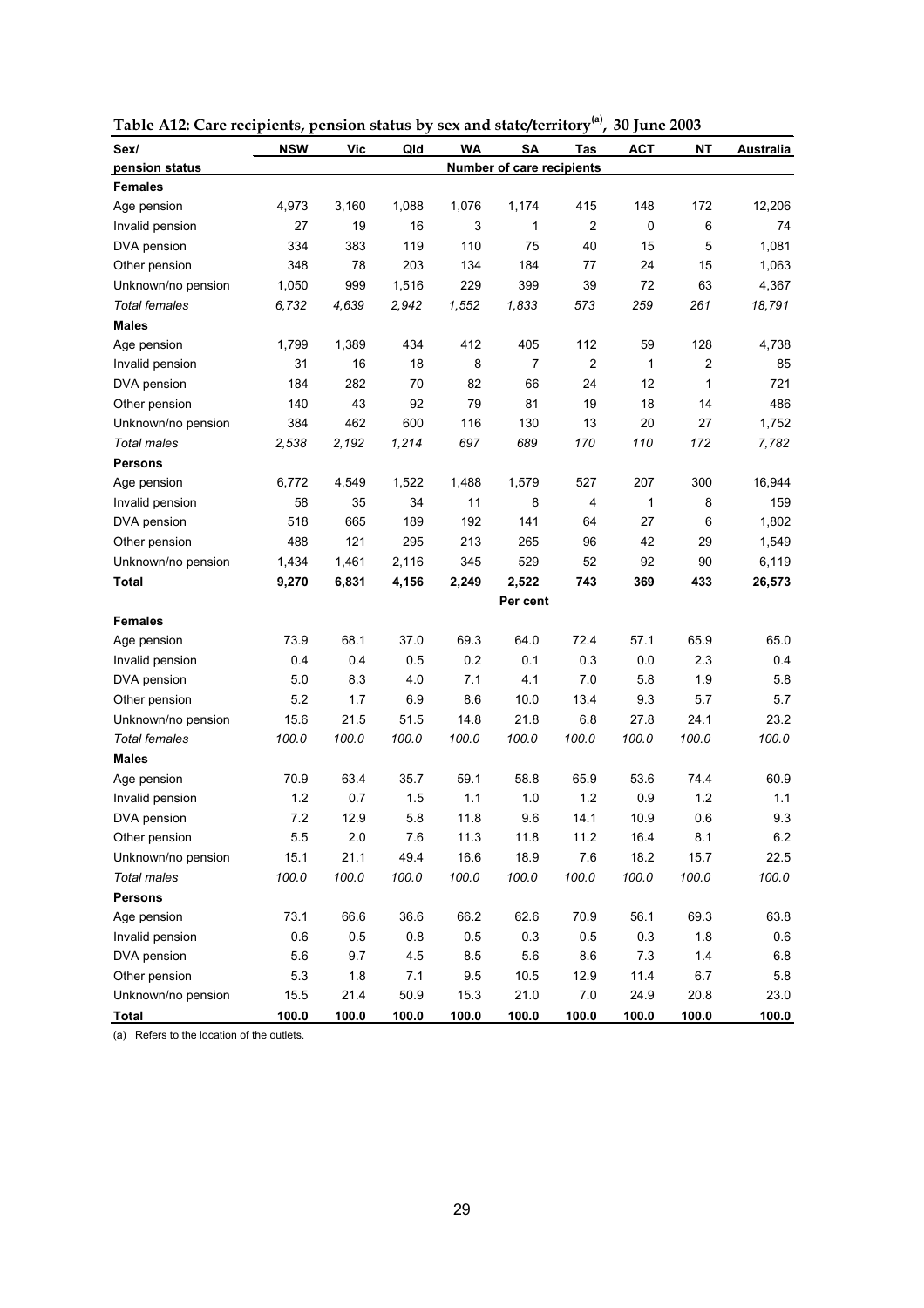| Sex/usual            | <b>NSW</b>     | Vic   | Qld   | WA      | SΑ                        | Tas   | <b>ACT</b>     | NΤ      | Australia |
|----------------------|----------------|-------|-------|---------|---------------------------|-------|----------------|---------|-----------|
| residence status     |                |       |       |         | Number of care recipients |       |                |         |           |
| <b>Females</b>       |                |       |       |         |                           |       |                |         |           |
| Home owner/purchaser | 4,325          | 2,381 | 1,002 | 1,057   | 1,240                     | 420   | 141            | 59      | 10,625    |
| Public housing       | 809            | 276   | 167   | 223     | 220                       | 49    | 56             | 96      | 1,896     |
| Private rental       | 398            | 232   | 177   | 113     | 124                       | 79    | 21             | 15      | 1,159     |
| Board/lodging        | 207            | 53    | 126   | 69      | 74                        | 13    | 12             | 27      | 581       |
| Other <sup>(c)</sup> | 985            | 1,685 | 1,466 | 90      | 175                       | 12    | 29             | 64      | 4,506     |
| Missing/not stated   | 8              | 12    | 4     | 0       | 0                         | 0     | 0              | 0       | 24        |
| <b>Total females</b> | 6,732          | 4,639 | 2,942 | 1,552   | 1,833                     | 573   | 259            | 261     | 18,791    |
| <b>Males</b>         |                |       |       |         |                           |       |                |         |           |
| Home owner/purchaser | 1,531          | 1,108 | 392   | 447     | 465                       | 130   | 60             | 52      | 4,185     |
| Public housing       | 369            | 165   | 85    | 116     | 93                        | 18    | 20             | 56      | 922       |
| Private rental       | 199            | 134   | 78    | 52      | 43                        | 12    | 10             | 15      | 543       |
| Board/lodging        | 116            | 26    | 82    | 37      | 28                        | 5     | $\overline{7}$ | 23      | 324       |
| Other <sup>(c)</sup> | 321            | 751   | 576   | 44      | 60                        | 5     | 13             | 26      | 1,796     |
| Missing/not stated   | $\overline{2}$ | 8     | 1     | 1       | 0                         | 0     | 0              | 0       | 12        |
| <b>Total males</b>   | 2,538          | 2,192 | 1,214 | 697     | 689                       | 170   | 110            | 172     | 7,782     |
| <b>Persons</b>       |                |       |       |         |                           |       |                |         |           |
| Home owner/purchaser | 5,856          | 3,489 | 1,394 | 1,504   | 1,705                     | 550   | 201            | 111     | 14,810    |
| Public housing       | 1,178          | 441   | 252   | 339     | 313                       | 67    | 76             | 152     | 2,818     |
| Private rental       | 597            | 366   | 255   | 165     | 167                       | 91    | 31             | 30      | 1,702     |
| Board/lodging        | 323            | 79    | 208   | 106     | 102                       | 18    | 19             | 50      | 905       |
| Other $(c)$          | 1,306          | 2,436 | 2,042 | 134     | 235                       | 17    | 42             | 90      | 6,302     |
| Missing/not stated   | 10             | 20    | 5     | 1       | 0                         | 0     | 0              | 0       | 36        |
| <b>Total</b>         | 9,270          | 6,831 | 4,156 | 2,249   | 2,522                     | 743   | 369            | 433     | 26,573    |
|                      |                |       |       |         | Per cent                  |       |                |         |           |
| <b>Females</b>       |                |       |       |         |                           |       |                |         |           |
| Home owner/purchaser | 64.2           | 51.3  | 34.1  | 68.1    | 67.6                      | 73.3  | 54.4           | 22.6    | 56.5      |
| Public housing       | 12.0           | 5.9   | 5.7   | 14.4    | 12.0                      | 8.6   | 21.6           | 36.8    | 10.1      |
| Private rental       | 5.9            | 5.0   | 6.0   | 7.3     | 6.8                       | 13.8  | 8.1            | 5.7     | 6.2       |
| Board/lodging        | 3.1            | 1.1   | 4.3   | 4.4     | 4.0                       | 2.3   | 4.6            | 10.3    | 3.1       |
| Other <sup>(c)</sup> | 14.6           | 36.3  | 49.8  | 5.8     | 9.5                       | 2.1   | 11.2           | 24.5    | 24.0      |
| Missing/not stated   | 0.1            | 0.3   | 0.1   | 0.0     | 0.0                       | 0.0   | 0.0            | 0.0     | 0.1       |
| <b>Total females</b> | 100.0          | 100.0 | 100.0 | 100.0   | 100.0                     | 100.0 | 100.0          | 100.0   | 100.0     |
| <b>Males</b>         |                |       |       |         |                           |       |                |         |           |
| Home owner/purchaser | 60.3           | 50.5  | 32.3  | 64.1    | 67.5                      | 76.5  | 54.5           | 30.2    | 53.8      |
| Public housing       | 14.5           | 7.5   | 7.0   | 16.6    | 13.5                      | 10.6  | 18.2           | 32.6    | 11.8      |
| Private rental       | 7.8            | 6.1   | 6.4   | 7.5     | 6.2                       | 7.1   | 9.1            | 8.7     | $7.0\,$   |
| Board/lodging        | 4.6            | $1.2$ | 6.8   | 5.3     | 4.1                       | 2.9   | 6.4            | 13.4    | 4.2       |
| Other <sup>(c)</sup> | 12.6           | 34.3  | 47.4  | 6.3     | 8.7                       | 2.9   | 11.8           | 15.1    | 23.1      |
| Missing/not stated   | 0.1            | 0.4   | 0.1   | $0.1\,$ | $0.0\,$                   | 0.0   | 0.0            | 0.0     | 0.2       |
| <b>Total males</b>   | 100.0          | 100.0 | 100.0 | 100.0   | 100.0                     | 100.0 | 100.0          | 100.0   | 100.0     |
| <b>Persons</b>       |                |       |       |         |                           |       |                |         |           |
| Home owner/purchaser | 63.2           | 51.1  | 33.5  | 66.9    | 67.6                      | 74.0  | 54.5           | 25.6    | 55.7      |
| Public housing       | 12.7           | 6.5   | 6.1   | 15.1    | 12.4                      | 9.0   | 20.6           | 35.1    | 10.6      |
| Private rental       | 6.4            | 5.4   | 6.1   | 7.3     | $6.6\,$                   | 12.2  | 8.4            | 6.9     | 6.4       |
| Board/lodging        | 3.5            | 1.2   | 5.0   | 4.7     | 4.0                       | 2.4   | 5.1            | 11.5    | 3.4       |
| Other <sup>(c)</sup> | 14.1           | 35.7  | 49.1  | 6.0     | 9.3                       | 2.3   | 11.4           | 20.8    | 23.7      |
| Missing/not stated   | 0.1            | 0.3   | 0.1   | $0.0\,$ | $0.0\,$                   | 0.0   | 0.0            | $0.0\,$ | 0.1       |
| <b>Total</b>         | 100.0          | 100.0 | 100.0 | 100.0   | 100.0                     | 100.0 | 100.0          | 100.0   | 100.0     |

**Table A13: Care recipients, usual residence status(a) by sex and state/territory(b), 30 June 2003**

(a) Usual residence status is that prior to admission.

(b) Refers to the location of the outlets.

(c) Where the category Other is largely coded as such in ACCMIS, small numbers of defined categories such as independent living and residential aged care are also included in this category.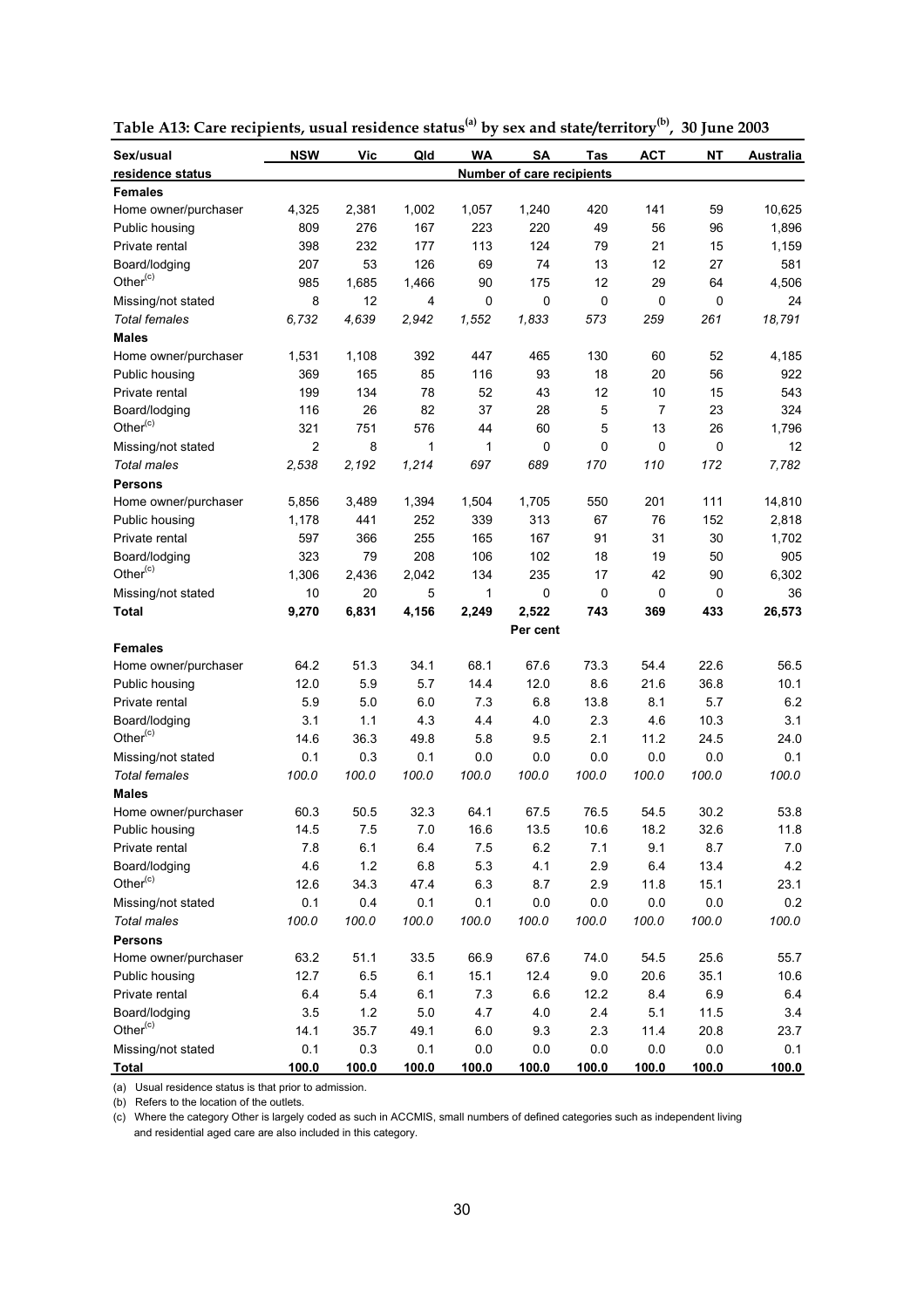| Sex/                     | <b>NSW</b> | <b>Vic</b> | Qld          | <b>WA</b> | <b>SA</b>     | Tas            | <b>ACT</b>     | <b>NT</b> | <b>Australia</b> |
|--------------------------|------------|------------|--------------|-----------|---------------|----------------|----------------|-----------|------------------|
| living arrangement       |            |            |              |           | <b>Number</b> |                |                |           |                  |
| <b>Females</b>           |            |            |              |           |               |                |                |           |                  |
| Alone                    | 3,849      | 2,576      | 1,075        | 885       | 1,124         | 413            | 155            | 56        | 10,133           |
| Spouse only              | 1,178      | 986        | 321          | 297       | 362           | 98             | 39             | 17        | 3,298            |
| Spouse and others        | 154        | 118        | 51           | 31        | 33            | $\overline{c}$ | $\overline{7}$ | 18        | 414              |
| Brother/sister           | 50         | 34         | 25           | 12        | 10            | $\overline{2}$ | $\mathbf{1}$   | 4         | 138              |
| Child alone              | 321        | 199        | 91           | 74        | 47            | 20             | 10             | 5         | 767              |
| Child and child's family | 244        | 158        | 74           | 79        | 29            | 10             | 15             | 59        | 668              |
| Other family             | 215        | 249        | 62           | 113       | 69            | 13             | 23             | 53        | 797              |
| Other                    | 708        | 292        | 1,239        | 50        | 150           | 14             | 6              | 49        | 2,508            |
| Unknown                  | 13         | 27         | 4            | 11        | 9             | $\mathbf{1}$   | 3              | 0         | 68               |
| <b>Total females</b>     | 6,732      | 4,639      | 2,942        | 1,552     | 1,833         | 573            | 259            | 261       | 18,791           |
| <b>Males</b>             |            |            |              |           |               |                |                |           |                  |
| Alone                    | 1,161      | 867        | 397          | 310       | 336           | 99             | 42             | 49        | 3,261            |
| Spouse only              | 779        | 762        | 203          | 210       | 227           | 52             | 35             | 20        | 2,288            |
| Spouse and others        | 109        | 100        | 40           | 24        | 14            | $\overline{4}$ | $\overline{4}$ | 32        | 327              |
| Brother/sister           | 26         | 14         | 14           | 7         | 5             | $\overline{c}$ | $\overline{2}$ | 3         | 73               |
| Child alone              | 50         | 54         | 9            | 11        | 5             | 3              | 4              | 3         | 139              |
| Child and child's family | 60         | 48         | 17           | 27        | 10            | $\mathbf{1}$   | 8              | 16        | 187              |
| Other family             | 75         | 158        | 26           | 69        | 28            | $\overline{c}$ | 10             | 25        | 393              |
| Other                    | 270        | 178        | 507          | 36        | 63            | 6              | 4              | 23        | 1,087            |
| Unknown                  | 8          | 11         | $\mathbf{1}$ | 3         | 1             | $\mathbf{1}$   | $\mathbf{1}$   | 1         | 27               |
| <b>Total males</b>       | 2,538      | 2,192      | 1,214        | 697       | 689           | 170            | 110            | 172       | 7,782            |
| <b>Persons</b>           |            |            |              |           |               |                |                |           |                  |
| Alone                    | 5,010      | 3,443      | 1,472        | 1,195     | 1,460         | 512            | 197            | 105       | 13,394           |
| Spouse only              | 1,957      | 1,748      | 524          | 507       | 589           | 150            | 74             | 37        | 5,586            |
| Spouse and others        | 263        | 218        | 91           | 55        | 47            | 6              | 11             | 50        | 741              |
| Brother/sister           | 76         | 48         | 39           | 19        | 15            | $\overline{4}$ | 3              | 7         | 211              |
| Child alone              | 371        | 253        | 100          | 85        | 52            | 23             | 14             | 8         | 906              |
| Child and child's family | 304        | 206        | 91           | 106       | 39            | 11             | 23             | 75        | 855              |
| Other family             | 290        | 407        | 88           | 182       | 97            | 15             | 33             | 78        | 1,190            |
| Other                    | 978        | 470        | 1,746        | 86        | 213           | 20             | 10             | 72        | 3,595            |
| Unknown                  | 21         | 38         | 5            | 14        | 10            | $\overline{2}$ | 4              | 1         | 95               |
| Total                    | 9,270      | 6,831      | 4,156        | 2,249     | 2,522         | 743            | 369            | 433       | 26,573           |

| Table A14: Care recipients, living arrangements by sex and state/territory <sup>(a)</sup> , 30 June 2003 |  |  |  |
|----------------------------------------------------------------------------------------------------------|--|--|--|
|----------------------------------------------------------------------------------------------------------|--|--|--|

*(continued)*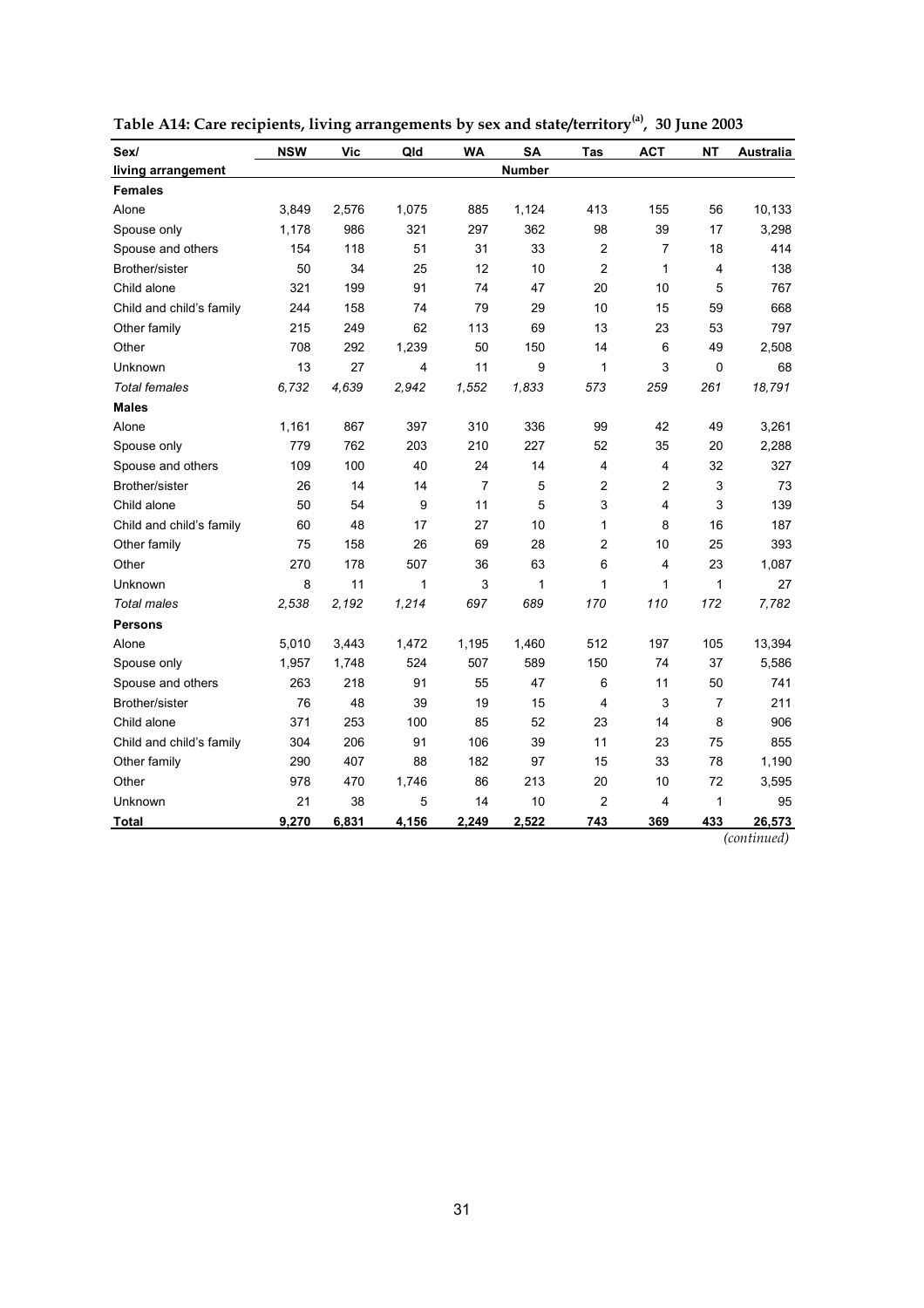| Sex/                     | <b>NSW</b> | <b>Vic</b> | Qld   | <b>WA</b> | <b>SA</b> | Tas   | <b>ACT</b> | <b>NT</b> | Australia |
|--------------------------|------------|------------|-------|-----------|-----------|-------|------------|-----------|-----------|
| living arrangement       |            |            |       |           | Per cent  |       |            |           |           |
| <b>Females</b>           |            |            |       |           |           |       |            |           |           |
| Alone                    | 57.2       | 55.5       | 36.5  | 57.0      | 61.3      | 72.1  | 59.8       | 21.5      | 53.9      |
| Spouse only              | 17.5       | 21.3       | 10.9  | 19.1      | 19.7      | 17.1  | 15.1       | 6.5       | 17.6      |
| Spouse and others        | 2.3        | 2.5        | 1.7   | 2.0       | 1.8       | 0.3   | 2.7        | 6.9       | 2.2       |
| Brother/sister           | 0.7        | 0.7        | 0.8   | 0.8       | 0.5       | 0.3   | 0.4        | 1.5       | 0.7       |
| Child alone              | 4.8        | 4.3        | 3.1   | 4.8       | 2.6       | 3.5   | 3.9        | 1.9       | 4.1       |
| Child and child's family | 3.6        | 3.4        | 2.5   | 5.1       | 1.6       | 1.7   | 5.8        | 22.6      | 3.6       |
| Other family             | 3.2        | 5.4        | 2.1   | 7.3       | 3.8       | 2.3   | 8.9        | 20.3      | 4.2       |
| Other                    | 10.5       | 6.3        | 42.1  | 3.2       | 8.2       | 2.4   | 2.3        | 18.8      | 13.3      |
| Unknown                  | 0.2        | 0.6        | 0.1   | 0.7       | 0.5       | 0.2   | 1.2        | 0.0       | 0.4       |
| <b>Total females</b>     | 100.0      | 100.0      | 100.0 | 100.0     | 100.0     | 100.0 | 100.0      | 100.0     | 100.0     |
| <b>Males</b>             |            |            |       |           |           |       |            |           |           |
| Alone                    | 45.7       | 39.6       | 32.7  | 44.5      | 48.8      | 58.2  | 38.2       | 28.5      | 41.9      |
| Spouse only              | 30.7       | 34.8       | 16.7  | 30.1      | 32.9      | 30.6  | 31.8       | 11.6      | 29.4      |
| Spouse and others        | 4.3        | 4.6        | 3.3   | 3.4       | 2.0       | 2.4   | 3.6        | 18.6      | 4.2       |
| Brother/sister           | 1.0        | 0.6        | 1.2   | 1.0       | 0.7       | 1.2   | 1.8        | 1.7       | 0.9       |
| Child alone              | 2.0        | 2.5        | 0.7   | 1.6       | 0.7       | 1.8   | 3.6        | 1.7       | 1.8       |
| Child and child's family | 2.4        | 2.2        | 1.4   | 3.9       | 1.5       | 0.6   | 7.3        | 9.3       | 2.4       |
| Other family             | 3.0        | 7.2        | 2.1   | 9.9       | 4.1       | 1.2   | 9.1        | 14.5      | 5.1       |
| Other                    | 10.6       | 8.1        | 41.8  | 5.2       | 9.1       | 3.5   | 3.6        | 13.4      | 14.0      |
| Unknown                  | 0.3        | 0.5        | 0.1   | 0.4       | 0.1       | 0.6   | 0.9        | 0.6       | 0.3       |
| <b>Total males</b>       | 100.0      | 100.0      | 100.0 | 100.0     | 100.0     | 100.0 | 100.0      | 100.0     | 100.0     |
| <b>Persons</b>           |            |            |       |           |           |       |            |           |           |
| Alone                    | 54.0       | 50.4       | 35.4  | 53.1      | 57.9      | 68.9  | 53.4       | 24.2      | 50.4      |
| Spouse only              | 21.1       | 25.6       | 12.6  | 22.5      | 23.4      | 20.2  | 20.1       | 8.5       | 21.0      |
| Spouse and others        | 2.8        | 3.2        | 2.2   | 2.4       | 1.9       | 0.8   | 3.0        | 11.5      | 2.8       |
| Brother/sister           | 0.8        | 0.7        | 0.9   | 0.8       | 0.6       | 0.5   | 0.8        | 1.6       | 0.8       |
| Child alone              | 4.0        | 3.7        | 2.4   | 3.8       | 2.1       | 3.1   | 3.8        | 1.8       | 3.4       |
| Child and child's family | 3.3        | 3.0        | 2.2   | 4.7       | 1.5       | 1.5   | 6.2        | 17.3      | 3.2       |
| Other family             | 3.1        | 6.0        | 2.1   | 8.1       | 3.8       | 2.0   | 8.9        | 18.0      | 4.5       |
| Other                    | 10.6       | 6.9        | 42.0  | 3.8       | 8.4       | 2.7   | 2.7        | 16.6      | 13.5      |
| Unknown                  | 0.2        | 0.6        | 0.1   | 0.6       | 0.4       | 0.3   | 1.1        | 0.2       | 0.4       |
| Total                    | 100.0      | 100.0      | 100.0 | 100.0     | 100.0     | 100.0 | 100.0      | 100.0     | 100.0     |

**Table A14 (continued): Care recipients, living arrangements by sex and state/territory(a) , 30 June 2003**

(a) Refers to state/territory of service.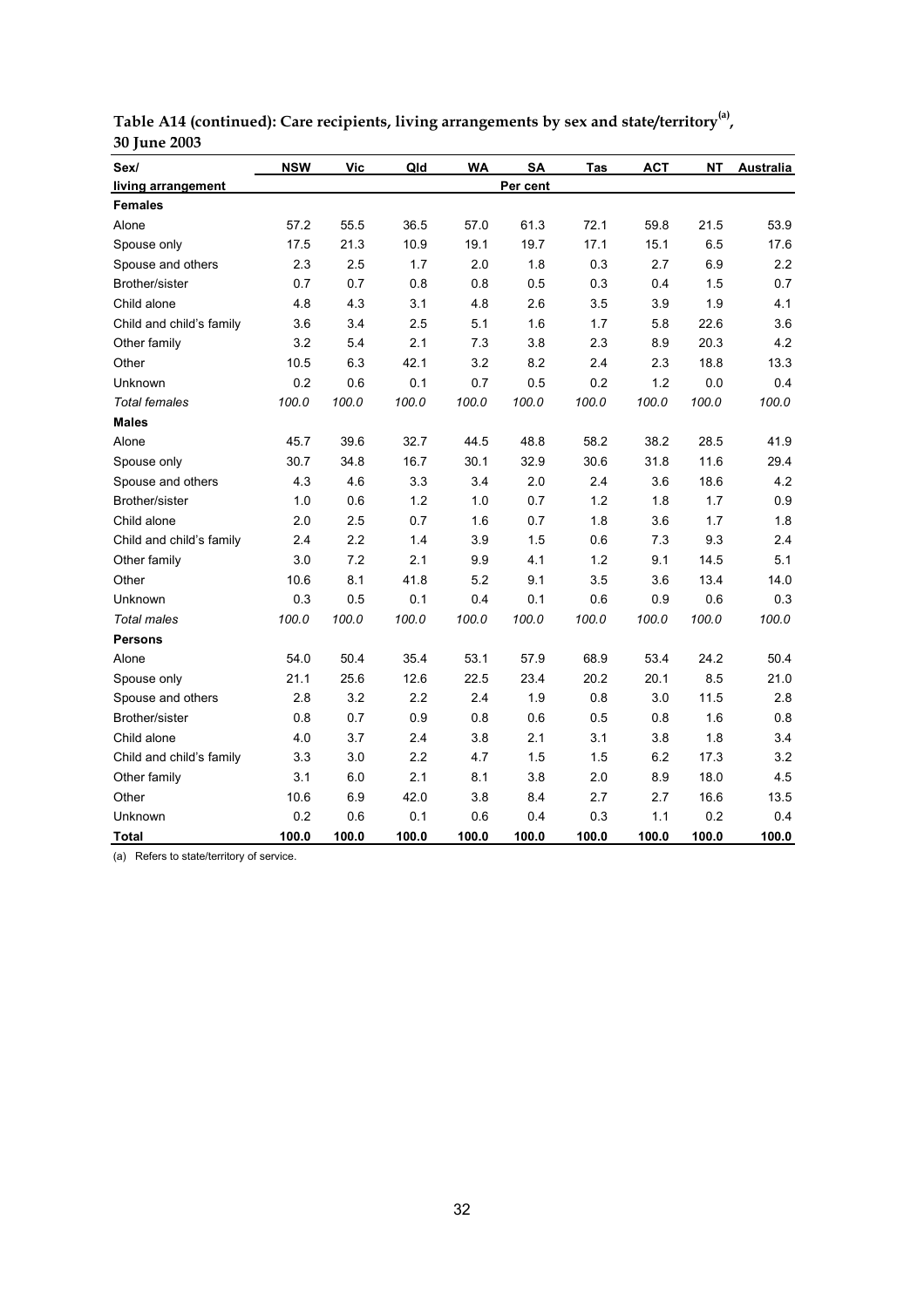## **Tables for Section 2.5**

| radic mo. care recipients, margenous status by<br>Sex/ | <b>NSW</b> | Vic   | Qld   | <b>WA</b> | <b>SA</b>                 | Tas         | <b>ACT</b> | <b>NT</b>   | Australia |
|--------------------------------------------------------|------------|-------|-------|-----------|---------------------------|-------------|------------|-------------|-----------|
| Indigenous status                                      |            |       |       |           | Number of care recipients |             |            |             |           |
| <b>Females</b>                                         |            |       |       |           |                           |             |            |             |           |
| Indigenous                                             | 164        | 36    | 94    | 93        | 32                        | 9           | 9          | 181         | 618       |
| Non-Indigenous                                         | 6,486      | 4,459 | 2,826 | 1,449     | 1,797                     | 564         | 250        | 80          | 17,911    |
| Unknown/not reported                                   | 82         | 144   | 22    | 10        | 4                         | $\mathbf 0$ | 0          | $\mathbf 0$ | 262       |
| <b>Total females</b>                                   | 6,732      | 4,639 | 2,942 | 1,552     | 1,833                     | 573         | 259        | 261         | 18,791    |
| <b>Males</b>                                           |            |       |       |           |                           |             |            |             |           |
| Indigenous                                             | 82         | 21    | 43    | 52        | 21                        | 3           | 8          | 102         | 332       |
| Non-Indigenous                                         | 2,426      | 2,066 | 1,156 | 642       | 664                       | 167         | 102        | 70          | 7,293     |
| Unknown/not reported                                   | 30         | 105   | 15    | 3         | 4                         | $\mathbf 0$ | 0          | 0           | 157       |
| <b>Total males</b>                                     | 2,538      | 2,192 | 1,214 | 697       | 689                       | 170         | 110        | 172         | 7,782     |
| <b>Persons</b>                                         |            |       |       |           |                           |             |            |             |           |
| Indigenous                                             | 246        | 57    | 137   | 145       | 53                        | 12          | 17         | 283         | 950       |
| Non-Indigenous                                         | 8,912      | 6,525 | 3,982 | 2,091     | 2,461                     | 731         | 352        | 150         | 25,204    |
| Unknown/not reported                                   | 112        | 249   | 37    | 13        | 8                         | $\mathbf 0$ | 0          | 0           | 419       |
| <b>Total</b>                                           | 9,270      | 6,831 | 4,156 | 2,249     | 2,522                     | 743         | 369        | 433         | 26,573    |
|                                                        |            |       |       |           | Per cent                  |             |            |             |           |
| <b>Females</b>                                         |            |       |       |           |                           |             |            |             |           |
| Indigenous                                             | 2.4        | 0.8   | 3.2   | 6.0       | 1.7                       | 1.6         | 3.5        | 69.3        | 3.3       |
| Non-Indigenous                                         | 96.3       | 96.1  | 96.1  | 93.4      | 98.0                      | 98.4        | 96.5       | 30.7        | 95.3      |
| Unknown/not reported                                   | 1.2        | 3.1   | 0.7   | 0.6       | 0.2                       | 0.0         | 0.0        | 0.0         | 1.4       |
| <b>Total females</b>                                   | 100.0      | 100.0 | 100.0 | 100.0     | 100.0                     | 100.0       | 100.0      | 100.0       | 100.0     |
| <b>Males</b>                                           |            |       |       |           |                           |             |            |             |           |
| Indigenous                                             | 3.2        | 1.0   | 3.5   | 7.5       | 3.0                       | 1.8         | 7.3        | 59.3        | 4.3       |
| Non-Indigenous                                         | 95.6       | 94.3  | 95.2  | 92.1      | 96.4                      | 98.2        | 92.7       | 40.7        | 93.7      |
| Unknown/not reported                                   | 1.2        | 4.8   | 1.2   | 0.4       | 0.6                       | 0.0         | 0.0        | 0.0         | 2.0       |
| <b>Total males</b>                                     | 100.0      | 100.0 | 100.0 | 100.0     | 100.0                     | 100.0       | 100.0      | 100.0       | 100.0     |
| <b>Persons</b>                                         |            |       |       |           |                           |             |            |             |           |
| Indigenous                                             | 2.7        | 0.8   | 3.3   | 6.4       | 2.1                       | 1.6         | 4.6        | 65.4        | 3.6       |
| Non-Indigenous                                         | 96.1       | 95.5  | 95.8  | 93.0      | 97.6                      | 98.4        | 95.4       | 34.6        | 94.8      |
| Unknown/not reported                                   | 1.2        | 3.6   | 0.9   | 0.6       | 0.3                       | 0.0         | 0.0        | 0.0         | 1.6       |
| Total                                                  | 100.0      | 100.0 | 100.0 | 100.0     | 100.0                     | 100.0       | 100.0      | 100.0       | 100.0     |

**Table A15: Care recipients, Indigenous status by sex and state/territory(a), 30 June 2003**

(a) Refers to the location of the outlets.

*Note:* In addition, there were 114 packages provided by services receiving flexible funding under the Aboriginal and Torres Strait Islander Aged Care Strategy for which no care recipient details were available. These packages are not included in the ACCMIS database from which data presented in this publication are derived.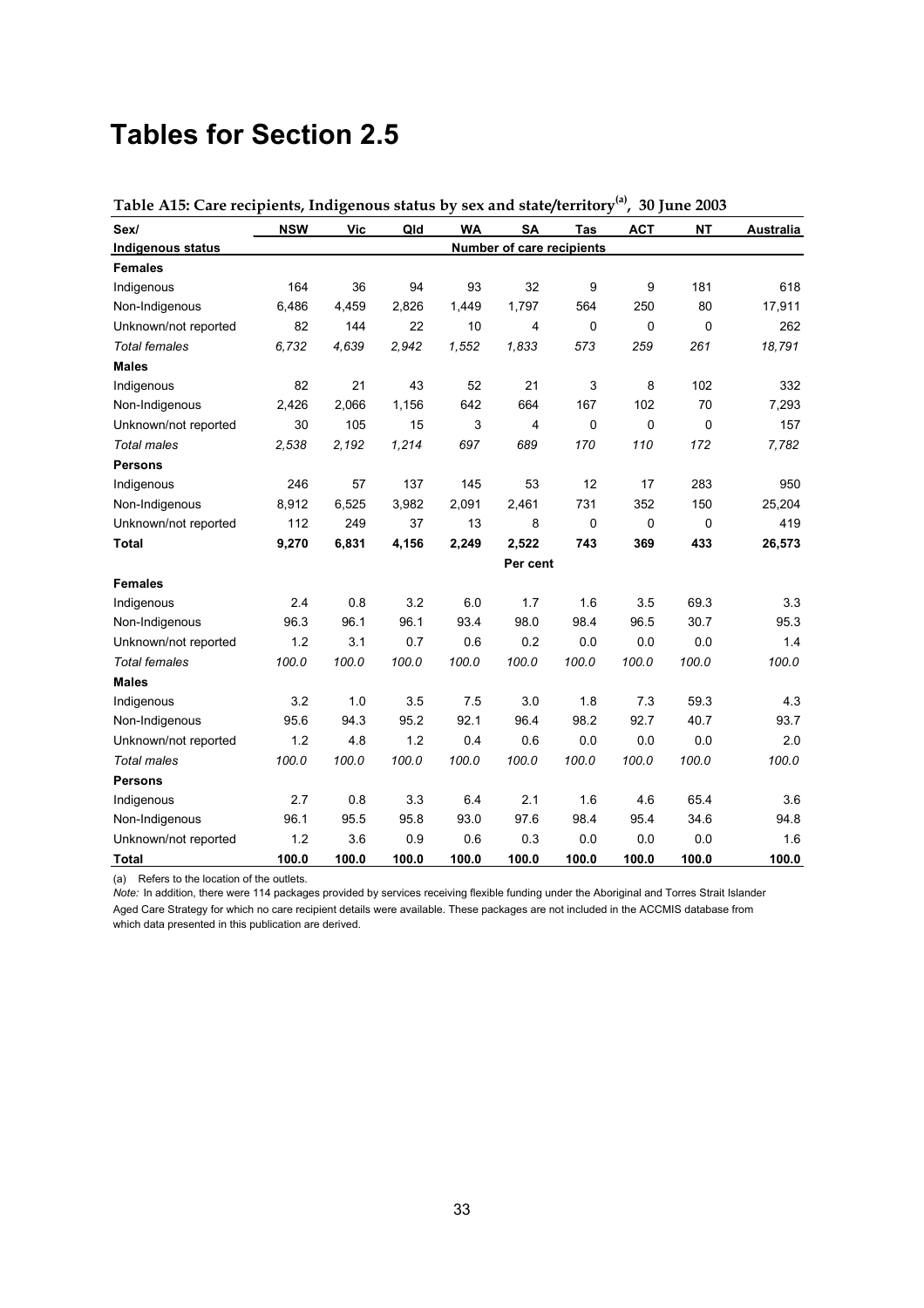| Table A16: Care recipients, Indigenous status by sex and remoteness <sup>(a)</sup> , |  |  |  |
|--------------------------------------------------------------------------------------|--|--|--|
| 30 June 2003                                                                         |  |  |  |

|                      |                     | Inner    | Outer                     |        | Very   |        |
|----------------------|---------------------|----------|---------------------------|--------|--------|--------|
| Sex/                 | <b>Major cities</b> | regional | regional                  | Remote | remote | Total  |
| Indigenous status    |                     |          | Number of care recipients |        |        |        |
| <b>Females</b>       |                     |          |                           |        |        |        |
| Indigenous           | 99                  | 116      | 153                       | 79     | 171    | 618    |
| Non-Indigenous       | 11,936              | 4,236    | 1,448                     | 210    | 81     | 17,911 |
| Unknown/not reported | 208                 | 33       | 15                        | 5      | 1      | 262    |
| <b>Total females</b> | 12,243              | 4,385    | 1,616                     | 294    | 253    | 18,791 |
| <b>Males</b>         |                     |          |                           |        |        |        |
| Indigenous           | 46                  | 62       | 79                        | 50     | 95     | 332    |
| Non-Indigenous       | 4.755               | 1.768    | 626                       | 87     | 57     | 7.293  |
| Unknown/not reported | 120                 | 27       | 6                         | 1      | 3      | 157    |
| Total males          | 4,921               | 1,857    | 711                       | 138    | 155    | 7,782  |
| Persons              |                     |          |                           |        |        |        |
| Indigenous           | 145                 | 178      | 232                       | 129    | 266    | 950    |
| Non-Indigenous       | 16,691              | 6,004    | 2,074                     | 297    | 138    | 25,204 |
| Unknown/not reported | 328                 | 60       | 21                        | 6      | 4      | 419    |
| Total                | 17,164              | 6,242    | 2,327                     | 432    | 408    | 26,573 |
|                      |                     |          | Per cent                  |        |        |        |
| <b>Females</b>       |                     |          |                           |        |        |        |
| Indigenous           | 0.8                 | 2.6      | 9.5                       | 26.9   | 67.6   | 3.3    |
| Non-Indigenous       | 97.5                | 96.6     | 89.6                      | 71.4   | 32.0   | 95.3   |
| Unknown/not reported | 1.7                 | 0.8      | 0.9                       | 1.7    | 0.4    | 1.4    |
| <b>Total females</b> | 100.0               | 100.0    | 100.0                     | 100.0  | 100.0  | 100.0  |
| <b>Males</b>         |                     |          |                           |        |        |        |
| Indigenous           | 0.9                 | 3.3      | 11.1                      | 36.2   | 61.3   | 4.3    |
| Non-Indigenous       | 96.6                | 95.2     | 88.0                      | 63.0   | 36.8   | 93.7   |
| Unknown/not reported | 2.4                 | 1.5      | 0.8                       | 0.7    | 1.9    | 2.0    |
| <b>Total males</b>   | 100.0               | 100.0    | 100.0                     | 100.0  | 100.0  | 100.0  |
| Persons              |                     |          |                           |        |        |        |
| Indigenous           | 0.8                 | 2.9      | 10.0                      | 29.9   | 65.2   | 3.6    |
| Non-Indigenous       | 97.2                | 96.2     | 89.1                      | 68.8   | 33.8   | 94.8   |
| Unknown/not reported | 1.9                 | 1.0      | 0.9                       | 1.4    | 1.0    | 1.6    |
| <b>Total persons</b> | 100.0               | 100.0    | 100.0                     | 100.0  | 100.0  | 100.0  |

(a) Refers to the location of the outlets. The table uses the Australian Standard Geographical Classification Remoteness Structure as developed by the ABS. Previous categorisations were based on an allocation to Remoteness by DoHA which has since been refined. Caution should therefore be exercised when comparing this year's and last year's results below state/territory level.

*Note:* In addition, there were 114 packages provided by services receiving flexible funding under the Aboriginal and Torres Strait Islander Aged Care Strategy for which no care recipient details were available. These packages are not included in the ACCMIS database from which data presented in this publication are derived.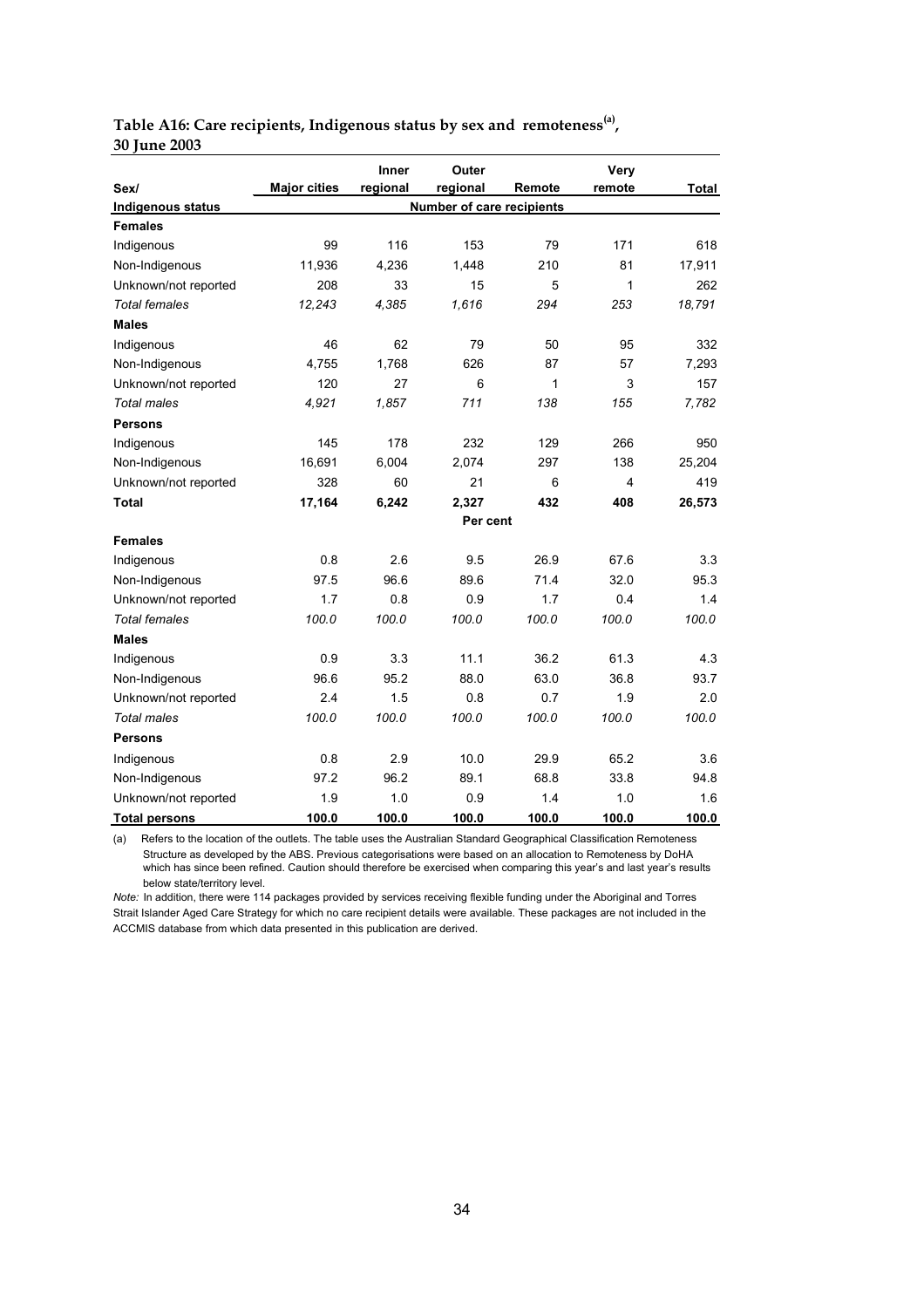|                      | Indigenous    |          | Non-Indigenous |          | <b>Unknown</b>            |          | <b>Total care recipients</b> |          |
|----------------------|---------------|----------|----------------|----------|---------------------------|----------|------------------------------|----------|
| Sex/age              | <b>Number</b> | Per cent | <b>Number</b>  | Per cent | Number                    | Per cent | <b>Number</b>                | Per cent |
| <b>Females</b>       |               |          |                |          |                           |          |                              |          |
| $0 - 49$             | 34            | 5.5      | 101            | 0.6      | $\mathbf{1}$              | 0.4      | 136                          | 0.7      |
| $50 - 54$            | 43            | 7.0      | 112            | 0.6      | 1                         | 0.4      | 156                          | 0.8      |
| $55 - 59$            | 48            | 7.8      | 231            | 1.3      | $\mathbf 2$               | 0.8      | 281                          | 1.5      |
| $60 - 64$            | 100           | 16.2     | 405            | 2.3      | $\boldsymbol{7}$          | 2.7      | 512                          | 2.7      |
| 65-69                | 99            | 16.0     | 771            | 4.3      | 12                        | 4.6      | 882                          | 4.7      |
| $70 - 74$            | 118           | 19.1     | 1,696          | 9.5      | 32                        | 12.2     | 1,846                        | 9.8      |
| 75-79                | 80            | 12.9     | 3,116          | 17.4     | 53                        | 20.2     | 3,249                        | 17.3     |
| $80 - 84$            | 55            | 8.9      | 4,563          | 25.5     | 74                        | 28.2     | 4,692                        | 25.0     |
| 85-89                | 24            | 3.9      | 4,307          | 24.0     | 56                        | 21.4     | 4,387                        | 23.3     |
| $90+$                | 17            | 2.8      | 2,609          | 14.6     | 24                        | 9.2      | 2,650                        | 14.1     |
| <b>Total females</b> | 618           | 100.0    | 17,911         | 100.0    | 262                       | 100.0    | 18,791                       | 100.0    |
| <b>Males</b>         |               |          |                |          |                           |          |                              |          |
| $0 - 49$             | 23            | 6.9      | 95             | 1.3      | 1                         | 0.6      | 119                          | 1.5      |
| $50 - 54$            | 35            | 10.5     | 87             | 1.2      | $\boldsymbol{2}$          | 1.3      | 124                          | 1.6      |
| $55 - 59$            | 38            | 11.4     | 170            | 2.3      | $\overline{\mathbf{4}}$   | 2.5      | 212                          | $2.7\,$  |
| $60 - 64$            | 59            | 17.8     | 347            | 4.8      | $\boldsymbol{7}$          | 4.5      | 413                          | 5.3      |
| 65-69                | 49            | 14.8     | 479            | 6.6      | $\boldsymbol{7}$          | 4.5      | 535                          | 6.9      |
| $70 - 74$            | 55            | 16.6     | 808            | 11.1     | 15                        | 9.6      | 878                          | 11.3     |
| 75-79                | 37            | 11.1     | 1,274          | 17.5     | 24                        | 15.3     | 1,335                        | 17.2     |
| $80 - 84$            | 18            | 5.4      | 1,602          | 22.0     | 38                        | 24.2     | 1,658                        | 21.3     |
| 85-89                | 15            | 4.5      | 1,523          | 20.9     | 45                        | 28.7     | 1,583                        | 20.3     |
| $90+$                | 3             | 0.9      | 908            | 12.5     | 14                        | 8.9      | 925                          | 11.9     |
| <b>Total males</b>   | 332           | 100.0    | 7,293          | 100.0    | 157                       | 100.0    | 7,782                        | 100.0    |
| <b>Persons</b>       |               |          |                |          |                           |          |                              |          |
| $0 - 49$             | 57            | 6.0      | 196            | 0.8      | 2                         | 0.5      | 255                          | 1.0      |
| $50 - 54$            | 78            | 8.2      | 199            | 0.8      | $\ensuremath{\mathsf{3}}$ | 0.7      | 280                          | $1.1$    |
| $55 - 59$            | 86            | 9.1      | 401            | 1.6      | 6                         | 1.4      | 493                          | 1.9      |
| $60 - 64$            | 159           | 16.7     | 752            | 3.0      | 14                        | 3.3      | 925                          | 3.5      |
| 65-69                | 148           | 15.6     | 1,250          | 5.0      | 19                        | 4.5      | 1,417                        | 5.3      |
| $70 - 74$            | 173           | 18.2     | 2,504          | 9.9      | 47                        | 11.2     | 2,724                        | 10.3     |
| $75 - 79$            | 117           | 12.3     | 4,390          | 17.4     | 77                        | 18.4     | 4,584                        | 17.3     |
| $80 - 84$            | 73            | 7.7      | 6,165          | 24.5     | 112                       | 26.7     | 6,350                        | 23.9     |
| $85 - 89$            | 39            | 4.1      | 5,830          | 23.1     | 101                       | 24.1     | 5,970                        | 22.5     |
| $90+$                | 20            | 2.1      | 3,517          | 14.0     | 38                        | 9.1      | 3,575                        | 13.5     |
| <b>Total</b>         | 950           | 100.0    | 25,204         | 100.0    | 419                       | 100.0    | 26,573                       | 100.0    |

**Table A17: Care recipients, Indigenous status by sex and age group, 30 June 2003**

*Note:* In addition, there were 114 packages provided by services receiving flexible funding under the Aboriginal and Torres Strait Islander Aged Care Strategy for which no care recipient details were available. These packages are not included in the ACCMIS database from which data presented in this publication are derived.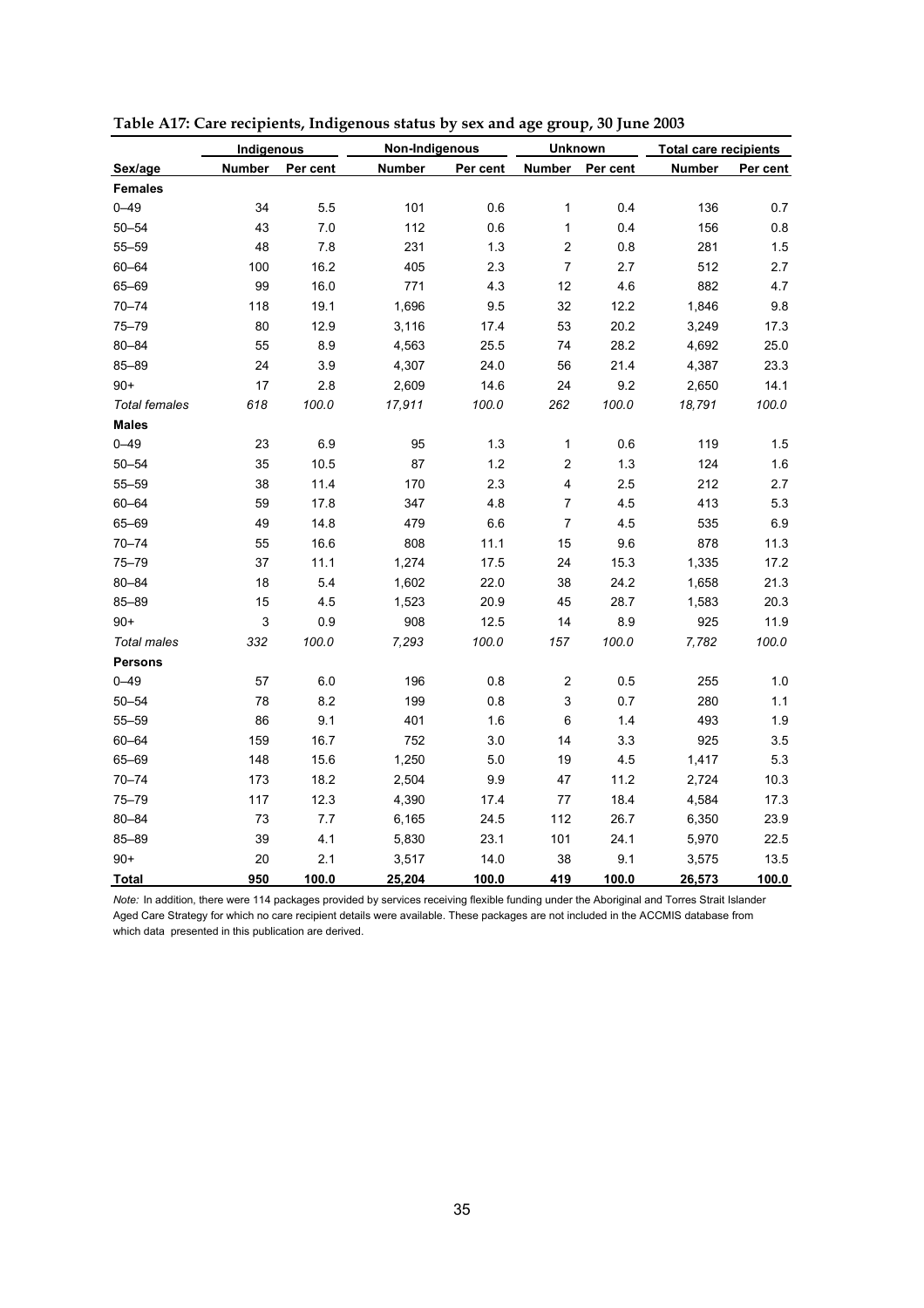|              |                | Indigenous   |                | Non-Indigenous |              |         |  |  |
|--------------|----------------|--------------|----------------|----------------|--------------|---------|--|--|
| Age          | <b>Females</b> | <b>Males</b> | <b>Persons</b> | <b>Females</b> | <b>Males</b> | Persons |  |  |
| $0 - 49$     | 0.2            | 0.1          | 0.1            | 0.0            | 0.0          | 0.0     |  |  |
| $50 - 54$    | 5.4            | 4.7          | 5.0            | 0.2            | 0.1          | 0.2     |  |  |
| $55 - 59$    | 8.3            | 7.1          | 7.7            | 0.4            | 0.3          | 0.4     |  |  |
| 60-64        | 23.3           | 16.1         | 20.0           | 1.0            | 0.8          | 0.9     |  |  |
| 65-69        | 34.1           | 19.5         | 27.3           | 2.2            | 1.4          | 1.8     |  |  |
| $70 - 74$    | 61.2           | 38.1         | 51.3           | 5.2            | 2.7          | 4.0     |  |  |
| $75+$        | 67.7           | 41.6         | 57.1           | 21.3           | 11.9         | 17.5    |  |  |
| <b>Total</b> | 2.7            | 1.5          | 2.1            | 1.9            | 0.8          | 1.3     |  |  |

**Table A18: Age- and sex-specific usage rates for care recipients(a), by Indigenous status, 30 June 2003 (per 1,000 population) (b)**

(a) Recipients with unknown status have been pro-rated.

(b) Ratios are calculated using ABS 2001 census estimates of the Indigenous population and the total estimated resident population.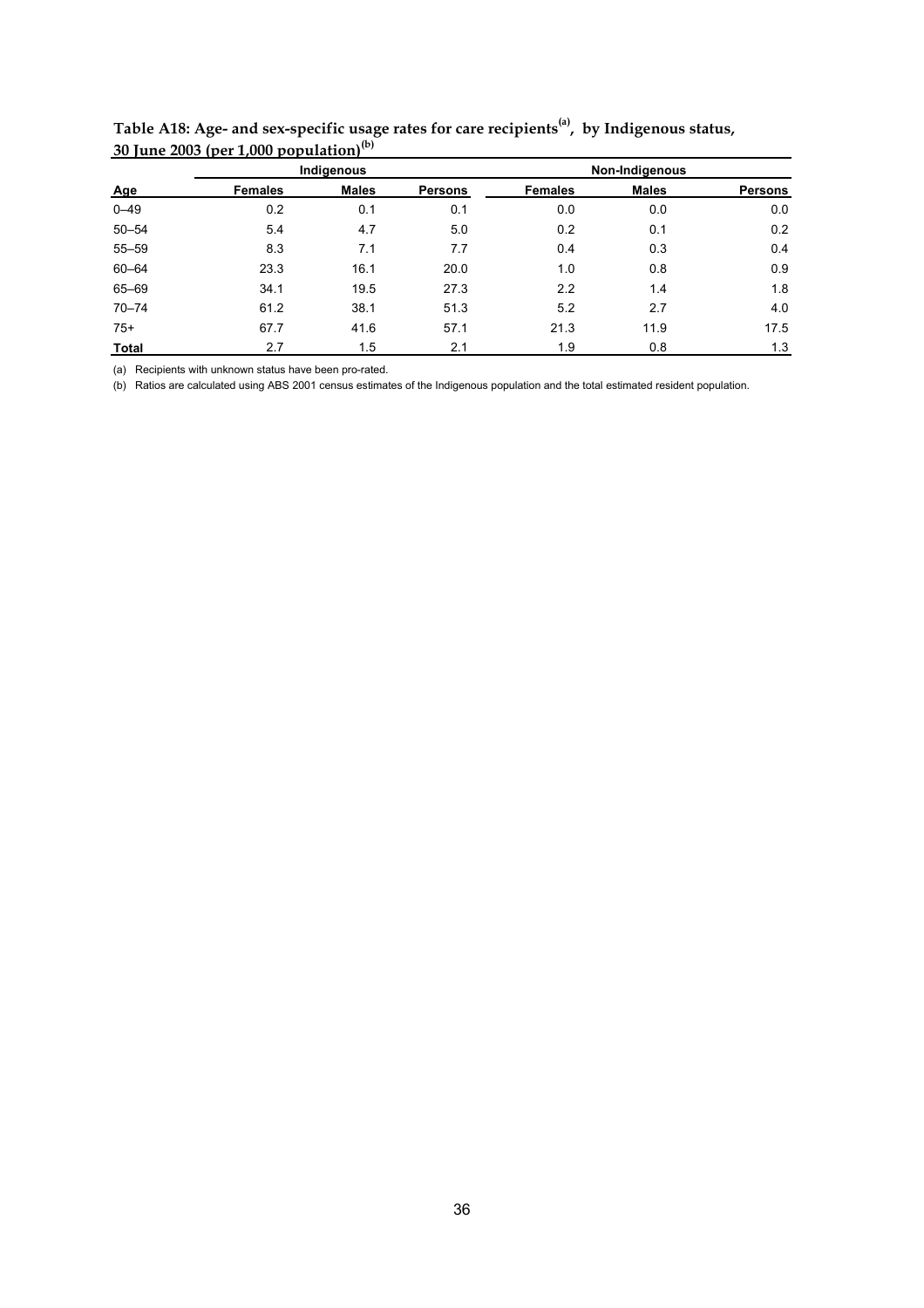|                      |               | Non-English-speaking |               | <b>English-speaking</b> |               | <b>Missing</b> | <b>Total care recipients</b> |          |  |
|----------------------|---------------|----------------------|---------------|-------------------------|---------------|----------------|------------------------------|----------|--|
| Sex/age              | <b>Number</b> | Per cent             | <b>Number</b> | Per cent                | <b>Number</b> | Per cent       | <b>Number</b>                | Per cent |  |
| <b>Females</b>       |               |                      |               |                         |               |                |                              |          |  |
| $0 - 49$             | $\mathbf 5$   | 0.2                  | 116           | 0.9                     | 15            | 0.8            | 136                          | 0.7      |  |
| $50 - 54$            | 13            | 0.4                  | 119           | 0.9                     | 24            | 1.3            | 156                          | 0.8      |  |
| $55 - 59$            | 28            | 0.9                  | 221           | 1.6                     | 32            | 1.7            | 281                          | 1.5      |  |
| $60 - 64$            | 64            | 2.0                  | 402           | 2.9                     | 46            | 2.4            | 512                          | 2.7      |  |
| 65-69                | 166           | 5.1                  | 637           | 4.7                     | 79            | 4.2            | 882                          | 4.7      |  |
| $70 - 74$            | 402           | 12.3                 | 1,277         | 9.4                     | 167           | 8.9            | 1,846                        | 9.8      |  |
| $75 - 79$            | 803           | 24.5                 | 2,136         | 15.7                    | 310           | 16.5           | 3,249                        | 17.3     |  |
| $80 - 84$            | 915           | 27.9                 | 3,307         | 24.3                    | 470           | 25.0           | 4,692                        | 25.0     |  |
| 85-89                | 578           | 17.6                 | 3,351         | 24.6                    | 458           | 24.4           | 4,387                        | 23.3     |  |
| $90+$                | 302           | 9.2                  | 2,069         | 15.2                    | 279           | 14.8           | 2,650                        | 14.1     |  |
| <b>Total females</b> | 3,276         | 100.0                | 13,635        | 100.0                   | 1,880         | 100.0          | 18,791                       | 100.0    |  |
| <b>Males</b>         |               |                      |               |                         |               |                |                              |          |  |
| $0 - 49$             | 7             | 0.5                  | 94            | 1.7                     | 18            | 2.4            | 119                          | 1.5      |  |
| $50 - 54$            | 9             | 0.6                  | 106           | 1.9                     | 9             | 1.2            | 124                          | $1.6$    |  |
| $55 - 59$            | 19            | 1.3                  | 168           | 3.0                     | 25            | 3.4            | 212                          | 2.7      |  |
| $60 - 64$            | 55            | 3.7                  | 317           | 5.7                     | 41            | 5.6            | 413                          | 5.3      |  |
| 65-69                | 97            | 6.5                  | 391           | 7.0                     | 47            | 6.4            | 535                          | $6.9\,$  |  |
| $70 - 74$            | 179           | 12.0                 | 628           | 11.3                    | 71            | 9.7            | 878                          | 11.3     |  |
| $75 - 79$            | 333           | 22.2                 | 890           | 16.0                    | 112           | 15.2           | 1,335                        | 17.2     |  |
| $80 - 84$            | 362           | 24.2                 | 1,144         | 20.6                    | 152           | 20.7           | 1,658                        | 21.3     |  |
| $85 - 89$            | 269           | 18.0                 | 1,153         | 20.8                    | 161           | 21.9           | 1,583                        | 20.3     |  |
| $90+$                | 167           | 11.2                 | 659           | 11.9                    | 99            | 13.5           | 925                          | 11.9     |  |
| <b>Total males</b>   | 1,497         | 100.0                | 5,550         | 100.0                   | 735           | 100.0          | 7,782                        | 100.0    |  |
| <b>Persons</b>       |               |                      |               |                         |               |                |                              |          |  |
| $0 - 49$             | 12            | 0.3                  | 210           | 1.1                     | 33            | 1.3            | 255                          | 1.0      |  |
| $50 - 54$            | 22            | 0.5                  | 225           | 1.2                     | 33            | 1.3            | 280                          | 1.1      |  |
| $55 - 59$            | 47            | 1.0                  | 389           | 2.0                     | 57            | 2.2            | 493                          | 1.9      |  |
| $60 - 64$            | 119           | 2.5                  | 719           | 3.7                     | 87            | 3.3            | 925                          | 3.5      |  |
| 65-69                | 263           | 5.5                  | 1,028         | 5.4                     | 126           | 4.8            | 1,417                        | 5.3      |  |
| $70 - 74$            | 581           | 12.2                 | 1,905         | 9.9                     | 238           | 9.1            | 2,724                        | 10.3     |  |
| $75 - 79$            | 1,136         | 23.8                 | 3,026         | 15.8                    | 422           | 16.1           | 4,584                        | 17.3     |  |
| $80 - 84$            | 1,277         | 26.8                 | 4,451         | 23.2                    | 622           | 23.8           | 6,350                        | 23.9     |  |
| $85 - 89$            | 847           | 17.7                 | 4,504         | 23.5                    | 619           | 23.7           | 5,970                        | 22.5     |  |
| $90+$                | 469           | 9.8                  | 2,728         | 14.2                    | 378           | 14.5           | 3,575                        | 13.5     |  |
| <b>Total</b>         | 4,773         | 100.0                | 19,185        | 100.0                   | 2,615         | 100.0          | 26,573                       | 100.0    |  |

**Table A19: Care recipients, English-speaking status based on country of birth, by sex and age group, 30 June 2003**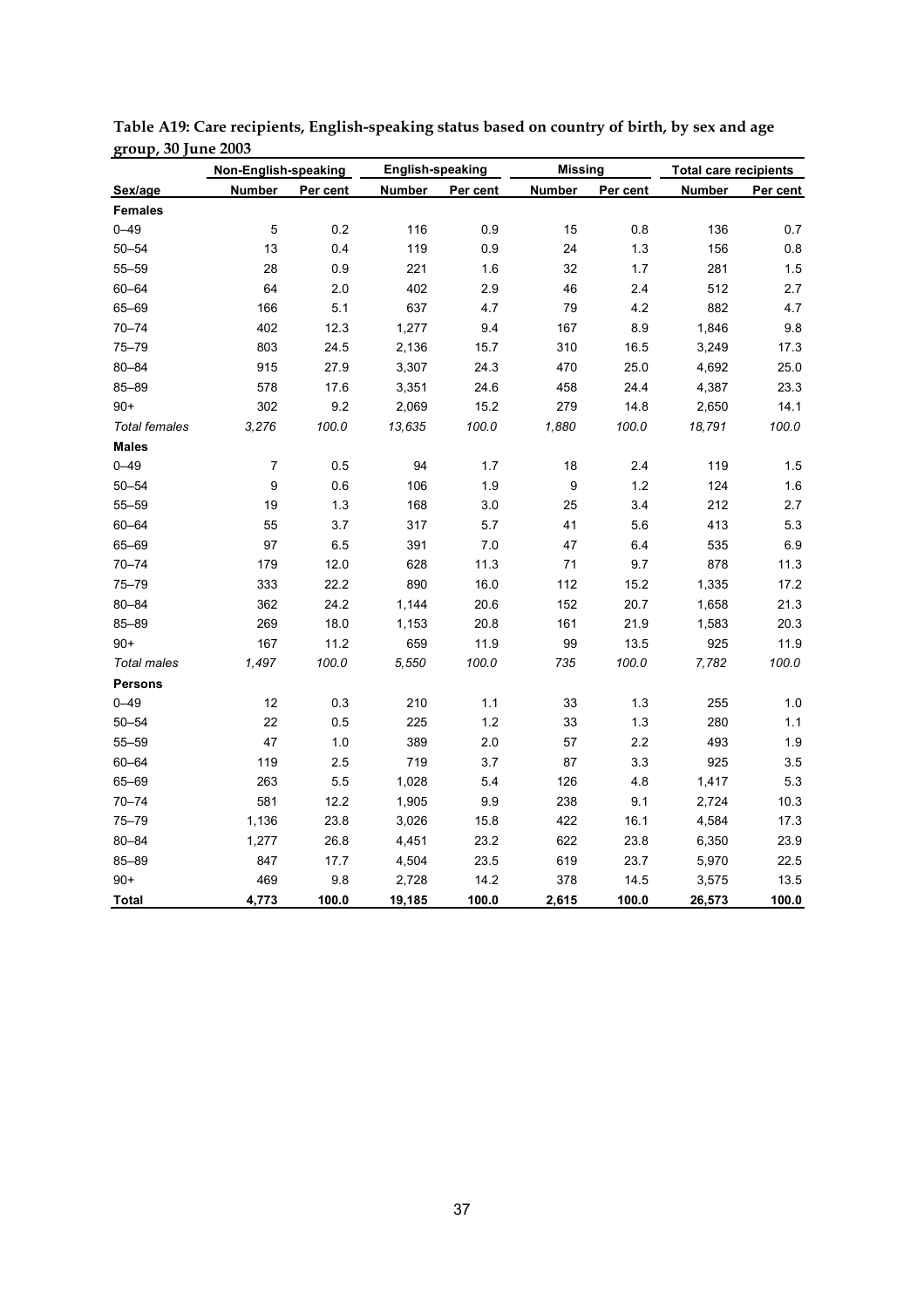|            |                | Non-English-speaking |                | English-speaking |              |         |  |  |
|------------|----------------|----------------------|----------------|------------------|--------------|---------|--|--|
| <b>Age</b> | <b>Females</b> | <b>Males</b>         | <b>Persons</b> | <b>Females</b>   | <b>Males</b> | Persons |  |  |
| $50 - 64$  | 0.3            | 0.2                  | 0.3            | 0.6              | 0.5          | 0.6     |  |  |
| $65 - 74$  | 4.4            | 2.0                  | 3.1            | 3.8              | 2.2          | 3.0     |  |  |
| $75 - 84$  | 23.1           | 10.6                 | 17.2           | 13.7             | 7.2          | 11.0    |  |  |
| $85+$      | 39.6           | 31.1                 | 36.3           | 34.7             | 27.1         | 32.4    |  |  |
| Total 50+  | 6.1            | 2.7                  | 4.3            | 6.1              | 2.8          | 4.5     |  |  |

**Table A20: Age- and sex-specific usage rates for care recipients(a), by English-speaking status based on country of birth, 30 June 2003 (per 1,000 population) (b)**

(a) Recipients with unknown status have been pro-rated.

(b) Rates are calculated using AIHW projections of ABS estimated resident population.

| FDP(a) target | <b>NSW</b>  | <b>Vic</b>   | Qld            | <b>WA</b>   | <b>SA</b>                | Tas              | <b>ACT</b> | <b>NT</b>      |                  |
|---------------|-------------|--------------|----------------|-------------|--------------------------|------------------|------------|----------------|------------------|
|               |             |              |                |             |                          |                  |            |                | Australia        |
| percentage    |             |              |                |             | <b>Number of outlets</b> |                  |            |                |                  |
| None          | 6           | $\mathbf{1}$ | $\mathbf{1}$   | 0           | 1                        | $\mathbf 0$      | 0          | 0              | 9                |
| $1 - 10$      | $\pmb{0}$   | 0            | 0              | $\mathbf 0$ | 0                        | $\mathbf 0$      | 0          | 0              | 0                |
| $11 - 20$     | 116         | 33           | 124            | 18          | 54                       | 26               | 0          | 0              | 371              |
| $21 - 30$     | 119         | 99           | 82             | 59          | 6                        | 12               | 5          | 0              | 382              |
| $31 - 40$     | $\mathsf 3$ | 29           | 12             | 5           | $\overline{\mathbf{c}}$  | $\boldsymbol{2}$ | 1          | 0              | 54               |
| $41 - 50$     | 0           | 1            | $\mathbf{1}$   | 0           | $\mathbf{1}$             | 1                | 0          | 1              | 5                |
| $51 - 60$     | $\mathbf 0$ | 0            | 0              | $\mathbf 0$ | 0                        | 0                | 0          | 28             | 28               |
| $61 - 70$     | 0           | 0            | 0              | 0           | 1                        | 0                | 0          | 0              | $\mathbf{1}$     |
| $71 - 80$     | 0           | 0            | 0              | 0           | 0                        | 0                | 0          | $\overline{c}$ | $\boldsymbol{2}$ |
| $81 - 90$     | 0           | 0            | $\overline{c}$ | $\mathbf 0$ | 0                        | 0                | 0          | 10             | 12               |
| $91 - 100$    | 33          | 31           | 8              | 7           | 3                        | $\overline{c}$   | 0          | 10             | 94               |
| <b>Total</b>  | 277         | 194          | 230            | 89          | 68                       | 43               | 6          | 51             | 958              |
|               |             |              |                |             | Per cent                 |                  |            |                |                  |
| None          | 2.2         | 0.5          | 0.4            | 0.0         | 1.5                      | 0.0              | 0.0        | 0.0            | 0.9              |
| $1 - 10$      | 0.0         | 0.0          | 0.0            | 0.0         | 0.0                      | 0.0              | 0.0        | 0.0            | 0.0              |
| $11 - 20$     | 41.9        | 17.0         | 53.9           | 20.2        | 79.4                     | 60.5             | 0.0        | 0.0            | 38.7             |
| $21 - 30$     | 43.0        | 51.0         | 35.7           | 66.3        | 8.8                      | 27.9             | 83.3       | 0.0            | 39.9             |
| $31 - 40$     | 1.1         | 14.9         | 5.2            | 5.6         | 2.9                      | 4.7              | 16.7       | 0.0            | 5.6              |
| $41 - 50$     | 0.0         | 0.5          | 0.4            | 0.0         | 1.5                      | 2.3              | 0.0        | 2.0            | 0.5              |
| $51 - 60$     | 0.0         | 0.0          | 0.0            | 0.0         | 0.0                      | 0.0              | 0.0        | 54.9           | 2.9              |
| $61 - 70$     | 0.0         | 0.0          | 0.0            | 0.0         | 1.5                      | 0.0              | 0.0        | 0.0            | 0.1              |
| $71 - 80$     | 0.0         | 0.0          | 0.0            | 0.0         | 0.0                      | 0.0              | 0.0        | 3.9            | 0.2              |
| $81 - 90$     | 0.0         | 0.0          | 0.9            | 0.0         | 0.0                      | 0.0              | 0.0        | 19.6           | 1.3              |
| $91 - 100$    | 11.9        | 16.0         | 3.5            | 7.9         | 4.4                      | 4.7              | 0.0        | 19.6           | 9.8              |
| <b>Total</b>  | 100.0       | 100.0        | 100.0          | 100.0       | 100.0                    | 100.0            | 100.0      | 100.0          | 100.0            |

**Table A21: Outlets, financial hardship target by state/territory, 30 June 2003**

(a) Financially disadvantaged person.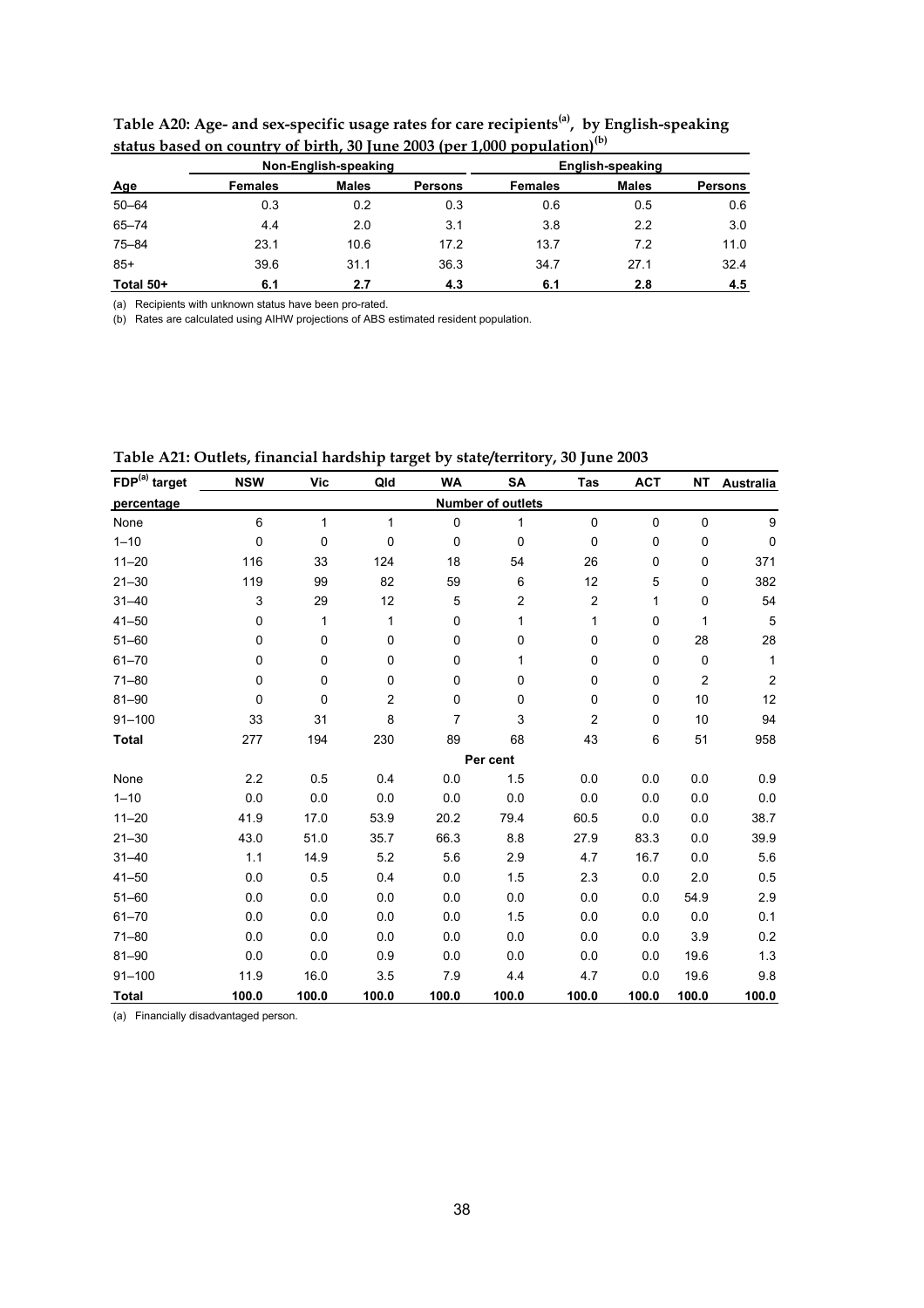|                           |                     | Inner                   | Outer          |                          | Very             |                  |
|---------------------------|---------------------|-------------------------|----------------|--------------------------|------------------|------------------|
| FDP <sup>(b)</sup> target | <b>Major cities</b> | regional                | regional       | Remote                   | remote           | <b>Total</b>     |
| percentage                |                     |                         |                | <b>Number of outlets</b> |                  |                  |
| None                      | 8                   | $\mathbf{1}$            | $\pmb{0}$      | $\mathbf{0}$             | 0                | $\boldsymbol{9}$ |
| $1 - 10$                  | 0                   | $\pmb{0}$               | $\mathbf 0$    | $\mathbf 0$              | 0                | $\pmb{0}$        |
| $11 - 20$                 | 164                 | 125                     | 63             | 11                       | 8                | 371              |
| $21 - 30$                 | 204                 | 101                     | 57             | 10                       | 10               | 382              |
| $31 - 40$                 | 42                  | $\overline{\mathbf{4}}$ | $\overline{c}$ | $\overline{4}$           | $\boldsymbol{2}$ | 54               |
| $41 - 50$                 | 1                   | 1                       | $\overline{c}$ | 0                        | 1                | 5                |
| $51 - 60$                 | 0                   | $\pmb{0}$               | 6              | 6                        | 16               | 28               |
| $61 - 70$                 | 1                   | $\pmb{0}$               | $\mathbf 0$    | 0                        | 0                | $\mathbf{1}$     |
| $71 - 80$                 | 0                   | $\pmb{0}$               | $\mathbf 0$    | 0                        | $\overline{c}$   | $\boldsymbol{2}$ |
| $81 - 90$                 | 0                   | 0                       | $\Omega$       | $\overline{c}$           | 10               | 12               |
| $91 - 100$                | 45                  | 21                      | 14             | 6                        | 8                | 94               |
| <b>Total</b>              | 465                 | 253                     | 144            | 39                       | 57               | 958              |
|                           |                     |                         |                | Per cent                 |                  |                  |
| None                      | 1.7                 | 0.4                     | 0.0            | 0.0                      | 0.0              | 0.9              |
| $1 - 10$                  | 0.0                 | 0.0                     | 0.0            | 0.0                      | 0.0              | 0.0              |
| $11 - 20$                 | 35.3                | 49.4                    | 43.8           | 28.2                     | 14.0             | 38.7             |
| $21 - 30$                 | 43.9                | 39.9                    | 39.6           | 25.6                     | 17.5             | 39.9             |
| $31 - 40$                 | 9.0                 | 1.6                     | 1.4            | 10.3                     | 3.5              | 5.6              |
| $41 - 50$                 | 0.2                 | 0.4                     | 1.4            | 0.0                      | 1.8              | 0.5              |
| $51 - 60$                 | 0.0                 | 0.0                     | 4.2            | 15.4                     | 28.1             | 2.9              |
| $61 - 70$                 | 0.2                 | 0.0                     | 0.0            | 0.0                      | 0.0              | 0.1              |
| $71 - 80$                 | 0.0                 | 0.0                     | 0.0            | 0.0                      | 3.5              | 0.2              |
| $81 - 90$                 | 0.0                 | 0.0                     | 0.0            | 5.1                      | 17.5             | 1.3              |
| $91 - 100$                | 9.7                 | 8.3                     | 9.7            | 15.4                     | 14.0             | 9.8              |
| <b>Total</b>              | 100.0               | 100.0                   | 100.0          | 100.0                    | 100.0            | 100.0            |

**Table A22: Outlets, financial hardship target by remoteness(a), 30 June 2003**

(a) Refers to the location of the outlets. The table uses the Australian Standard Geographical Classification Remoteness Structure as developed by the ABS. Previous categorisations were based on an allocation to Remoteness by DoHA which has since been refined. Caution should therefore be exercised when comparing this year's and last year's results below state/territory level.

(b) Financially disadvantaged person.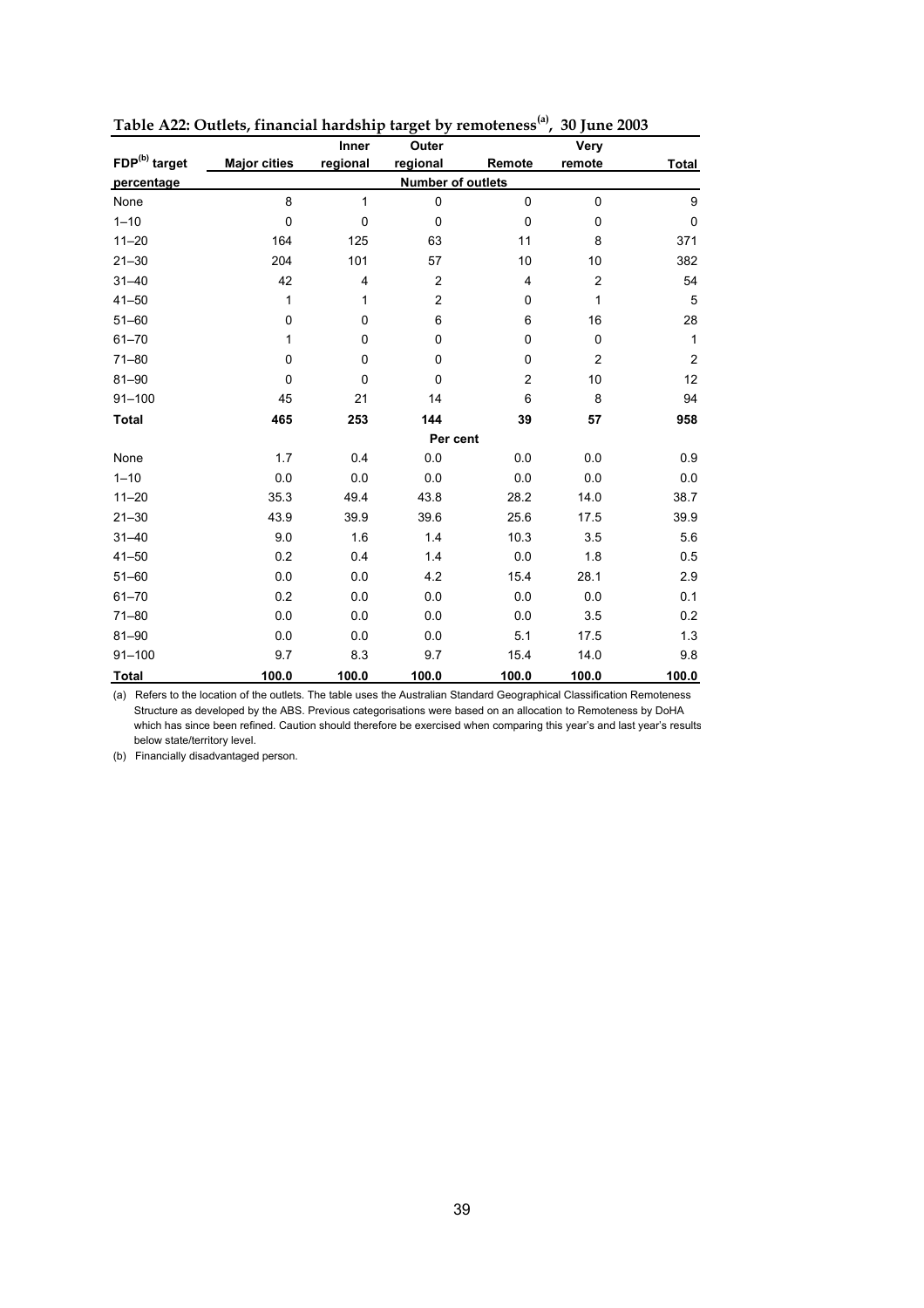| Sex/                      | <b>NSW</b> | Vic   | Qld   | <b>WA</b> | <b>SA</b>                        | Tas   | <b>ACT</b> | <b>NT</b> | <b>Australia</b> |
|---------------------------|------------|-------|-------|-----------|----------------------------------|-------|------------|-----------|------------------|
| FDP <sup>(b)</sup> status |            |       |       |           | <b>Number of care recipients</b> |       |            |           |                  |
| <b>Females</b>            |            |       |       |           |                                  |       |            |           |                  |
| Disadvantaged             | 2,159      | 1,458 | 1,088 | 625       | 537                              | 199   | 161        | 171       | 6,398            |
| Not disadvantaged         | 3,148      | 1,722 | 964   | 849       | 981                              | 265   | 98         | 0         | 8,027            |
| <b>Total females</b>      | 5,307      | 3,180 | 2.052 | 1,474     | 1,518                            | 464   | 259        | 171       | 14,425           |
| <b>Males</b>              |            |       |       |           |                                  |       |            |           |                  |
| Disadvantaged             | 855        | 812   | 452   | 315       | 248                              | 66    | 74         | 118       | 2,940            |
| Not disadvantaged         | 1,109      | 751   | 394   | 347       | 342                              | 66    | 36         | 0         | 3,045            |
| <b>Total males</b>        | 1,964      | 1,563 | 846   | 662       | 590                              | 132   | 110        | 118       | 5,985            |
| <b>Persons</b>            |            |       |       |           |                                  |       |            |           |                  |
| Disadvantaged             | 3,014      | 2,270 | 1,540 | 940       | 785                              | 265   | 235        | 289       | 9,338            |
| Not disadvantaged         | 4,257      | 2,473 | 1,358 | 1,196     | 1,323                            | 331   | 134        | 0         | 11,072           |
| <b>Total</b>              | 7,271      | 4,743 | 2,898 | 2,136     | 2,108                            | 596   | 369        | 289       | 20,410           |
|                           |            |       |       |           | Per cent                         |       |            |           |                  |
| <b>Females</b>            |            |       |       |           |                                  |       |            |           |                  |
| Disadvantaged             | 40.7       | 45.8  | 53.0  | 42.4      | 35.4                             | 42.9  | 62.2       | 100.0     | 44.4             |
| Not disadvantaged         | 59.3       | 54.2  | 47.0  | 57.6      | 64.6                             | 57.1  | 37.8       | 0.0       | 55.6             |
| <b>Total females</b>      | 100.0      | 100.0 | 100.0 | 100.0     | 100.0                            | 100.0 | 100.0      | 100.0     | 100.0            |
| <b>Males</b>              |            |       |       |           |                                  |       |            |           |                  |
| Disadvantaged             | 43.5       | 52.0  | 53.4  | 47.6      | 42.0                             | 50.0  | 67.3       | 100.0     | 49.1             |
| Not disadvantaged         | 56.5       | 48.0  | 46.6  | 52.4      | 58.0                             | 50.0  | 32.7       | 0.0       | 50.9             |
| <b>Total males</b>        | 100.0      | 100.0 | 100.0 | 100.0     | 100.0                            | 100.0 | 100.0      | 100.0     | 100.0            |
| <b>Persons</b>            |            |       |       |           |                                  |       |            |           |                  |
| Disadvantaged             | 41.5       | 47.9  | 53.1  | 44.0      | 37.2                             | 44.5  | 63.7       | 100.0     | 45.8             |
| Not disadvantaged         | 58.5       | 52.1  | 46.9  | 56.0      | 62.8                             | 55.5  | 36.3       | 0.0       | 54.2             |
| <b>Total</b>              | 100.0      | 100.0 | 100.0 | 100.0     | 100.0                            | 100.0 | 100.0      | 100.0     | 100.0            |

**Table A23: Care recipients, financial hardship status by sex and state/territory(a), 30 June 2003**

(a) Refers to the location of the outlets.

(b) Financially disadvantaged person.

*Note:* Unknown and missing cases for financial hardship status excluded from calculations = 6,163 (4,366 females and 1,797 males).

**Table A24: Packages targeted to financial hardship, by state/territory(a) , 30 June 2003**

| <b>Targeted to</b> | <b>NSW</b> | Vic   | Qld   | <b>WA</b> | SA                 | Tas   | <b>ACT</b> | <b>NT</b> | Australia |
|--------------------|------------|-------|-------|-----------|--------------------|-------|------------|-----------|-----------|
| financial hardship |            |       |       |           | Number of packages |       |            |           |           |
| Targeted           | 2.661      | 2,270 | 972   | 579       | 587                | 191   | 115        | 351       | 7,726     |
| Not targeted       | 6.902      | 4.846 | 3.429 | 1.724     | 1.996              | 583   | 257        | 137       | 19,874    |
| Total              | 9.563      | 7,116 | 4.401 | 2,303     | 2,583              | 774   | 372        | 488       | 27,600    |
|                    |            |       |       |           | Per cent           |       |            |           |           |
| Targeted           | 27.8       | 31.9  | 22.1  | 25.1      | 22.7               | 24.7  | 30.9       | 71.9      | 28.0      |
| Not targeted       | 72.2       | 68.1  | 77.9  | 74.9      | 77.3               | 75.3  | 69.1       | 28.1      | 72.0      |
| Total              | 100.0      | 100.0 | 100.0 | 100.0     | 100.0              | 100.0 | 100.0      | 100.0     | 100.0     |

(a) Refers to the location of the outlets.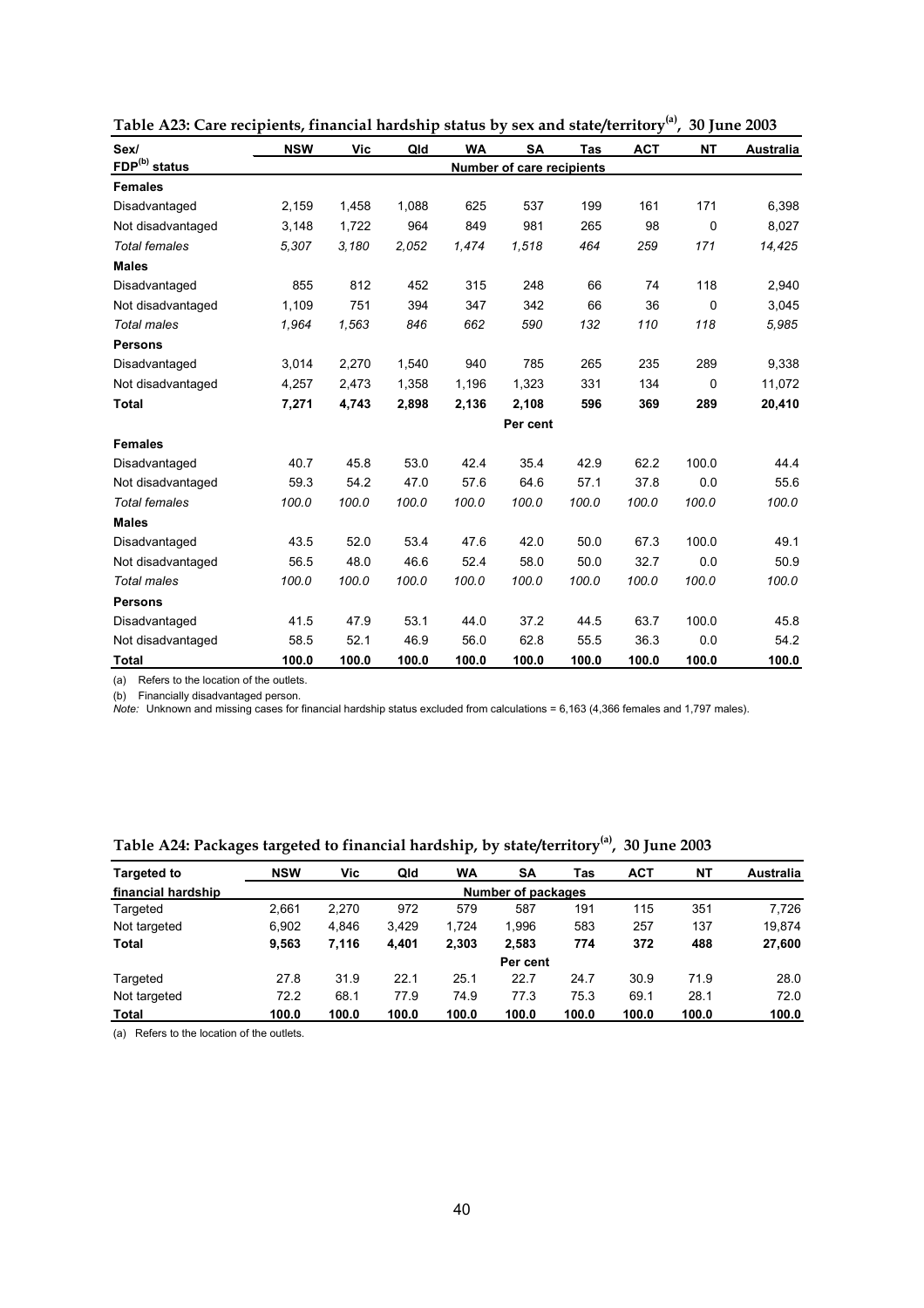|                           |                     | Inner    | Outer    |                                  | Very   |                  |
|---------------------------|---------------------|----------|----------|----------------------------------|--------|------------------|
| Sex/                      | <b>Major cities</b> | regional | regional | Remote                           | remote | <b>Australia</b> |
| FDP <sup>(b)</sup> status |                     |          |          | <b>Number of care recipients</b> |        |                  |
| <b>Females</b>            |                     |          |          |                                  |        |                  |
| Disadvantaged             | 4,295               | 1.276    | 512      | 184                              | 131    | 6,398            |
| Not disadvantaged         | 5,417               | 2,090    | 440      | 43                               | 37     | 8,027            |
| <b>Total females</b>      | 9,712               | 3.366    | 952      | 227                              | 168    | 14,425           |
| <b>Males</b>              |                     |          |          |                                  |        |                  |
| Disadvantaged             | 1,976               | 554      | 257      | 77                               | 76     | 2,940            |
| Not disadvantaged         | 1,983               | 834      | 178      | 20                               | 30     | 3,045            |
| <b>Total males</b>        | 3.959               | 1,388    | 435      | 97                               | 106    | 5.985            |
| <b>Persons</b>            |                     |          |          |                                  |        |                  |
| Disadvantaged             | 6,271               | 1.830    | 769      | 261                              | 207    | 9,338            |
| Not disadvantaged         | 7,400               | 2,924    | 618      | 63                               | 67     | 11,072           |
| <b>Total</b>              | 13,671              | 4,754    | 1,387    | 324                              | 274    | 20,410           |
|                           |                     |          |          | Per cent                         |        |                  |
| <b>Females</b>            |                     |          |          |                                  |        |                  |
| Disadvantaged             | 44.2                | 37.9     | 53.8     | 81.1                             | 78.0   | 44.4             |
| Not disadvantaged         | 55.8                | 62.1     | 46.2     | 18.9                             | 22.0   | 55.6             |
| <b>Total females</b>      | 100.0               | 100.0    | 100.0    | 100.0                            | 100.0  | 100.0            |
| <b>Males</b>              |                     |          |          |                                  |        |                  |
| Disadvantaged             | 49.9                | 39.9     | 59.1     | 79.4                             | 71.7   | 49.1             |
| Not disadvantaged         | 50.1                | 60.1     | 40.9     | 20.6                             | 28.3   | 50.9             |
| <b>Total males</b>        | 100.0               | 100.0    | 100.0    | 100.0                            | 100.0  | 100.0            |
| <b>Persons</b>            |                     |          |          |                                  |        |                  |
| Disadvantaged             | 45.9                | 38.5     | 55.4     | 80.6                             | 75.5   | 45.8             |
| Not disadvantaged         | 54.1                | 61.5     | 44.6     | 19.4                             | 24.5   | 54.2             |
| <b>Total</b>              | 100.0               | 100.0    | 100.0    | 100.0                            | 100.0  | 100.0            |

**Table A25: Care recipients, financial hardship status by sex and remoteness(a), 30 June 2003**

(a) Refers to the location of the outlets. The table uses the Australian Standard Geographical Classification Remoteness Structure as developed by the ABS. Previous categorisations were based on an allocation to Remoteness by DoHA which has since been refined. Caution should therefore be exercised when comparing this year's and last year's results below state/territory level.

(b) Financially disadvantaged person.

*Note:* Unknown and missing cases for financial hardship status excluded from calculations = 6,163 (4,366 females and 1,797 males).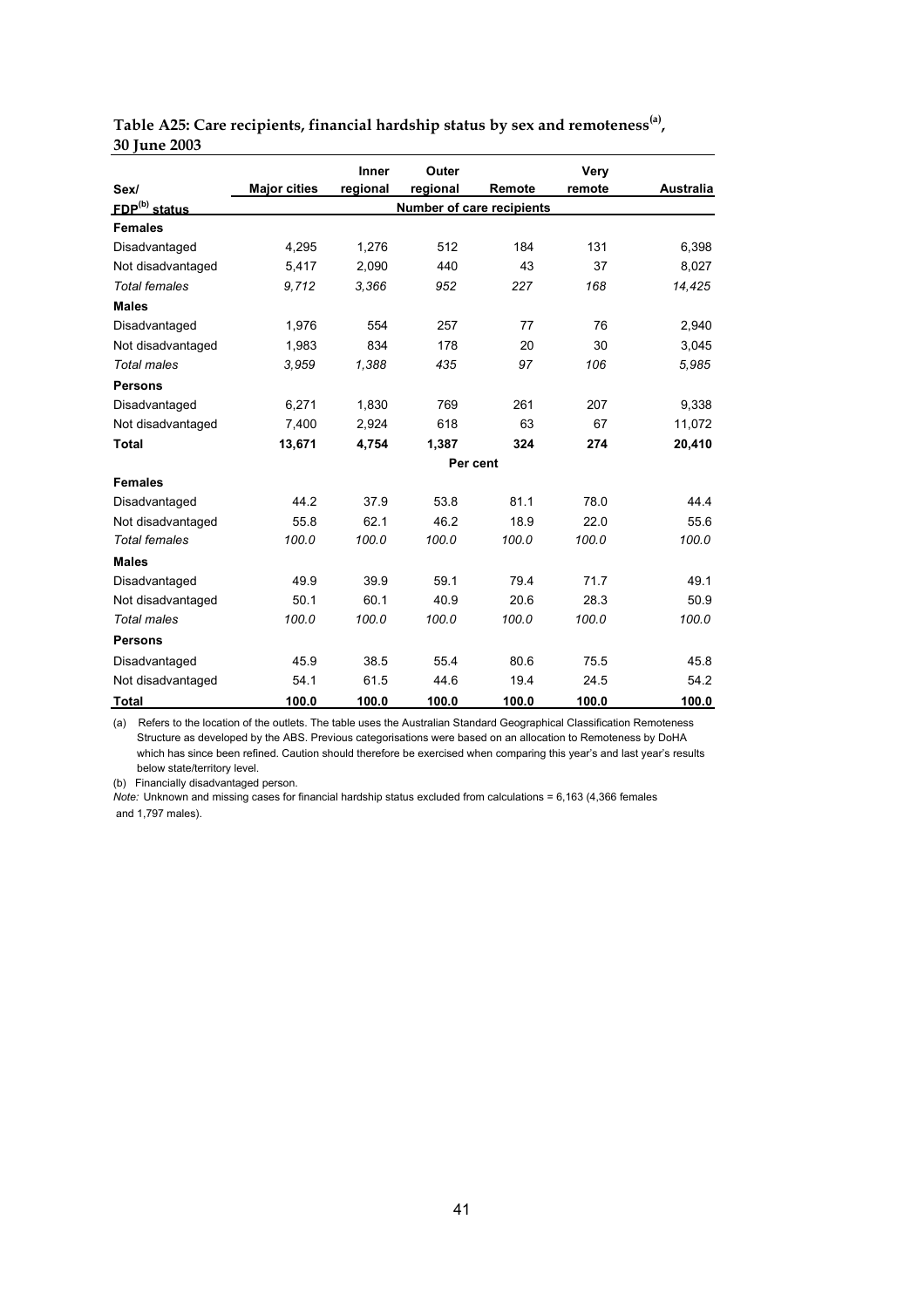## **Tables for Section 2.6**

|                      | <b>NSW</b> | <b>Vic</b> | Qld   | <b>WA</b>      | <b>SA</b>                   | Tas                     | <b>ACT</b>                | NΤ                        | Australia |
|----------------------|------------|------------|-------|----------------|-----------------------------|-------------------------|---------------------------|---------------------------|-----------|
| Sex/age              |            |            |       |                | <b>Number of admissions</b> |                         |                           |                           |           |
| <b>Females</b>       |            |            |       |                |                             |                         |                           |                           |           |
| $0 - 49$             | 18         | 10         | 17    | $\overline{7}$ | $\overline{\mathbf{c}}$     | 0                       | 0                         | 3                         | 57        |
| $50 - 54$            | 23         | 24         | 17    | 8              | 3                           | 1                       | 1                         | $\overline{\mathbf{4}}$   | 81        |
| $55 - 59$            | 40         | 32         | 25    | 6              | 12                          | 3                       | 1                         | 8                         | 127       |
| $60 - 64$            | 87         | 61         | 46    | 29             | 18                          | 5                       | $\ensuremath{\mathsf{3}}$ | 15                        | 264       |
| 65-69                | 164        | 108        | 84    | 49             | 40                          | 9                       | $\,6$                     | 24                        | 484       |
| $70 - 74$            | 400        | 281        | 151   | 88             | 89                          | 23                      | 15                        | 20                        | 1,067     |
| $75 - 79$            | 713        | 463        | 283   | 176            | 165                         | 42                      | 27                        | 28                        | 1,897     |
| $80 - 84$            | 950        | 630        | 461   | 217            | 244                         | 66                      | 30                        | 17                        | 2,615     |
| 85-89                | 801        | 546        | 405   | 203            | 203                         | 53                      | 41                        | 11                        | 2,263     |
| $90+$                | 428        | 284        | 202   | 108            | 112                         | 28                      | 13                        | $\overline{c}$            | 1,177     |
| <b>Total females</b> | 3,624      | 2,439      | 1,691 | 891            | 888                         | 230                     | 137                       | 132                       | 10,032    |
| <b>Males</b>         |            |            |       |                |                             |                         |                           |                           |           |
| $0 - 49$             | 16         | 15         | 15    | 4              | 1                           | 0                       | $\mathbf{1}$              | $\ensuremath{\mathsf{3}}$ | 55        |
| $50 - 54$            | 22         | 28         | 6     | 5              | 11                          | 0                       | $\pmb{0}$                 | 5                         | 77        |
| $55 - 59$            | 30         | 36         | 22    | 8              | 5                           | 1                       | $\pmb{0}$                 | 8                         | 110       |
| $60 - 64$            | 64         | 69         | 38    | 18             | 10                          | $\overline{\mathbf{c}}$ | 4                         | 18                        | 223       |
| 65-69                | 92         | 86         | 45    | 33             | 24                          | 6                       | $\ensuremath{\mathsf{3}}$ | 20                        | 309       |
| $70 - 74$            | 150        | 160        | 93    | 46             | 37                          | 15                      | 8                         | 19                        | 528       |
| 75-79                | 304        | 253        | 126   | 94             | 72                          | 11                      | $\boldsymbol{7}$          | $17$                      | 884       |
| $80 - 84$            | 369        | 299        | 160   | 98             | 88                          | 18                      | 13                        | 8                         | 1,053     |
| 85-89                | 320        | 240        | 162   | 110            | 92                          | 23                      | 15                        | 8                         | 970       |
| $90+$                | 154        | 134        | 88    | 53             | 32                          | 9                       | $\mathbf 5$               | $\mathsf 3$               | 478       |
| <b>Total males</b>   | 1,521      | 1,320      | 755   | 469            | 372                         | 85                      | 56                        | 109                       | 4,687     |
| <b>Persons</b>       |            |            |       |                |                             |                         |                           |                           |           |
| $0 - 49$             | 34         | 25         | 32    | 11             | 3                           | $\pmb{0}$               | 1                         | 6                         | 112       |
| $50 - 54$            | 45         | 52         | 23    | 13             | 14                          | 1                       | 1                         | 9                         | 158       |
| $55 - 59$            | 70         | 68         | 47    | 14             | 17                          | 4                       | 1                         | 16                        | 237       |
| $60 - 64$            | 151        | 130        | 84    | 47             | 28                          | 7                       | $\boldsymbol{7}$          | 33                        | 487       |
| 65-69                | 256        | 194        | 129   | 82             | 64                          | 15                      | $\boldsymbol{9}$          | 44                        | 793       |
| $70 - 74$            | 550        | 441        | 244   | 134            | 126                         | 38                      | 23                        | 39                        | 1,595     |
| $75 - 79$            | 1,017      | 716        | 409   | 270            | 237                         | 53                      | 34                        | 45                        | 2,781     |
| $80 - 84$            | 1,319      | 929        | 621   | 315            | 332                         | 84                      | 43                        | 25                        | 3,668     |
| 85-89                | 1,121      | 786        | 567   | 313            | 295                         | 76                      | 56                        | 19                        | 3,233     |
| $90+$                | 582        | 418        | 290   | 161            | 144                         | 37                      | 18                        | 5                         | 1,655     |
| Total                | 5,145      | 3,759      | 2,446 | 1,360          | 1,260                       | 315                     | 193                       | 241                       | 14,719    |

**Table A26: Admissions, age at admission by sex and state/territory(a), 1 July 2002 to 30 June 2003**

*(continued)*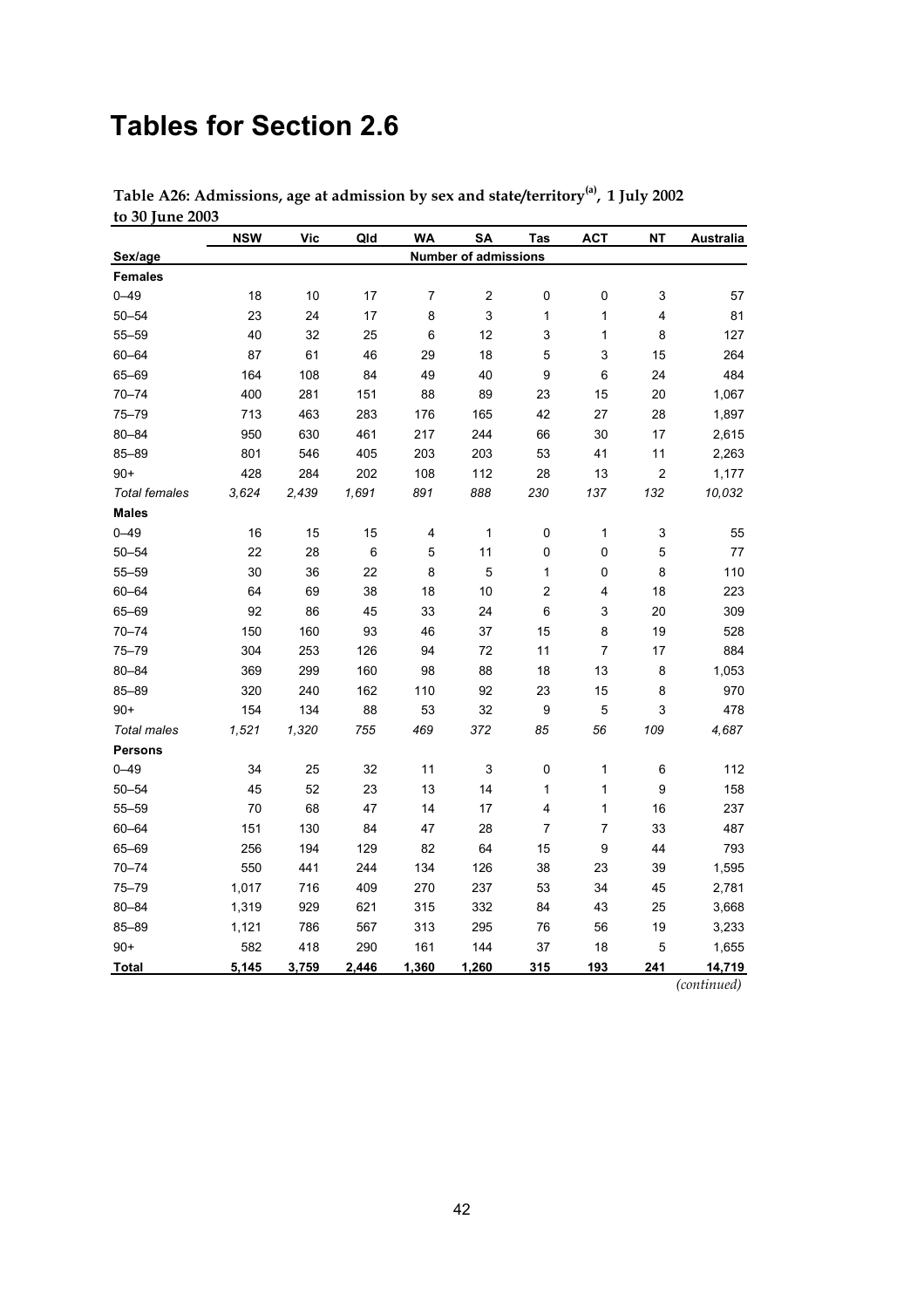|                      | <b>NSW</b> | Vic   | Qld   | WA    | SA       | Tas   | ACT   | <b>NT</b> | <b>Australia</b> |
|----------------------|------------|-------|-------|-------|----------|-------|-------|-----------|------------------|
| Sex/age              |            |       |       |       | Per cent |       |       |           |                  |
| <b>Females</b>       |            |       |       |       |          |       |       |           |                  |
| $0 - 49$             | 0.5        | 0.4   | 1.0   | 0.8   | 0.2      | 0.0   | 0.0   | 2.3       | 0.6              |
| $50 - 54$            | 0.6        | 1.0   | 1.0   | 0.9   | 0.3      | 0.4   | 0.7   | 3.0       | $0.8\,$          |
| $55 - 59$            | 1.1        | $1.3$ | 1.5   | 0.7   | 1.4      | 1.3   | 0.7   | 6.1       | 1.3              |
| $60 - 64$            | 2.4        | 2.5   | 2.7   | 3.3   | 2.0      | 2.2   | 2.2   | 11.4      | 2.6              |
| 65-69                | 4.5        | 4.4   | 5.0   | 5.5   | 4.5      | 3.9   | 4.4   | 18.2      | 4.8              |
| $70 - 74$            | 11.0       | 11.5  | 8.9   | 9.9   | 10.0     | 10.0  | 10.9  | 15.2      | 10.6             |
| $75 - 79$            | 19.7       | 19.0  | 16.7  | 19.8  | 18.6     | 18.3  | 19.7  | 21.2      | 18.9             |
| $80 - 84$            | 26.2       | 25.8  | 27.3  | 24.4  | 27.5     | 28.7  | 21.9  | 12.9      | 26.1             |
| $85 - 89$            | 22.1       | 22.4  | 24.0  | 22.8  | 22.9     | 23.0  | 29.9  | 8.3       | 22.6             |
| $90+$                | 11.8       | 11.6  | 11.9  | 12.1  | 12.6     | 12.2  | 9.5   | 1.5       | 11.7             |
| <b>Total females</b> | 100.0      | 100.0 | 100.0 | 100.0 | 100.0    | 100.0 | 100.0 | 100.0     | 100.0            |
| <b>Males</b>         |            |       |       |       |          |       |       |           |                  |
| $0 - 49$             | 1.1        | 1.1   | 2.0   | 0.9   | 0.3      | 0.0   | 1.8   | 2.8       | 1.2              |
| $50 - 54$            | 1.4        | 2.1   | 0.8   | 1.1   | 3.0      | 0.0   | 0.0   | 4.6       | 1.6              |
| $55 - 59$            | 2.0        | 2.7   | 2.9   | 1.7   | 1.3      | 1.2   | 0.0   | 7.3       | 2.3              |
| $60 - 64$            | 4.2        | 5.2   | 5.0   | 3.8   | 2.7      | 2.4   | 7.1   | 16.5      | 4.8              |
| 65-69                | 6.0        | 6.5   | 6.0   | 7.0   | 6.5      | 7.1   | 5.4   | 18.3      | $6.6\,$          |
| $70 - 74$            | 9.9        | 12.1  | 12.3  | 9.8   | 9.9      | 17.6  | 14.3  | 17.4      | 11.3             |
| $75 - 79$            | 20.0       | 19.2  | 16.7  | 20.0  | 19.4     | 12.9  | 12.5  | 15.6      | 18.9             |
| $80 - 84$            | 24.3       | 22.7  | 21.2  | 20.9  | 23.7     | 21.2  | 23.2  | 7.3       | 22.5             |
| 85-89                | 21.0       | 18.2  | 21.5  | 23.5  | 24.7     | 27.1  | 26.8  | 7.3       | 20.7             |
| $90+$                | 10.1       | 10.2  | 11.7  | 11.3  | 8.6      | 10.6  | 8.9   | 2.8       | 10.2             |
| <b>Total males</b>   | 100.0      | 100.0 | 100.0 | 100.0 | 100.0    | 100.0 | 100.0 | 100.0     | 100.0            |
| <b>Persons</b>       |            |       |       |       |          |       |       |           |                  |
| $0 - 49$             | 0.7        | 0.7   | 1.3   | 0.8   | 0.2      | 0.0   | 0.5   | 2.5       | $0.8\,$          |
| $50 - 54$            | 0.9        | 1.4   | 0.9   | 1.0   | 1.1      | 0.3   | 0.5   | 3.7       | 1.1              |
| $55 - 59$            | 1.4        | 1.8   | 1.9   | 1.0   | 1.3      | 1.3   | 0.5   | 6.6       | 1.6              |
| $60 - 64$            | 2.9        | 3.5   | 3.4   | 3.5   | 2.2      | 2.2   | 3.6   | 13.7      | 3.3              |
| 65-69                | 5.0        | 5.2   | 5.3   | 6.0   | 5.1      | 4.8   | 4.7   | 18.3      | 5.4              |
| $70 - 74$            | 10.7       | 11.7  | 10.0  | 9.9   | 10.0     | 12.1  | 11.9  | 16.2      | 10.8             |
| $75 - 79$            | 19.8       | 19.0  | 16.7  | 19.9  | 18.8     | 16.8  | 17.6  | 18.7      | 18.9             |
| $80 - 84$            | 25.6       | 24.7  | 25.4  | 23.2  | 26.3     | 26.7  | 22.3  | 10.4      | 24.9             |
| 85-89                | 21.8       | 20.9  | 23.2  | 23.0  | 23.4     | 24.1  | 29.0  | 7.9       | 22.0             |
| $90+$                | 11.3       | 11.1  | 11.9  | 11.8  | 11.4     | 11.7  | 9.3   | 2.1       | 11.2             |
| <b>Total</b>         | 100.0      | 100.0 | 100.0 | 100.0 | 100.0    | 100.0 | 100.0 | 100.0     | 100.0            |

Table A26 (continued): Admissions, age at admission by sex and state/territory<sup>(a)</sup>,  **1 July 2002 to 30 June 2003**

(a) Refers to the location of the outlets.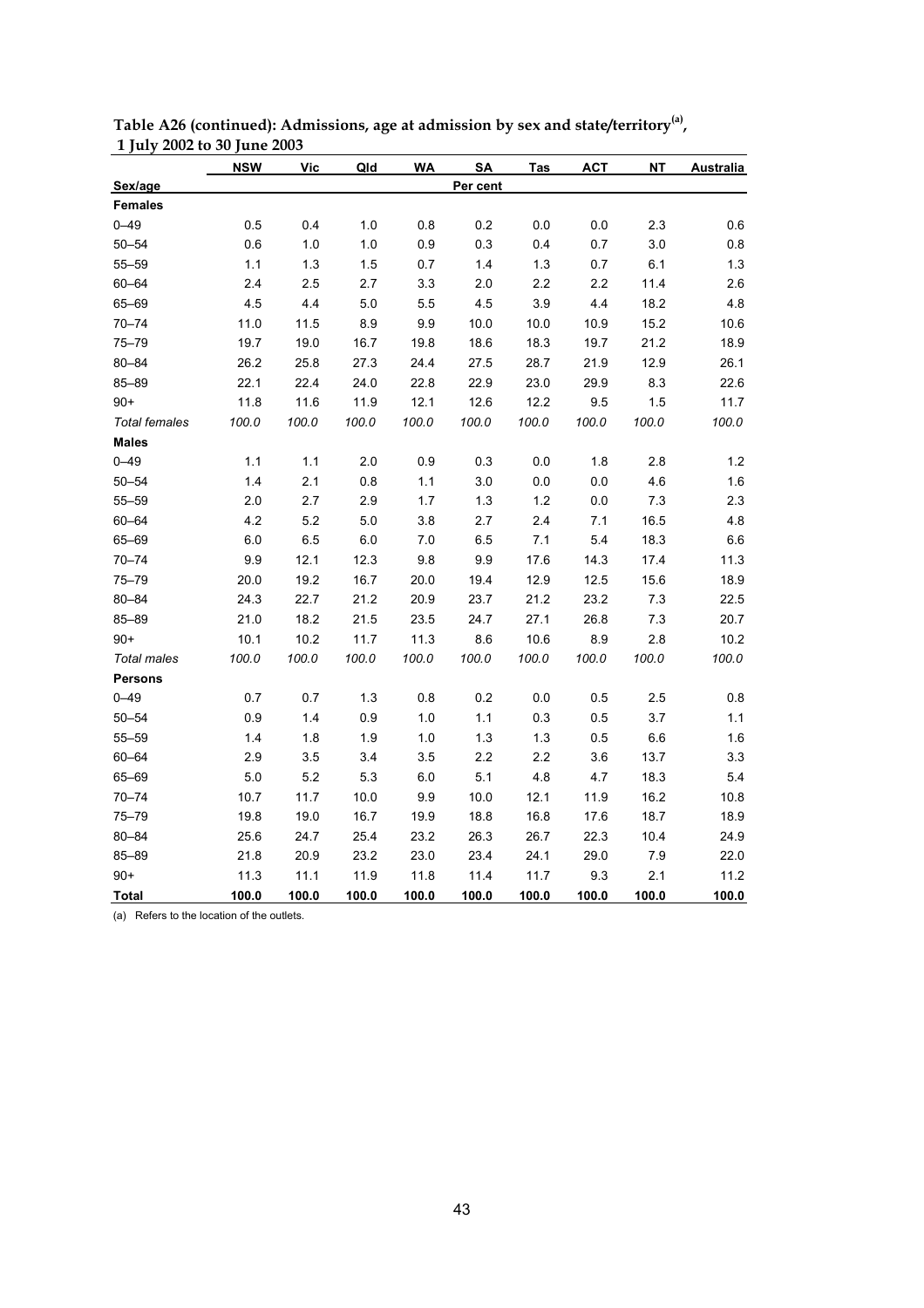| Sex/                         | <b>NSW</b>                   | Vic   | Qld   | WA    | SA    | Tas            | <b>ACT</b>     | ΝT             | Australia             |
|------------------------------|------------------------------|-------|-------|-------|-------|----------------|----------------|----------------|-----------------------|
| separation mode              | <b>Number of separations</b> |       |       |       |       |                |                |                |                       |
| <b>Females</b>               |                              |       |       |       |       |                |                |                |                       |
| Death                        | 501                          | 325   | 247   | 142   | 135   | 44             | 29             | 20             | 1,443                 |
| To hospital                  | 204                          | 68    | 131   | 86    | 34    | 11             | 11             | $\overline{4}$ | 549                   |
| To residential aged care     | 1,528                        | 1,118 | 675   | 366   | 385   | 107            | 53             | 16             | 4,248                 |
| To other CACP <sup>(b)</sup> | 151                          | 116   | 136   | 81    | 36    | 3              | $\overline{4}$ | 12             | 539                   |
| Other community/holiday      | 170                          | 95    | 78    | 28    | 23    | 8              | 7              | 12             | 421                   |
| Other                        | 580                          | 352   | 234   | 122   | 85    | 15             | 27             | 9              | 1,424                 |
| <b>Total females</b>         | 3.134                        | 2,074 | 1,501 | 825   | 698   | 188            | 131            | 73             | 8,624                 |
| <b>Males</b>                 |                              |       |       |       |       |                |                |                |                       |
| Death                        | 333                          | 280   | 158   | 108   | 101   | 24             | 14             | 26             | 1,044                 |
| To hospital                  | 95                           | 26    | 82    | 45    | 21    | 3              | 4              | $\overline{2}$ | 278                   |
| To residential aged care     | 565                          | 545   | 289   | 135   | 168   | 26             | 20             | 14             | 1,762                 |
| To other CACP <sup>(b)</sup> | 63                           | 85    | 53    | 51    | 22    | 0              | $\Omega$       | 18             | 292                   |
| Other community/holiday      | 54                           | 39    | 37    | 18    | 9     | $\overline{c}$ | 0              | $\overline{4}$ | 163                   |
| Other                        | 222                          | 175   | 95    | 62    | 33    | 3              | 11             | 12             | 613                   |
| <b>Total males</b>           | 1,332                        | 1,150 | 714   | 419   | 354   | 58             | 49             | 76             | 4,152                 |
| <b>Persons</b>               |                              |       |       |       |       |                |                |                |                       |
| Death                        | 834                          | 605   | 405   | 250   | 236   | 68             | 43             | 46             | 2,487                 |
| To hospital                  | 299                          | 94    | 213   | 131   | 55    | 14             | 15             | 6              | 827                   |
| To residential aged care     | 2,093                        | 1,663 | 964   | 501   | 553   | 133            | 73             | 30             | 6,010                 |
| To other CACP <sup>(b)</sup> | 214                          | 201   | 189   | 132   | 58    | 3              | 4              | 30             | 831                   |
| Other community/holiday      | 224                          | 134   | 115   | 46    | 32    | 10             | 7              | 16             | 584                   |
| Other                        | 802                          | 527   | 329   | 184   | 118   | 18             | 38             | 21             | 2,037                 |
| <b>Total</b>                 | 4,466                        | 3,224 | 2,215 | 1,244 | 1,052 | 246            | 180            | 149            | 12,776<br>(continued) |

**Table A27: Separations, separation mode by sex and state/territory(a), 1 July 2002 to 30 June 2003**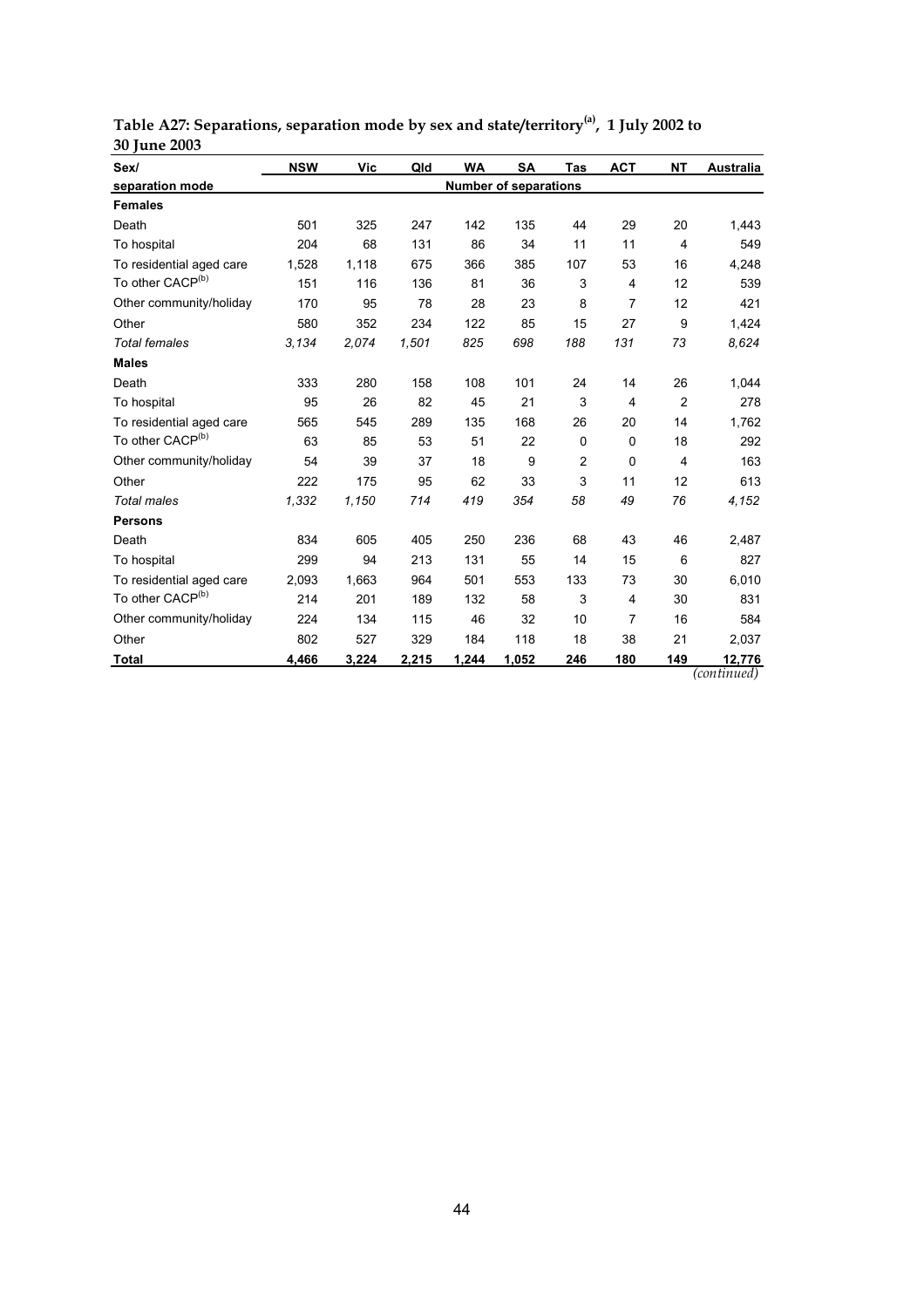| Sex/                         | <b>NSW</b> | Vic   | Qld   | <b>WA</b> | <b>SA</b> | Tas   | <b>ACT</b> | NT    | Australia |
|------------------------------|------------|-------|-------|-----------|-----------|-------|------------|-------|-----------|
| separation mode              | Per cent   |       |       |           |           |       |            |       |           |
| <b>Females</b>               |            |       |       |           |           |       |            |       |           |
| Death                        | 16.0       | 15.7  | 16.5  | 17.2      | 19.3      | 23.4  | 22.1       | 27.4  | 16.7      |
| To hospital                  | 6.5        | 3.3   | 8.7   | 10.4      | 4.9       | 5.9   | 8.4        | 5.5   | 6.4       |
| To residential aged care     | 48.8       | 53.9  | 45.0  | 44.4      | 55.2      | 56.9  | 40.5       | 21.9  | 49.3      |
| To other CACP <sup>(b)</sup> | 4.8        | 5.6   | 9.1   | 9.8       | 5.2       | 1.6   | 3.1        | 16.4  | 6.3       |
| Other community/holiday      | 5.4        | 4.6   | 5.2   | 3.4       | 3.3       | 4.3   | 5.3        | 16.4  | 4.9       |
| Other                        | 18.5       | 17.0  | 15.6  | 14.8      | 12.2      | 8.0   | 20.6       | 12.3  | 16.5      |
| <b>Total females</b>         | 100.0      | 100.0 | 100.0 | 100.0     | 100.0     | 100.0 | 100.0      | 100.0 | 100.0     |
| <b>Males</b>                 |            |       |       |           |           |       |            |       |           |
| Death                        | 25.0       | 24.3  | 22.1  | 25.8      | 28.5      | 41.4  | 28.6       | 34.2  | 25.1      |
| To hospital                  | 7.1        | 2.3   | 11.5  | 10.7      | 5.9       | 5.2   | 8.2        | 2.6   | 6.7       |
| To residential aged care     | 42.4       | 47.4  | 40.5  | 32.2      | 47.5      | 44.8  | 40.8       | 18.4  | 42.4      |
| To other CACP <sup>(b)</sup> | 4.7        | 7.4   | 7.4   | 12.2      | 6.2       | 0.0   | 0.0        | 23.7  | 7.0       |
| Other community/holiday      | 4.1        | 3.4   | 5.2   | 4.3       | 2.5       | 3.4   | 0.0        | 5.3   | 3.9       |
| Other                        | 4.1        | 3.4   | 5.2   | 4.3       | 2.5       | 3.4   | 0.0        | 5.3   | 3.9       |
| <b>Total males</b>           | 100.0      | 100.0 | 100.0 | 100.0     | 100.0     | 100.0 | 100.0      | 100.0 | 100.0     |
| <b>Persons</b>               |            |       |       |           |           |       |            |       |           |
| Death                        | 18.7       | 18.8  | 18.3  | 20.1      | 22.4      | 27.6  | 23.9       | 30.9  | 19.5      |
| To hospital                  | 6.7        | 2.9   | 9.6   | 10.5      | 5.2       | 5.7   | 8.3        | 4.0   | 6.5       |
| To residential aged care     | 46.9       | 51.6  | 43.5  | 40.3      | 52.6      | 54.1  | 40.6       | 20.1  | 47.0      |
| To other CACP <sup>(b)</sup> | 4.8        | 6.2   | 8.5   | 10.6      | 5.5       | 1.2   | 2.2        | 20.1  | 6.5       |
| Other community/holiday      | 5.0        | 4.2   | 5.2   | 3.7       | 3.0       | 4.1   | 3.9        | 10.7  | 4.6       |
| Other                        | 18.0       | 16.3  | 14.9  | 14.8      | 11.2      | 7.3   | 21.1       | 14.1  | 15.9      |
| <b>Total</b>                 | 100.0      | 100.0 | 100.0 | 100.0     | 100.0     | 100.0 | 100.0      | 100.0 | 100.0     |

**Table A27 (continued): Separations, separation mode by sex and state/territory(a), 1 July 2002 to 30 June 2003**

(a) Refers to the location of the outlets.

(b) Community Aged Care Package.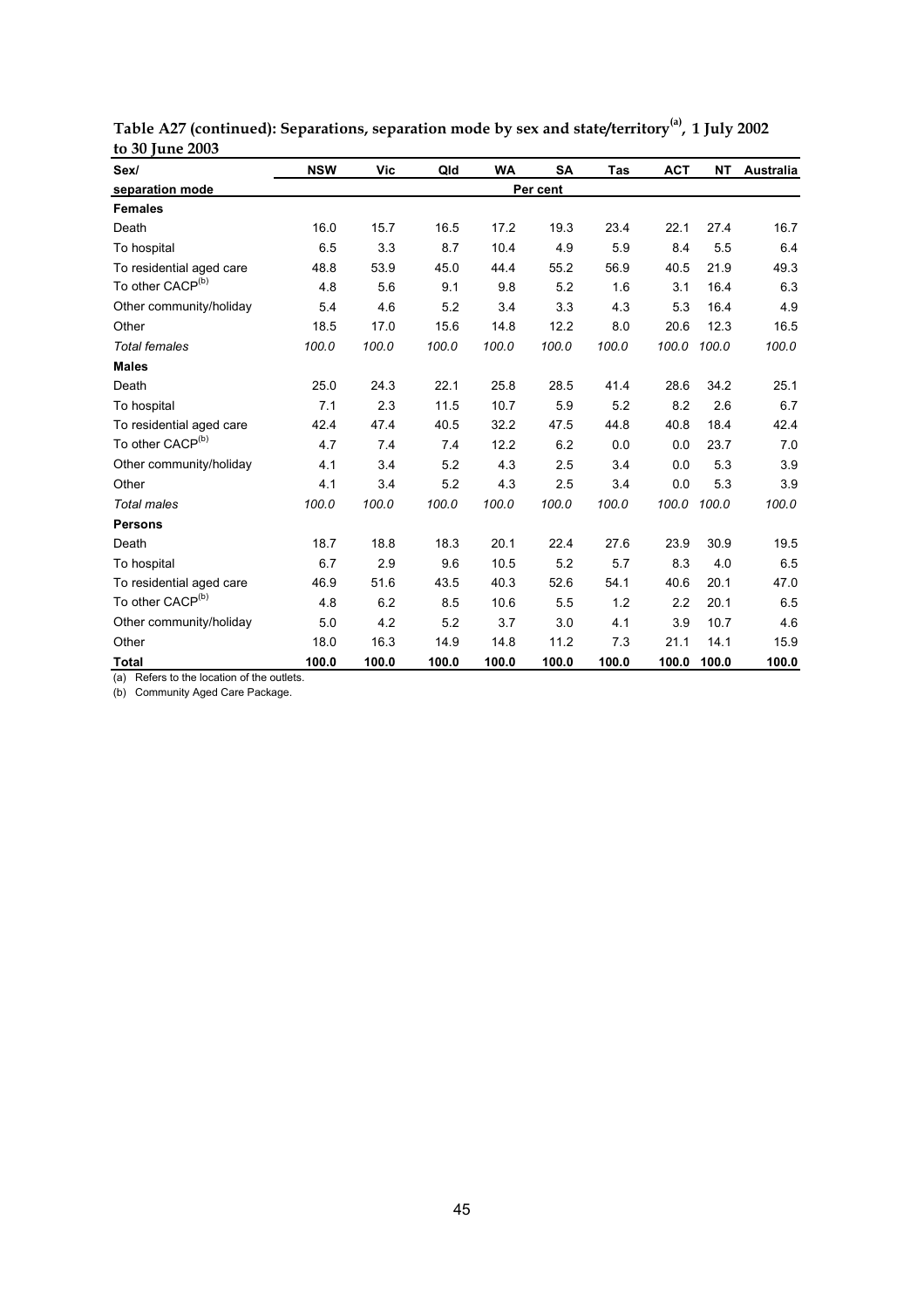| Sex/                 | <b>NSW</b> | Vic   | Qld   | WA    | <b>SA</b>                    | <b>Tas</b>     | <b>ACT</b>     | NΤ             | Australia |
|----------------------|------------|-------|-------|-------|------------------------------|----------------|----------------|----------------|-----------|
| length of stay       |            |       |       |       | <b>Number of separations</b> |                |                |                |           |
| <b>Females</b>       |            |       |       |       |                              |                |                |                |           |
| <4 weeks             | 130        | 100   | 74    | 38    | 18                           | $\overline{7}$ | 4              | $\overline{c}$ | 373       |
| 4-<8 weeks           | 182        | 122   | 91    | 54    | 36                           | 11             | 3              | 9              | 508       |
| $8 - 13$ weeks       | 217        | 109   | 134   | 73    | 47                           | 6              | 10             | 9              | 605       |
| 13-<26 weeks         | 454        | 300   | 209   | 133   | 86                           | 25             | 20             | 11             | 1,238     |
| 26-<39 weeks         | 351        | 228   | 178   | 95    | 81                           | 15             | 18             | 5              | 971       |
| 39-<52 weeks         | 276        | 193   | 121   | 69    | 62                           | 14             | $\overline{7}$ | 5              | 747       |
| 1-<2 years           | 796        | 536   | 373   | 231   | 181                          | 47             | 35             | 17             | 2,216     |
| $2 - 3$ years        | 362        | 248   | 143   | 65    | 81                           | 19             | 16             | 7              | 941       |
| $3 - 4$ years        | 162        | 128   | 91    | 30    | 48                           | 19             | 5              | 3              | 486       |
| 4+ years             | 204        | 110   | 87    | 37    | 58                           | 25             | 13             | 5              | 539       |
| <b>Total females</b> | 3.134      | 2,074 | 1,501 | 825   | 698                          | 188            | 131            | 73             | 8.624     |
| <b>Males</b>         |            |       |       |       |                              |                |                |                |           |
| <4 weeks             | 39         | 59    | 35    | 20    | 8                            | 0              | 5              | 3              | 169       |
| 4-<8 weeks           | 95         | 61    | 47    | 26    | 16                           | 3              | 1              | 12             | 261       |
| $8 - 13$ weeks       | 99         | 87    | 46    | 35    | 12                           | 3              | 4              | 6              | 292       |
| 13-<26 weeks         | 217        | 164   | 104   | 73    | 59                           | 8              | 4              | 14             | 643       |
| 26-<39 weeks         | 162        | 126   | 91    | 54    | 47                           | 4              | 9              | 8              | 501       |
| 39-<52 weeks         | 123        | 96    | 60    | 50    | 38                           | 6              | 6              | 6              | 385       |
| $1 - 2$ years        | 322        | 303   | 177   | 90    | 93                           | 16             | 13             | 15             | 1,029     |
| $2 - 3$ years        | 154        | 131   | 82    | 36    | 34                           | 7              | 3              | 6              | 453       |
| $3 - 4$ years        | 61         | 64    | 27    | 18    | 18                           | 6              | 1              | 1              | 196       |
| 4+ years             | 60         | 59    | 45    | 17    | 29                           | 5              | 3              | 5              | 223       |
| <b>Total males</b>   | 1,332      | 1,150 | 714   | 419   | 354                          | 58             | 49             | 76             | 4,152     |
| <b>Persons</b>       |            |       |       |       |                              |                |                |                |           |
| <4 weeks             | 169        | 159   | 109   | 58    | 26                           | 7              | 9              | 5              | 542       |
| 4-<8 weeks           | 277        | 183   | 138   | 80    | 52                           | 14             | 4              | 21             | 769       |
| 8-<13 weeks          | 316        | 196   | 180   | 108   | 59                           | 9              | 14             | 15             | 897       |
| 13-<26 weeks         | 671        | 464   | 313   | 206   | 145                          | 33             | 24             | 25             | 1,881     |
| 26-<39 weeks         | 513        | 354   | 269   | 149   | 128                          | 19             | 27             | 13             | 1,472     |
| 39-<52 weeks         | 399        | 289   | 181   | 119   | 100                          | 20             | 13             | 11             | 1,132     |
| 1-<2 years           | 1,118      | 839   | 550   | 321   | 274                          | 63             | 48             | 32             | 3,245     |
| 2-<3 years           | 516        | 379   | 225   | 101   | 115                          | 26             | 19             | 13             | 1,394     |
| 3-<4 years           | 223        | 192   | 118   | 48    | 66                           | 25             | 6              | 4              | 682       |
| 4+ years             | 264        | 169   | 132   | 54    | 87                           | 30             | 16             | 10             | 762       |
| <b>Total</b>         | 4,466      | 3,224 | 2,215 | 1,244 | 1,052                        | 246            | 180            | 149            | 12,776    |

**Table A28: Separations, length of stay by sex and state/territory(a), 1 July 2002 to 30 June 2003**

*(continued)*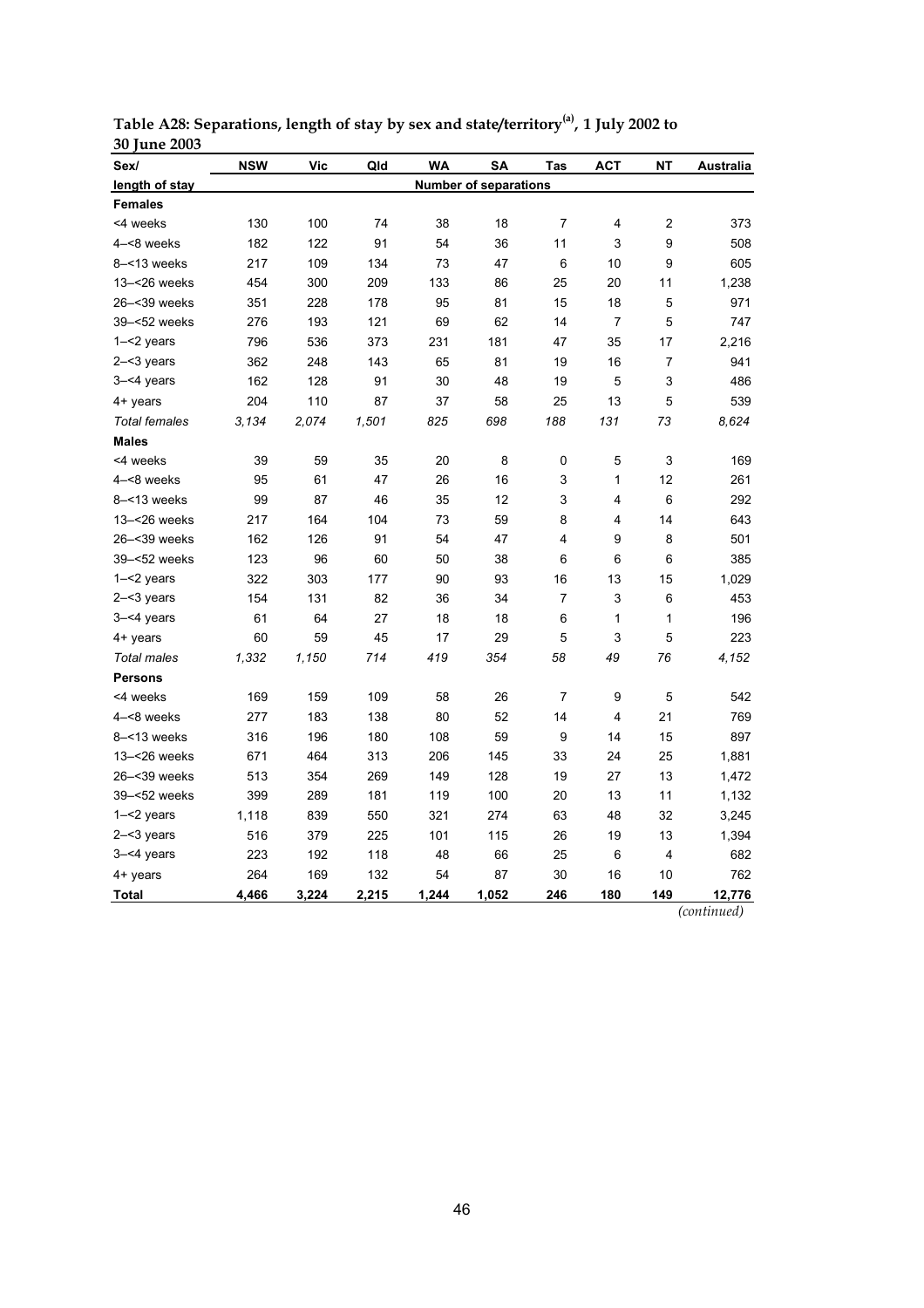| Sex/                 | <b>NSW</b> | <b>Vic</b> | Qld   | WA    | SA       | <b>Tas</b> | <b>ACT</b> | NΤ      | Australia |
|----------------------|------------|------------|-------|-------|----------|------------|------------|---------|-----------|
| length of stay       |            |            |       |       | Per cent |            |            |         |           |
| <b>Females</b>       |            |            |       |       |          |            |            |         |           |
| <4 weeks             | 4.1        | 4.8        | 4.9   | 4.6   | 2.6      | 3.7        | 3.1        | 2.7     | 4.3       |
| 4-<8 weeks           | 5.8        | 5.9        | 6.1   | 6.5   | 5.2      | 5.9        | 2.3        | 12.3    | 5.9       |
| 8-<13 weeks          | 6.9        | 5.3        | 8.9   | 8.8   | 6.7      | 3.2        | 7.6        | 12.3    | 7.0       |
| 13-<26 weeks         | 14.5       | 14.5       | 13.9  | 16.1  | 12.3     | 13.3       | 15.3       | 15.1    | 14.4      |
| 26-<39 weeks         | 11.2       | 11.0       | 11.9  | 11.5  | 11.6     | 8.0        | 13.7       | $6.8\,$ | 11.3      |
| 39-<52 weeks         | 8.8        | 9.3        | 8.1   | 8.4   | 8.9      | 7.4        | 5.3        | 6.8     | 8.7       |
| 1-<2 years           | 25.4       | 25.8       | 24.9  | 28.0  | 25.9     | 25.0       | 26.7       | 23.3    | 25.7      |
| $2 - 3$ years        | 11.6       | 12.0       | 9.5   | 7.9   | 11.6     | 10.1       | 12.2       | 9.6     | 10.9      |
| 3-<4 years           | 5.2        | 6.2        | 6.1   | 3.6   | 6.9      | 10.1       | 3.8        | 4.1     | 5.6       |
| 4+ years             | 6.5        | 5.3        | 5.8   | 4.5   | 8.3      | 13.3       | 9.9        | 6.8     | 6.3       |
| <b>Total females</b> | 100.0      | 100.0      | 100.0 | 100.0 | 100.0    | 100.0      | 100.0      | 100.0   | 100.0     |
| <b>Males</b>         |            |            |       |       |          |            |            |         |           |
| <4 weeks             | 2.9        | 5.1        | 4.9   | 4.8   | 2.3      | 0.0        | 10.2       | 3.9     | 4.1       |
| 4-<8 weeks           | 7.1        | 5.3        | 6.6   | 6.2   | 4.5      | 5.2        | 2.0        | 15.8    | 6.3       |
| $8 - 13$ weeks       | 7.4        | 7.6        | 6.4   | 8.4   | 3.4      | 5.2        | 8.2        | 7.9     | $7.0\,$   |
| 13-<26 weeks         | 16.3       | 14.3       | 14.6  | 17.4  | 16.7     | 13.8       | 8.2        | 18.4    | 15.5      |
| 26-<39 weeks         | 12.2       | 11.0       | 12.7  | 12.9  | 13.3     | 6.9        | 18.4       | 10.5    | 12.1      |
| 39-<52 weeks         | 9.2        | 8.3        | 8.4   | 11.9  | 10.7     | 10.3       | 12.2       | 7.9     | 9.3       |
| $1 - 2$ years        | 24.2       | 26.3       | 24.8  | 21.5  | 26.3     | 27.6       | 26.5       | 19.7    | 24.8      |
| $2 - 3$ years        | 11.6       | 11.4       | 11.5  | 8.6   | 9.6      | 12.1       | 6.1        | 7.9     | 10.9      |
| 3-<4 years           | 4.6        | 5.6        | 3.8   | 4.3   | 5.1      | 10.3       | 2.0        | 1.3     | 4.7       |
| 4+ years             | 4.5        | 5.1        | 6.3   | 4.1   | 8.2      | 8.6        | 6.1        | 6.6     | 5.4       |
| <b>Total males</b>   | 100.0      | 100.0      | 100.0 | 100.0 | 100.0    | 100.0      | 100.0      | 100.0   | 100.0     |
| <b>Persons</b>       |            |            |       |       |          |            |            |         |           |
| <4 weeks             | 3.8        | 4.9        | 4.9   | 4.7   | 2.5      | 2.8        | 5.0        | 3.4     | 4.2       |
| 4-<8 weeks           | 6.2        | 5.7        | 6.2   | 6.4   | 4.9      | 5.7        | 2.2        | 14.1    | 6.0       |
| 8-<13 weeks          | 7.1        | 6.1        | 8.1   | 8.7   | 5.6      | 3.7        | 7.8        | 10.1    | 7.0       |
| 13-<26 weeks         | 15.0       | 14.4       | 14.1  | 16.6  | 13.8     | 13.4       | 13.3       | 16.8    | 14.7      |
| 26-<39 weeks         | 11.5       | 11.0       | 12.1  | 12.0  | 12.2     | $7.7\,$    | 15.0       | 8.7     | 11.5      |
| 39-<52 weeks         | 8.9        | 9.0        | 8.2   | 9.6   | 9.5      | 8.1        | 7.2        | 7.4     | 8.9       |
| $1 - 2$ years        | 25.0       | 26.0       | 24.8  | 25.8  | 26.0     | 25.6       | 26.7       | 21.5    | 25.4      |
| $2 - 3$ years        | 11.6       | 11.8       | 10.2  | 8.1   | 10.9     | 10.6       | 10.6       | 8.7     | 10.9      |
| 3-<4 years           | 5.0        | 6.0        | 5.3   | 3.9   | 6.3      | 10.2       | 3.3        | 2.7     | 5.3       |
| 4+ years             | 5.9        | 5.2        | 6.0   | 4.3   | 8.3      | 12.2       | 8.9        | 6.7     | 6.0       |
| <b>Total</b>         | 100.0      | 100.0      | 100.0 | 100.0 | 100.0    | 100.0      | 100.0      | 100.0   | 100.0     |

**Table A28 (continued): Separations, length of stay by sex and state/territory,(a) 1 July 2002 to 30 June 2003**

(a) Refers to the location of the outlets.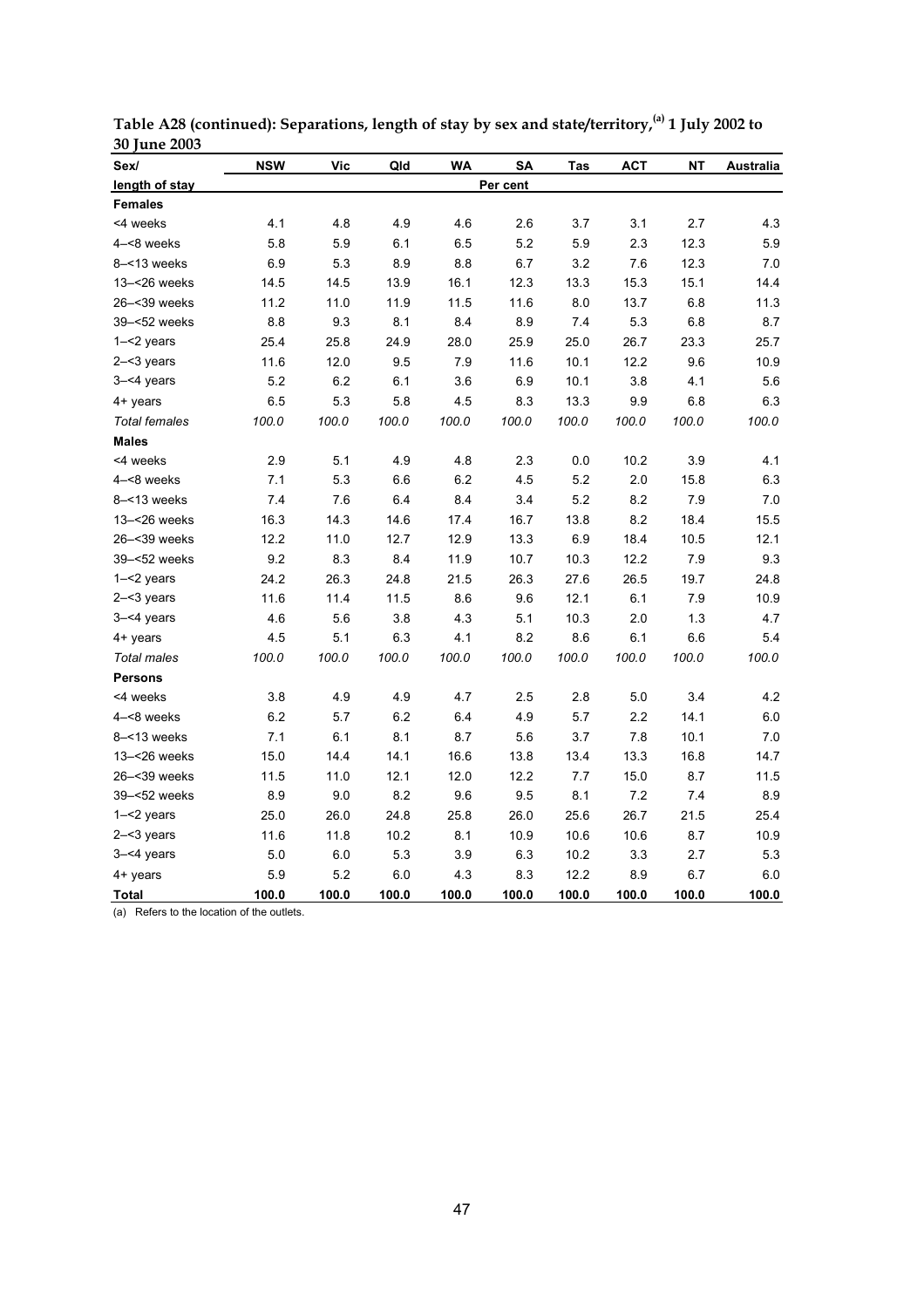|                |       |          |                   | To other            | Other                        |       |        |
|----------------|-------|----------|-------------------|---------------------|------------------------------|-------|--------|
|                |       |          | To To residential | CACP <sup>(a)</sup> | community/                   |       |        |
|                | Death | hospital | aged care         | outlet              | holiday                      | Other | Total  |
| Length of stay |       |          |                   |                     | <b>Number of separations</b> |       |        |
| <4 weeks       | 102   | 27       | 143               | 43                  | 29                           | 198   | 542    |
| 4-<8 weeks     | 137   | 34       | 257               | 65                  | 49                           | 227   | 769    |
| $8 - 13$ weeks | 129   | 80       | 382               | 56                  | 41                           | 209   | 897    |
| 13-<26 weeks   | 344   | 115      | 855               | 120                 | 88                           | 359   | 1,881  |
| 26-<39 weeks   | 249   | 84       | 748               | 92                  | 82                           | 217   | 1,472  |
| 39-<52 weeks   | 211   | 69       | 608               | 63                  | 50                           | 131   | 1,132  |
| $1 - 2$ years  | 644   | 212      | 1,675             | 182                 | 122                          | 410   | 3,245  |
| $2 - 3$ years  | 301   | 107      | 685               | 84                  | 63                           | 154   | 1,394  |
| $3 - 4$ years  | 169   | 41       | 311               | 70                  | 24                           | 67    | 682    |
| 4+ years       | 201   | 58       | 346               | 56                  | 36                           | 65    | 762    |
| <b>Total</b>   | 2,487 | 827      | 6,010             | 831                 | 584                          | 2,037 | 12,776 |
|                |       |          |                   |                     | Per cent (column)            |       |        |
| <4 weeks       | 4.1   | 3.3      | 2.4               | 5.2                 | 5.0                          | 9.7   | 4.2    |
| 4-<8 weeks     | 5.5   | 4.1      | 4.3               | 7.8                 | 8.4                          | 11.1  | 6.0    |
| $8 - 13$ weeks | 5.2   | 9.7      | 6.4               | 6.7                 | 7.0                          | 10.3  | 7.0    |
| 13-<26 weeks   | 13.8  | 13.9     | 14.2              | 14.4                | 15.1                         | 17.6  | 14.7   |
| 26-<39 weeks   | 10.0  | 10.2     | 12.4              | 11.1                | 14.0                         | 10.7  | 11.5   |
| 39-<52 weeks   | 8.5   | 8.3      | 10.1              | 7.6                 | 8.6                          | 6.4   | 8.9    |
| $1 - 2$ years  | 25.9  | 25.6     | 27.9              | 21.9                | 20.9                         | 20.1  | 25.4   |
| $2 - 3$ years  | 12.1  | 12.9     | 11.4              | 10.1                | 10.8                         | 7.6   | 10.9   |
| $3 - 4$ years  | 6.8   | 5.0      | 5.2               | 8.4                 | 4.1                          | 3.3   | 5.3    |
| 4+ years       | 8.1   | 7.0      | 5.8               | 6.7                 | 6.2                          | 3.2   | 6.0    |
| <b>Total</b>   | 100.0 | 100.0    | 100.0             | 100.0               | 100.0                        | 100.0 | 100.0  |
|                |       |          |                   |                     | Per cent (row)               |       |        |
| <4 weeks       | 18.8  | 5.0      | 26.4              | 7.9                 | 5.4                          | 36.5  | 100.0  |
| 4-<8 weeks     | 17.8  | 4.4      | 33.4              | 8.5                 | 6.4                          | 29.5  | 100.0  |
| $8 - 13$ weeks | 14.4  | 8.9      | 42.6              | 6.2                 | 4.6                          | 23.3  | 100.0  |
| 13-<26 weeks   | 18.3  | 6.1      | 45.5              | 6.4                 | 4.7                          | 19.1  | 100.0  |
| 26-<39 weeks   | 16.9  | 5.7      | 50.8              | 6.3                 | 5.6                          | 14.7  | 100.0  |
| 39-<52 weeks   | 18.6  | 6.1      | 53.7              | 5.6                 | 4.4                          | 11.6  | 100.0  |
| $1 - 2$ years  | 19.8  | 6.5      | 51.6              | 5.6                 | 3.8                          | 12.6  | 100.0  |
| $2 - 3$ years  | 21.6  | 7.7      | 49.1              | 6.0                 | 4.5                          | 11.0  | 100.0  |
| 3-<4 years     | 24.8  | 6.0      | 45.6              | 10.3                | 3.5                          | 9.8   | 100.0  |
| 4+ years       | 26.4  | 7.6      | 45.4              | 7.3                 | 4.7                          | 8.5   | 100.0  |
| <b>Total</b>   | 19.5  | 6.5      | 47.0              | 6.5                 | 4.6                          | 15.9  | 100.0  |

**Table A29: Separations, length of stay by separation mode, 1 July 2002 to 30 June 2003**

(a) Community Aged Care Package.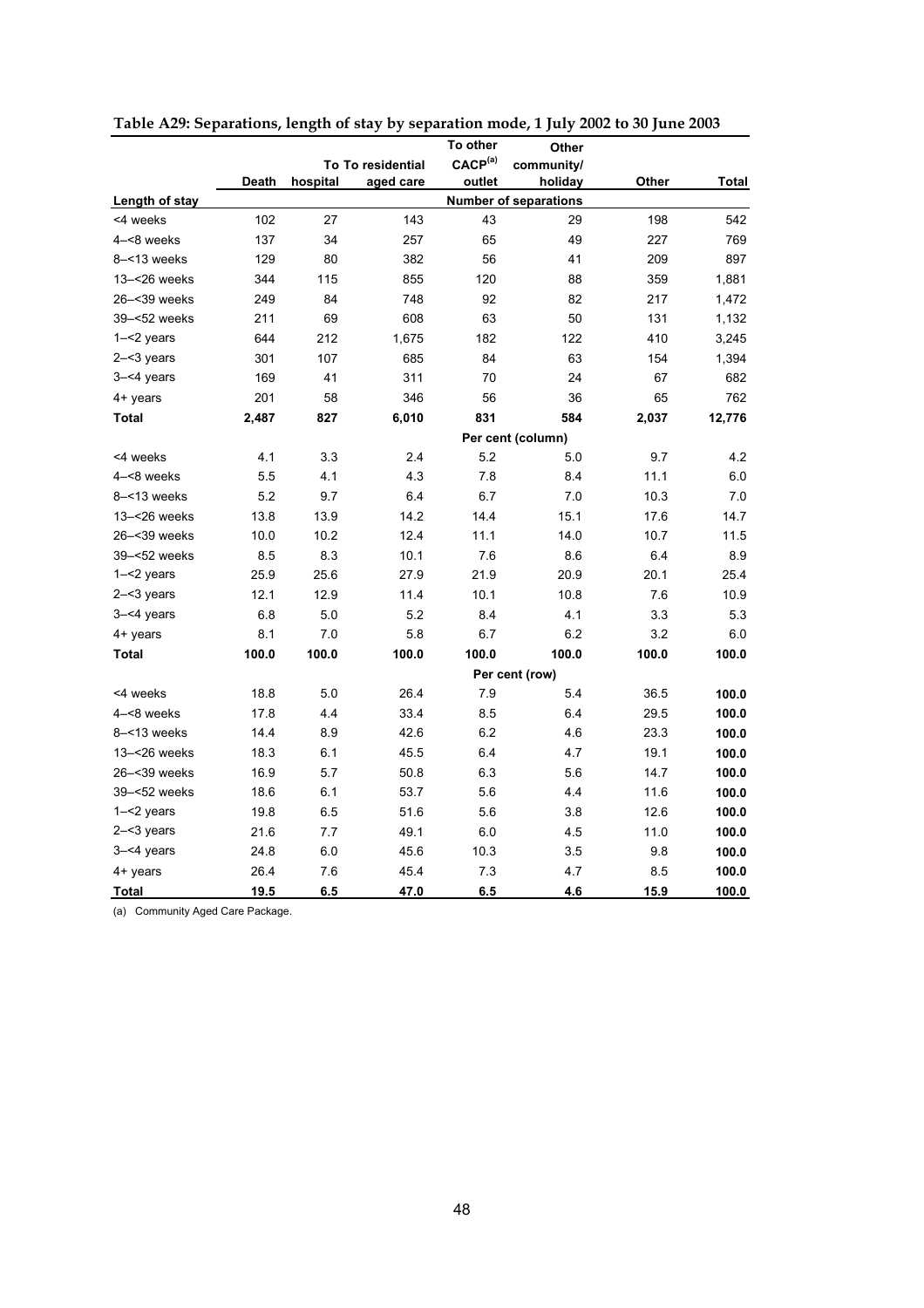## **Glossary**

| Admission                                  | The occasion on which the recipient begins to receive<br>Community Aged Care Package assistance from the outlet.<br>Admission date may also be referred to as 'date of<br>commencement'. |
|--------------------------------------------|------------------------------------------------------------------------------------------------------------------------------------------------------------------------------------------|
| <b>Aged Care Assessment</b><br>Team (ACAT) | Multidisciplinary team of health professionals responsible<br>for determining eligibility for a Community Aged Care<br>Package or entry to residential aged care.                        |

**Birthplace** (country of birth)

Countries other than Australia are grouped as follows (ABS 1998):

| Other Oceania/<br>New Zealand/Antarctica      | Includes American Samoa, Antarctica, Cook Islands, Fiji,<br>Kiribati, New Zealand, New Caledonia, Pacific Islands,<br>Papua New Guinea, Samoa, Solomon Islands, Tonga and<br>Vanuatu.                                                                                                                                                |
|-----------------------------------------------|--------------------------------------------------------------------------------------------------------------------------------------------------------------------------------------------------------------------------------------------------------------------------------------------------------------------------------------|
| North-West Europe                             | Includes Austria, Belgium, Denmark, Finland, France,<br>Germany, Greenland, Iceland, Liechtenstein, Luxembourg,<br>the Netherlands, Norway, Switzerland and Sweden.                                                                                                                                                                  |
| Southern & Eastern Europe                     | Includes Albania, Andorra, Bulgaria, Byelorussian SSR,<br>Cyprus, Czechoslovakia, Gibraltar, Greece, Hungary, Italy,<br>Malta, Poland, Portugal, Romania, Spain, Ukrainian SSR,<br>former USSR and former Yugoslavia.                                                                                                                |
| North Africa $\varepsilon$ the<br>Middle East | Includes Algeria, Egypt, Iran, Iraq, Israel, Lebanon, Morocco,<br>Saudi Arabia, Sudan, Syrian Arab Republic, Tunisia, Turkey,<br>United Arab Emirates and Upper Volta.                                                                                                                                                               |
| Southeast Asia                                | Includes Brunei, Burma, East Timor, Indonesia, Kampuchea,<br>Laos, Malaysia, Philippines, Singapore, Thailand and<br>Vietnam.                                                                                                                                                                                                        |
| Northeast Asia                                | Includes China, Hong Kong, Japan, Korea, Macau and<br>Taiwan.                                                                                                                                                                                                                                                                        |
| Southern & Central Asia                       | Includes Afghanistan, Bangladesh, India, Maldives, Nepal,<br>Pakistan and Sri Lanka.                                                                                                                                                                                                                                                 |
| Americas                                      | Includes Argentina, Barbados, Belize, Bermuda, Bolivia,<br>Brazil, Canada, Chile, Colombia, Costa Rica, Cuba, Ecuador,<br>El Salvador, Falkland Islands (Malvinas), Grenada, Guyana,<br>Honduras, Jamaica, Mexico, Netherlands Antilles, Peru,<br>Suriname, Trinidad and Tobago, United States of America,<br>Uruguay and Venezuela. |
| Sub-Saharan Africa                            | Includes Botswana, British Indian Ocean Territory, Burundi,<br>Cameroon, Central African Republic, Comoros, Ethiopia,                                                                                                                                                                                                                |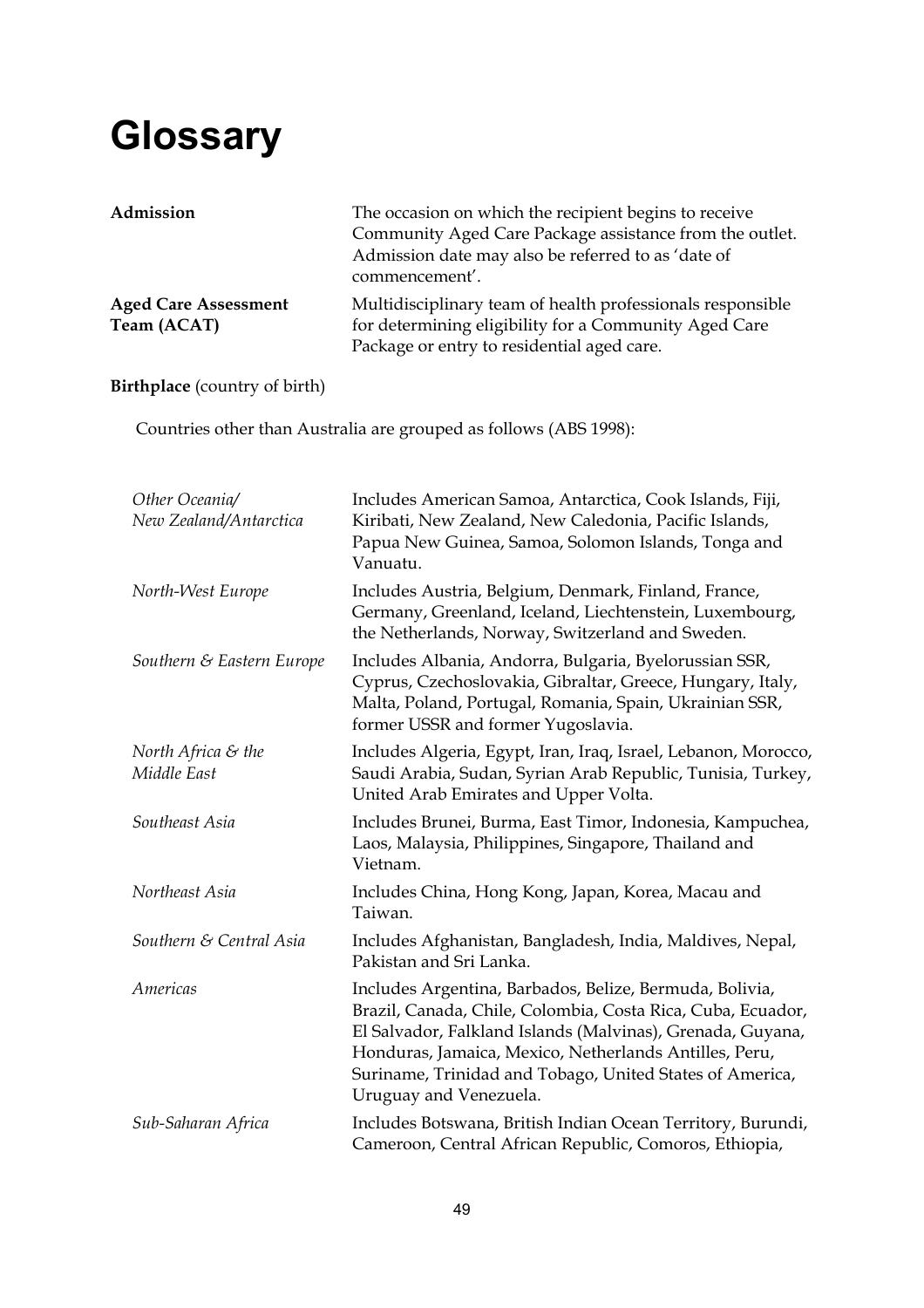|                                                      | Ghana, Guinea-Bissau, Kenya, Lesotho, Madagascar,<br>Mauritania, Mauritius, Namibia, Nigeria, Réunion,<br>Seychelles, Somalia, South Africa, Tanzania, Togo and<br>Zimbabwe.                                                                                                                                                                                                                                                                                                                                                                                                                              |
|------------------------------------------------------|-----------------------------------------------------------------------------------------------------------------------------------------------------------------------------------------------------------------------------------------------------------------------------------------------------------------------------------------------------------------------------------------------------------------------------------------------------------------------------------------------------------------------------------------------------------------------------------------------------------|
| Care recipient                                       | A person assessed by an Aged Care Assessment Team as<br>having significant care needs which can be appropriately<br>met through the provision of residential care, community<br>care and/or flexible care.                                                                                                                                                                                                                                                                                                                                                                                                |
| <b>Extended Aged Care at</b><br><b>Home Packages</b> | The equivalent of Community Aged Care Packages for<br>high-level care.                                                                                                                                                                                                                                                                                                                                                                                                                                                                                                                                    |
| Financial hardship status                            | Refers to whether the person is considered to experience<br>financial hardship based on certain criteria, such as home<br>ownership and pension status.                                                                                                                                                                                                                                                                                                                                                                                                                                                   |
| <b>Housing-Linked Packages</b>                       | Refers to packages that provide care to financially<br>disadvantaged people in designated rental housing<br>developments, including public or community housing, and<br>in secure private rental accommodation.                                                                                                                                                                                                                                                                                                                                                                                           |
| Leave                                                | A situation where the recipient temporarily ceases to receive<br>services from the outlet to take a holiday, to enter hospital or<br>to temporarily receive alternative care.                                                                                                                                                                                                                                                                                                                                                                                                                             |
| Length of stay                                       | The time between the date of admission to a Community<br>Aged Care Package and the date of separation from a<br>Community Aged Care Package.                                                                                                                                                                                                                                                                                                                                                                                                                                                              |
| Living arrangements                                  | Refers to the cohabitation before the recipient's application<br>for a Community Aged Care Package.                                                                                                                                                                                                                                                                                                                                                                                                                                                                                                       |
| Low level residential care                           | Refers to general accommodation services provided in<br>residential facilities, such as meals, laundry and room<br>cleaning, together with additional daily personal assistance<br>such as bathing, showering and personal hygiene. Care also<br>includes organising, supervising and administering of<br>medication; toileting and continence management; meal<br>assistance; transfers; mobility; dressing/undressing; fitting<br>of sensory/communication aids; assessment and referral for<br>appropriate support; communication assistance; and<br>provision of special diets and emotional support. |
| <b>Multi-Purpose Services</b>                        | Operating in rural and remote communities, these provide a<br>mix of Commonwealth- and state-funded services, including<br>aged care services, best suited to the needs of each<br>community.                                                                                                                                                                                                                                                                                                                                                                                                             |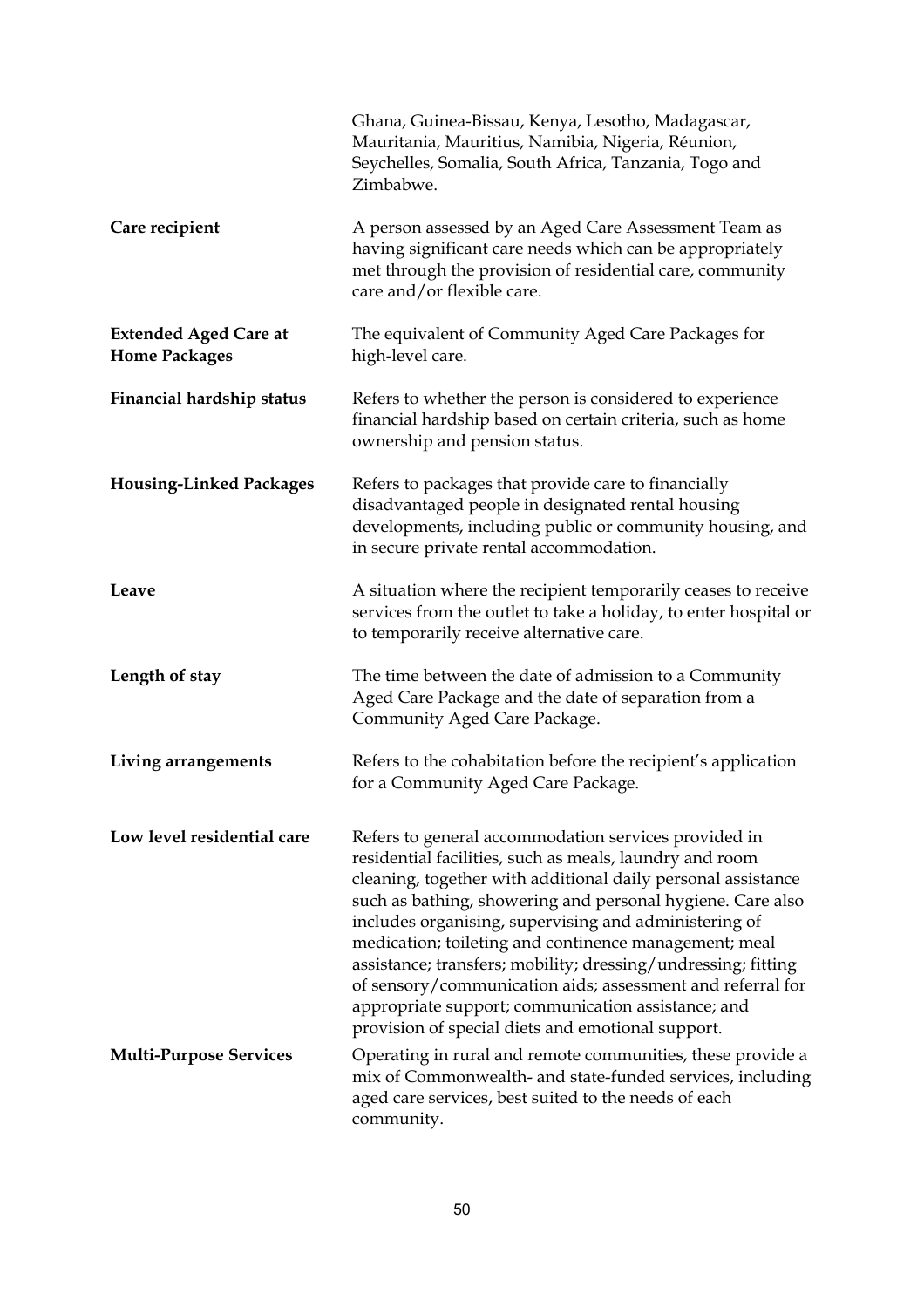**Pension status Refers** to whether the recipient was receiving a pension at the time of their application for a Community Aged Care Package, and the type of pension received.

#### **Preferred language**

Languages other than English are grouped as follows (ABS 1997):

| Australian Indigenous              | Includes all Australian Indigenous languages.                                                                                                                                                                                                                                                                           |
|------------------------------------|-------------------------------------------------------------------------------------------------------------------------------------------------------------------------------------------------------------------------------------------------------------------------------------------------------------------------|
| Northern European                  | Includes Danish, Dutch, German, Irish, Norwegian,<br>Swedish, Welsh and Yiddish.                                                                                                                                                                                                                                        |
| Southern European                  | Includes French, Greek, Italian, Maltese, Portuguese and<br>Spanish.                                                                                                                                                                                                                                                    |
| Eastern European                   | Includes Albanian, Bosnian, Bulgarian, Croatian, Czech,<br>Estonian, Finnish, Hungarian, Latvian, Lithuanian,<br>Macedonian, Polish, Romanian, Russian, Serbian, Slovak and<br>Ukrainian.                                                                                                                               |
| Southwest Asian &<br>North African | Includes Arabic, Turkish, Hebrew and Persian.                                                                                                                                                                                                                                                                           |
| Southern Asian                     | Includes Hindi, Tamil, Bengali, Sinhalese and Urdu.                                                                                                                                                                                                                                                                     |
| Southeast Asian                    | Includes Burmese, Khmer, Lao, Thai, Filipino, Bahasa<br>(Indonesian and Malay), Timorese and Vietnamese.                                                                                                                                                                                                                |
| Eastern Asian                      | Includes Chinese (various dialects), Japanese and Korean.                                                                                                                                                                                                                                                               |
| Oceanic                            | Includes Fijian, Samoan, Tongan and other South Pacific<br>languages.                                                                                                                                                                                                                                                   |
| <b>Remoteness</b>                  | The geographic areas used in this report are based on the<br>Australian Standard Geographical Classification Remoteness<br>Structure developed by the Australian Bureau of Statistics.<br>This classification categorises all Census Collection Districts<br>(CDs) in Australia according to their remoteness, based on |
|                                    | physical road distance to the nearest Urban Centre.<br>Remoteness is measured by the Accessibility/Remoteness<br>Index of Australia (ARIA) (ABS 2001). The structure of the<br>classification is as follows:                                                                                                            |
| Major cities                       | CDs with an average ARIA index value of 0 to 0.2                                                                                                                                                                                                                                                                        |
| Inner regional                     | CDs with an average ARIA index value greater than 0.2 and<br>less than or equal to 2.4                                                                                                                                                                                                                                  |
| Outer regional                     | CDs with an average ARIA index value greater than 2.4 and<br>less than or equal to 5.92                                                                                                                                                                                                                                 |
| Remote                             | CDs with an average ARIA index value greater than 5.92<br>and less than or equal to 10.53                                                                                                                                                                                                                               |
| Very remote                        | CDs with an average ARIA index value greater than 10.5.                                                                                                                                                                                                                                                                 |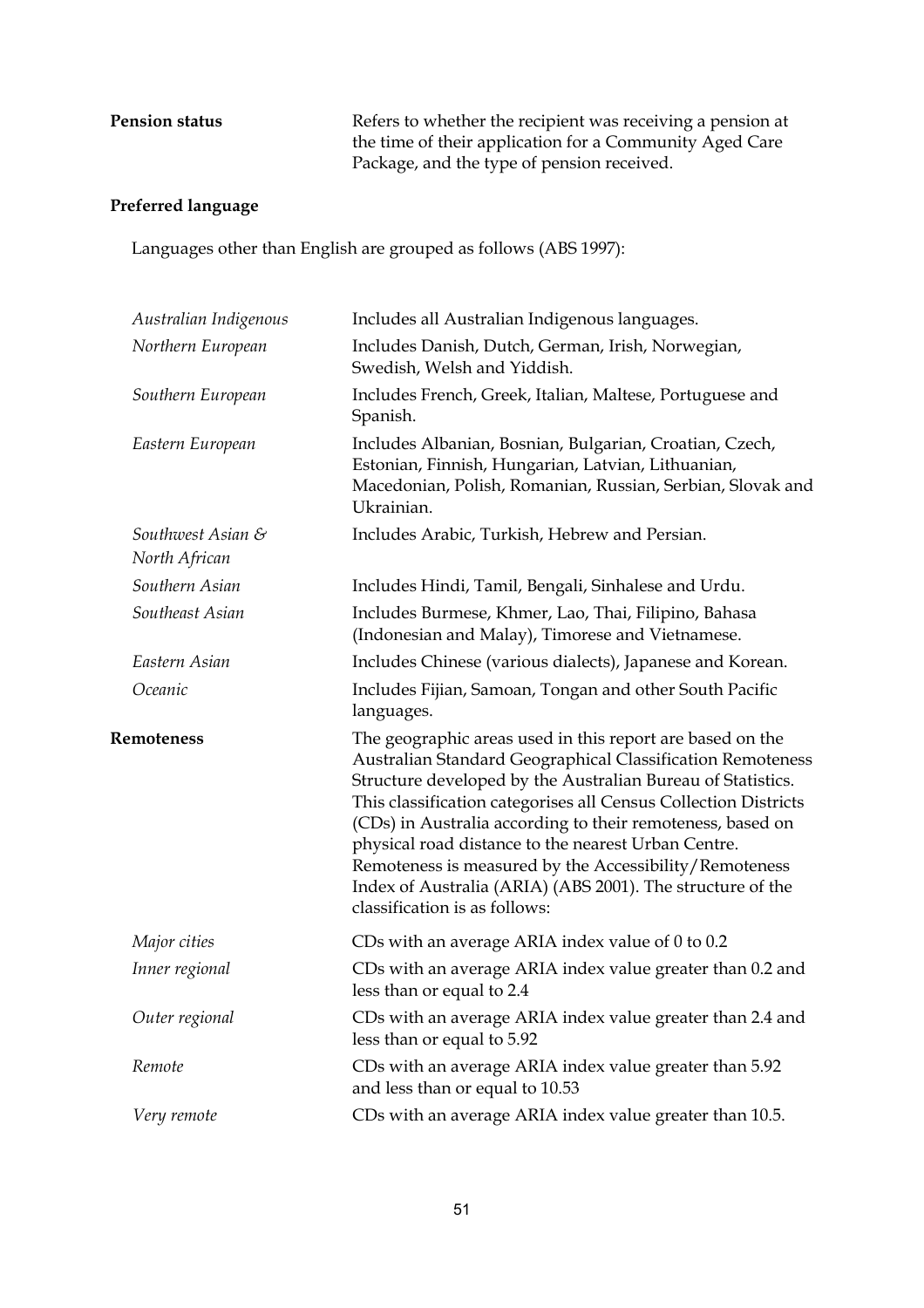| Separation                       | The point at which the recipient ceases to receive<br>Community Aged Care Package services from an outlet.                                                                                                                                                       |
|----------------------------------|------------------------------------------------------------------------------------------------------------------------------------------------------------------------------------------------------------------------------------------------------------------|
| Separation mode                  | Indicates the destination of a care recipient at separation,<br>including death.                                                                                                                                                                                 |
| Service outlet                   | An organisation or incorporated body which has been<br>approved to provide Community Aged Care Package<br>services. The outlet also has the responsibility to plan,<br>coordinate and manage the provision of community care<br>services to its care recipients. |
| Supplementary care<br>recipients | Care recipients receiving regular Community Aged Care<br>Package assistance but for whom their service providers are<br>not entitled to claim the Community Care Subsidy.                                                                                        |
| Usual residence status           | Refers to the housing tenure before the recipient's<br>application for a Community Aged Care Package.                                                                                                                                                            |